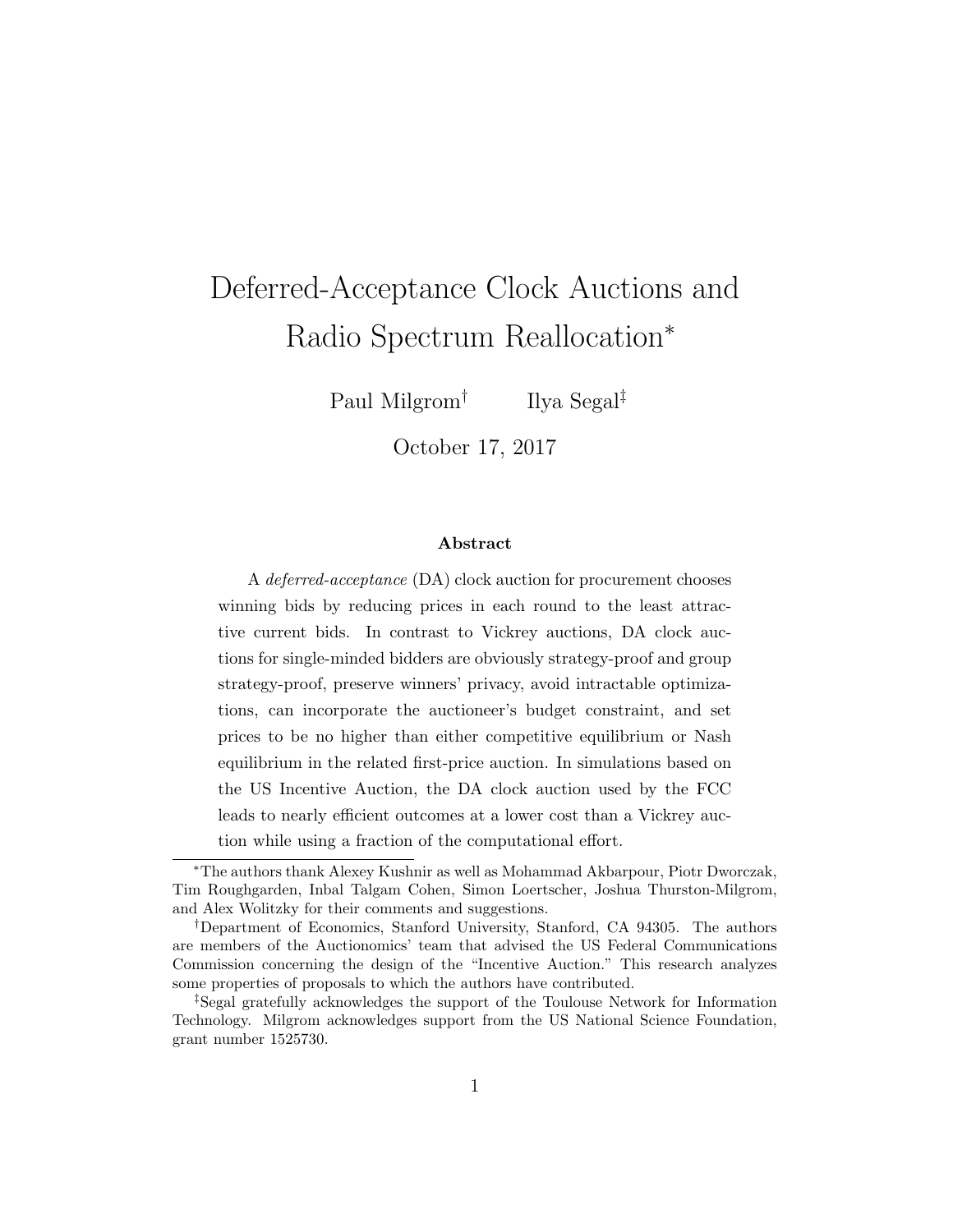#### 1 Introduction

In April, 2017, the U.S. Federal Communications Commission concluded its so-called "Incentive Auction," which reallocated the radio frequencies previously used for UHF TV channels 38-51 to wireless broadband services. The auction, authorized by a  $2012$  act of Congress,<sup>1</sup> involved purchasing broadcast rights from some TV stations in a competitive "reverse auction" at a cost of about \$10.1 billion, retuning ("repacking") the remaining over-the-air broadcasters to operate in the remaining channels, and selling wireless broadband licenses in the cleared spectrum in a "forward auction" for about \$19.8 billion. This paper reports a theoretical and simulation analyses related to the design of the reverse auction.<sup>2</sup>

What made FCC's reverse auction design particularly challenging was the computational complexity of the underlying economic problem. The TV stations remaining on air after the auction (which would be all but 175 of the 2,990 pre-auction U.S. and Canadian stations) needed to be repacked in a way that satisfies more than a million constraints. Each constraint precludes some pair of (geographically close) stations from broadcasting on the same or adjacent channels to avoid excessive interference between them, or limits the set of channels that a station may use. Just checking whether it is feasible to repack any given set of stations into any set of TV channels is an NP-hard problem, which means roughly that for any algorithm, the worst-case computation time grows exponentially with the problem size.<sup>3</sup> FCC computational experiments showed that the problem of identifying the maximum-value feasible subset of stations could not be solved exactly in

<sup>&</sup>lt;sup>1</sup>Middle Class Tax Relief and Job Creation Act of 2012, Pub. L. No. 112-96,  $\S\S$  6402, 6403, 125 Stat. 156 (2012).

<sup>2</sup>For information about the forward auction and how the forward and reverse auctions interact, see Milgrom and Segal (2017).

<sup>&</sup>lt;sup>3</sup>This problem is referred to as the "frequency assignment" problem, and is a generalization of the "graph coloring problem." See Aardal et al. (2007) for a survey of computational approaches to this problem. The exponential time claim depends on a widely believed but still unproven hypothesis in complexity theory, namely, that  $P \neq NP$ .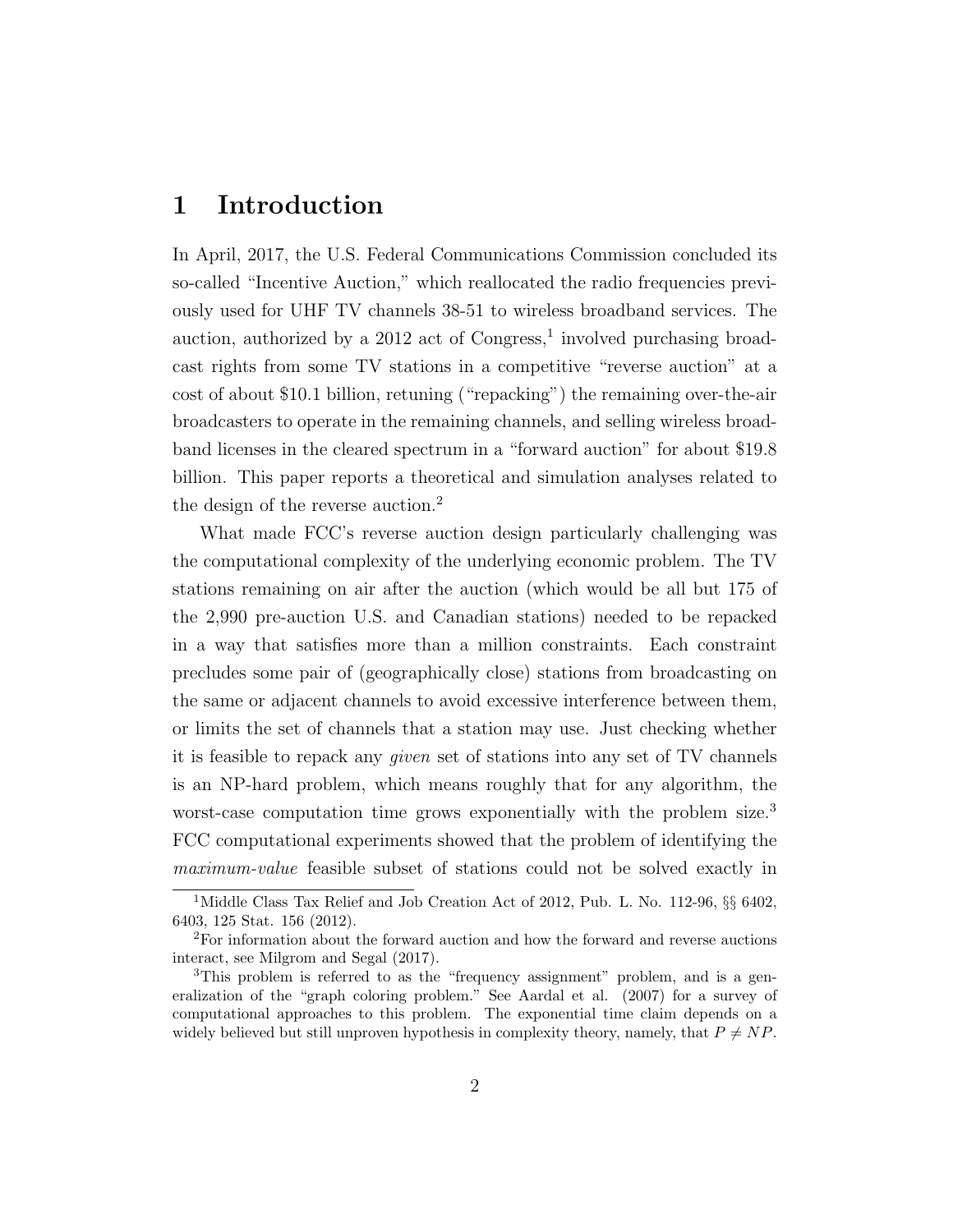reasonable time.<sup>4</sup>

The intractability of exact computations poses a challenge for traditional auction designs. For example, it is tempting in this context to make bidding easy by using a Vickrey auction, because it is strategy-proof. However, computing even approximate Vickrey prices requires nearly exact optimizations, because a station's Vickrey price is the difference between two maximum total values. With 2000 stations, a  $1\%$  error in computing one of the maximum values would lead to a pricing error equal to 20 times the average station value, ruining even an approximate dominant strategy property.

To achieve strategic simplicity despite the computational challenge, the U.S. Federal Communications Commission (2015) rejected the Vickrey design and instead adopted a descending-clock auction design (proposed by Milgrom et al. 2012). This multi-round auction proposes a series of tentative prices, reducing some prices at each round and leaving others unchanged. Whenever a bidder's price is reduced, that bidder may exit the auction and be repacked into the TV band. When the auction stops, the bidders that have not exited become winners and receive their last clock price. To ensure that the final set of losing bidders can be feasibly packed into the available channels, the FCC auction reduced the price offer to a bidder only if it could identify a feasible assignment that adds the bidder to the set of stations to be repacked in the TV band. As described above, each feasibility checking step requires solving a large-scale NP-hard problem and the auction required about 75,000 such steps, so it was expected that the checker would sometimes fail to determine, in the allotted time, whether a set of stations can be feasibly repacked.<sup>5</sup> When

<sup>&</sup>lt;sup>4</sup>The problem of designing computationally feasible economic mechanisms is studied in the field of "Algorithmic Mechanism Design" (Nisan and Ronen (1999)). While economists have long been concerned about computational constraints of economic allocation mechanisms, the formal economic literature, motivated by Hayek (1945) has focused on modeling communication costs (e.g., Hurwicz 1977, Mount and Reiter 1974, Segal 2007), which are trivial in the setting of single-minded bidders considered in this paper.

<sup>&</sup>lt;sup>5</sup>Using recent advances in machine learning and certain problem-specific innovations, Frechette at al. (2015) developed a feasibility checker that solves more than 99% of the problems in auction simulations within 2 seconds, ensuring that time-outs would be rare.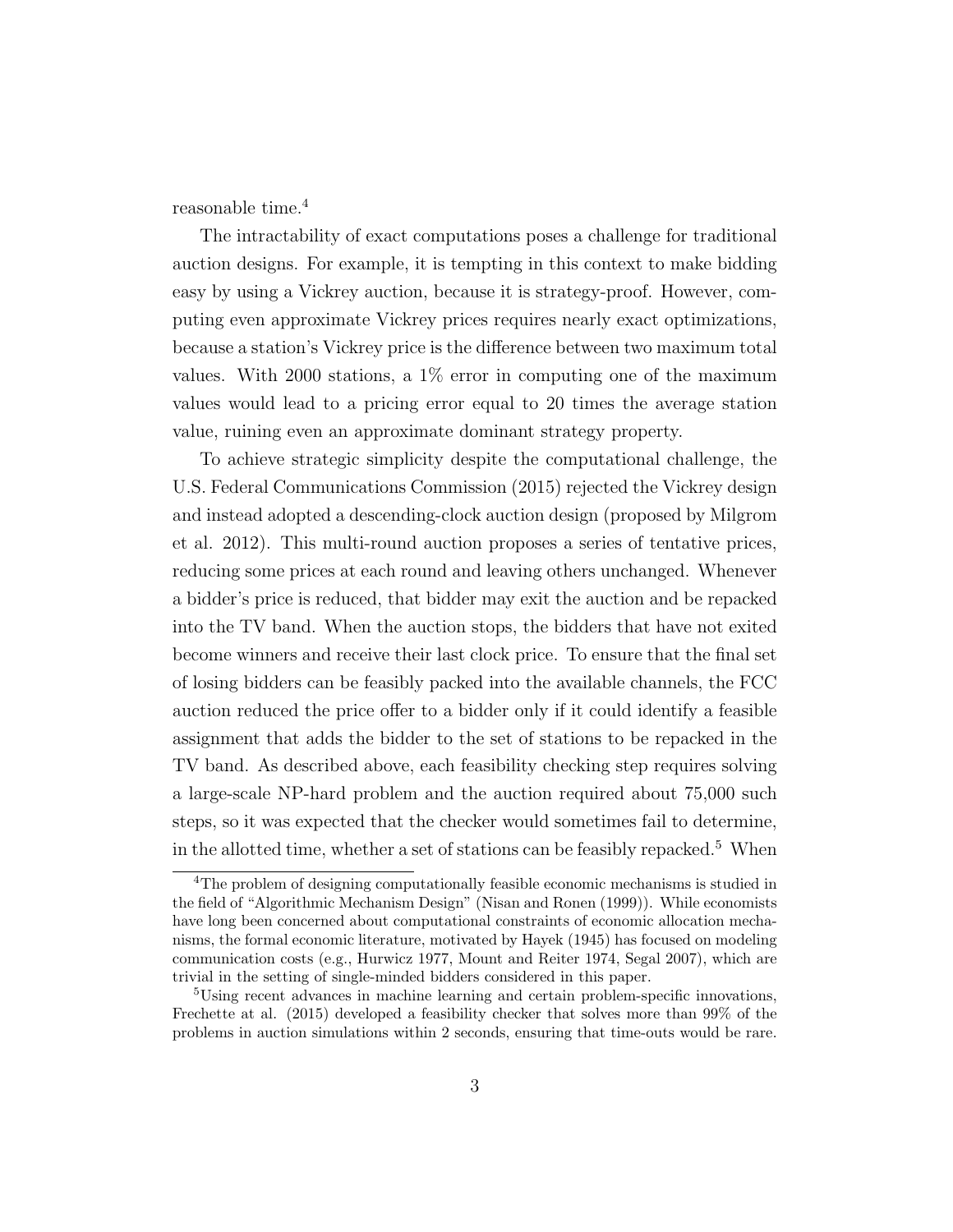the checker fails to prove that a set of stations can be feasibly repacked, the auction treats it as if the repacking were infeasible.

Within this general description, one can vary the price-setting rule and the information revealed to bidders to obtain a class of descending clock auctions. This paper formulates the general class of auctions and examines both their strategic properties and objectives and constraints to which they can be tailored. For concreteness, we focus on a procurement auction like the FCC's reverse auction, which offers descending prices to sellers, but the same analysis also applies with obvious sign adjustments to selling auctions that offer ascending prices to buyers, as well as to double auctions that offer prices to both buyers and sellers.

We call these mechanisms "deferred-acceptance (DA) clock auctions" to highlight their close connection to the famous deferred acceptance algorithm of Gale and Shapley (1982).<sup>6</sup> In a DA clock auction, a price reduction to a seller amounts to irreversible rejection of the offer to sell at the previous price, but permits the seller to remain active by offering the new, lower price.<sup>7</sup> For brevity, we will sometimes use the term "DA auction" to refer to a DA clock auction, although we will later introduce corresponding "direct DA auctions".

Most previous studies of clock auctions have focused on settings in which the auctioneer's optimization is computationally tractable and bidders are substitutes. The substitutes condition implies that the auctioneer would

<sup>6</sup>As noted by Hatfield and Milgrom (2005), the Gale-Shapley algorithm modified to a setting with monetary transfers (as in Kelso and Crawford (1982) and Demange et al. (1986)) and applied to the case of a single buyer and multiple sellers can be viewed as a clock auction.

<sup>7</sup>We do not consider clock-based auctions that are not DA auctions. One example of those is the "Dutch clock auction" – a descending-price selling auction, which is strategically equivalent to a pay-as-bid auction and is not strategy-proof. Another is Ausubel and Milgrom's (2002) "cumulative-offer" clock auction, which sometimes "recalls" exited bids, and is not strategy-proof. A third example is the heuristic "clock auction" proposed by Lehmann et al. (2002), in which truthful bidding is a Nash equilibrium but not an obviously dominant strategy.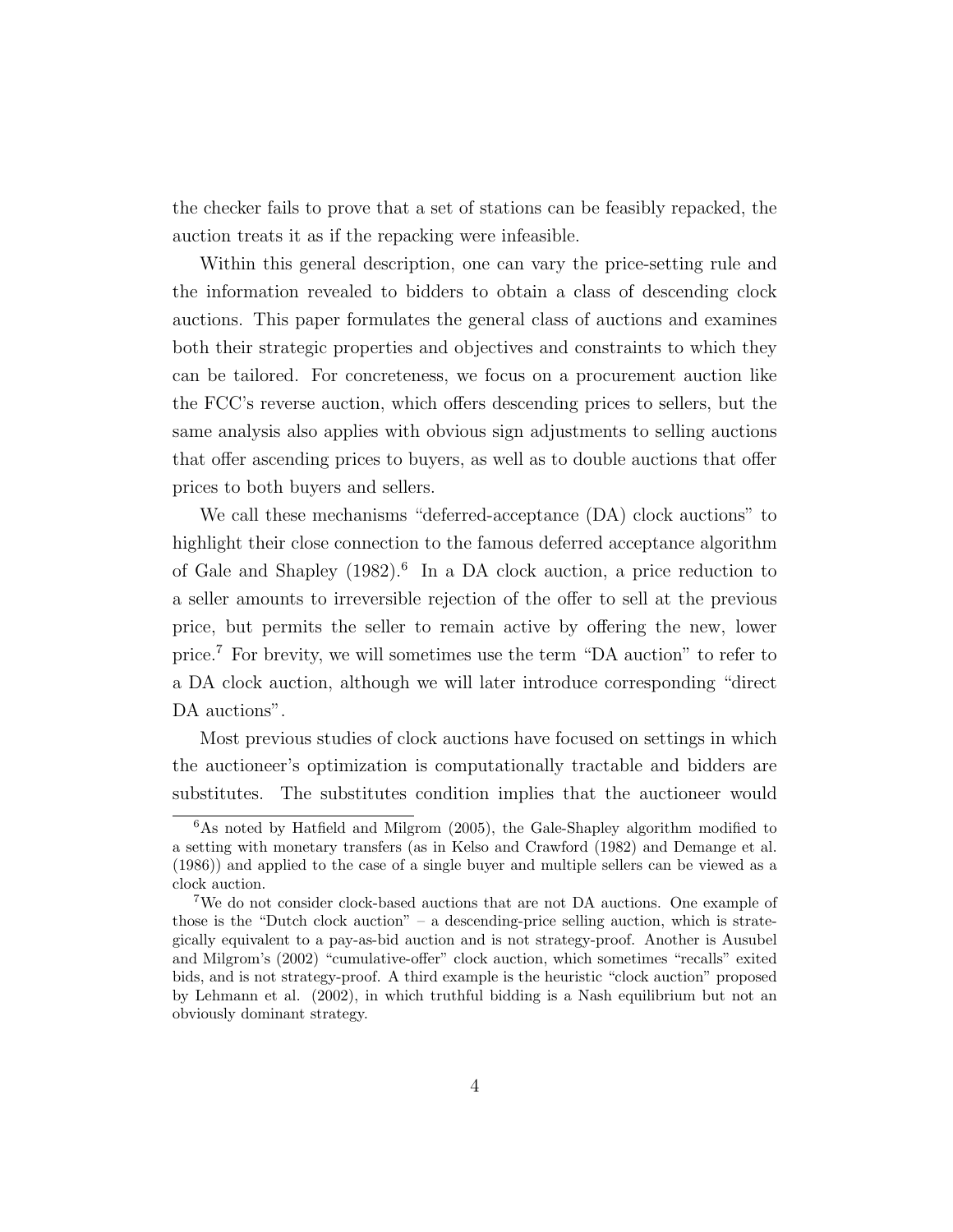never regret rejecting an offer after other offers are improved, and therefore a DA clock auction that decrements prices slightly at each round to some or all provisionally losing bidders converges to an allocation that is stable, and also efficient provided that the auctioneer's demand results from optimization. In contrast, although we restrict attention to cases in which each bidder is "single-minded" (has a single object for sale), we allow allocation rules in which the auctioneer's demand may not result from optimization or bidders may not all be substitutes. For example, a DA allocation rule can specify buying either both bidders A and B or neither one.<sup>8</sup> We show that any DA auction rule like that one, which does not satisfy the substitutes condition, cannot exactly optimize any objective like maximum welfare or minimum cost. Nevertheless, even when DA clock auctions are not optimizing, they may still have a number of appealing properties.

One such property is a strengthening of traditional strategy-proofness: not only is it a dominant strategy for a bidder in the auction to bid truthfully (that is, to keep bidding while its price offer is at least its value and exit immediately afterwards), but truthful bidding is optimal even if the bidder does not understand the auctioneer's price reduction rule or does not trust the auctioneer to adhere to the rule. To conclude that truthful bidding is optimal, all a bidder needs to know is that its clock price can never be increased, and that it can exit any time the price is reduced. One way to formalize this strong property is using Li's (2017) notion of an "obviously dominant strategy," which requires that for any alternative strategy, at any information set in the game for which the alternative strategy prescribes a different action, the best-case payoff from the alternative strategy against possible strategies of the other players must be no greater than the worstcase payoff from the obviously dominant strategy. In a DA auction, truthful bidding guarantees a nonnegative payoff starting from any information set,

 $8A$  clock auction can guarantee this by specifying that if either A or B exits, the other's clock price falls to zero, ensuring that it exits, too.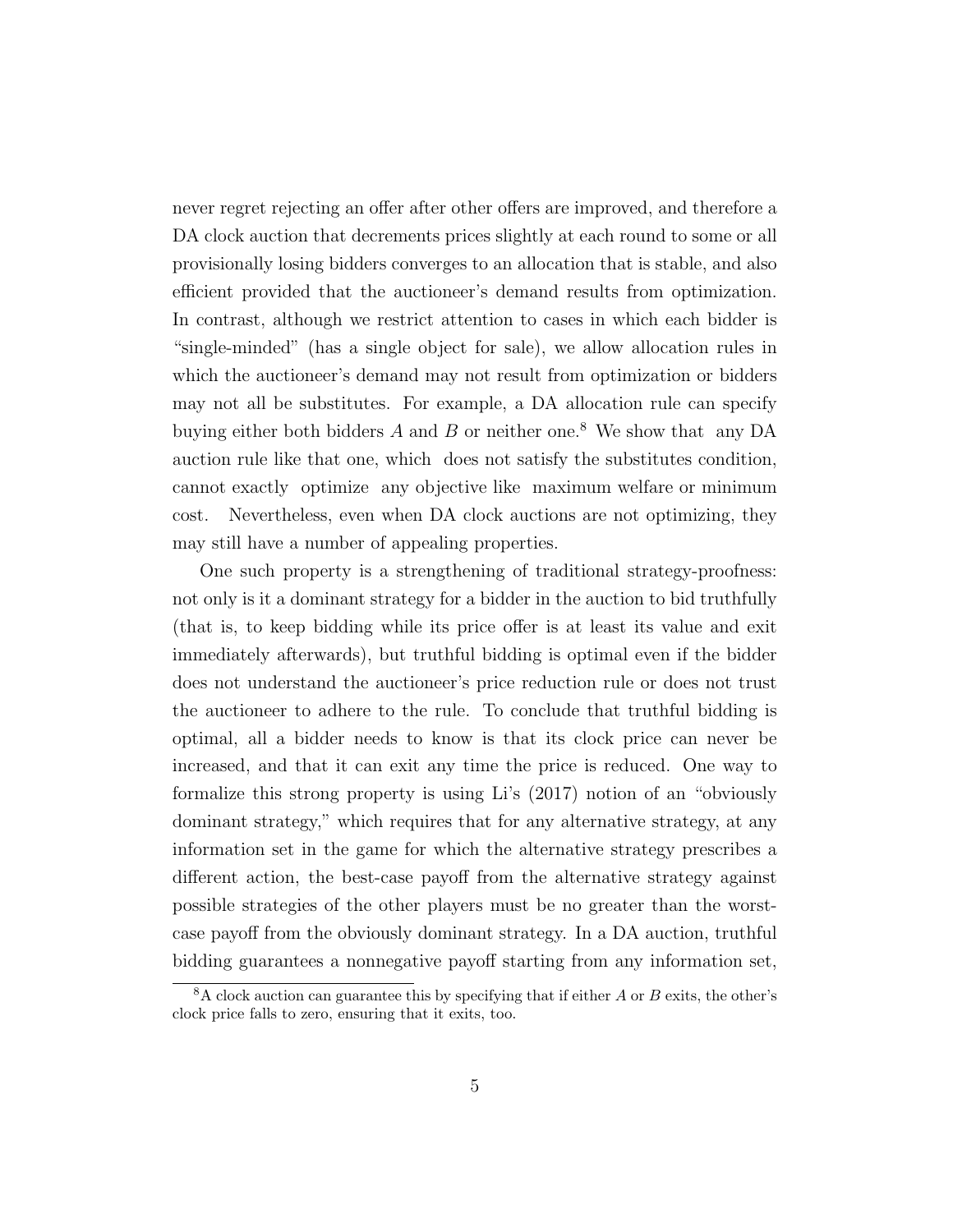while any deviation from it involves either exiting at a price weakly above value or continuing at a price below value, so the payoff starting from that information set is nonpositive.<sup>9</sup>

The obvious dominance of truthful bidding implies a second valuable property: that no coalition of bidders could deviate from truthful bidding in a way that makes all of its members strictly better off. For proof, note that obvious dominance implies that the first coalition member to deviate from truthful bidding cannot benefit strictly from the coalitional deviation. Thus, truthful bidding is a strong Nash equilibrium of a DA auction, and the social choice function implemented by the auction is weakly group strategy-proof.<sup>10</sup> This observation extends the results of Moulin (1999), Juarez (2009), Mehta et al. (2007), and Demange and Gale (1985), Demange et al. (1986), and Hatfield and Milgrom (2005) to a broader class of mechanisms.

A third property is that any DA auction can be modified to respect the auctioneer's budget constraint by adding rounds in which prices continue to fall. In the Incentive Auction, the budget constraint was that the cost of buying broadcast rights could not exceed the forward auction revenue net of certain expenses and targets. To ensure that the budget was satisfied, the rules specified that if the constraint was not satisfied, then the number of channels to be cleared would be reduced and bidding would resume. If reducing the clearing target repeatedly still did not result in satisfying the budget constraint, then the auction would be cancelled.<sup>11,12</sup> In contrast to

<sup>9</sup> In contrast, in a sealed-bid Vickrey auction, truthful bidding is not obviously dominant. The auction has just one information set, and the best payoff from any bid above value is strictly positive while the worst payoff from a truthful bid is zero. The failure of obviousness may explain why in laboratory experiments involving even the simplest singleobject Vickrey auctions, bidders often fail to bid truthfully, while they do bid truthfully in the English auction (see Kagel et al. (1987)).

<sup>&</sup>lt;sup>10</sup>It is not *strongly* group strategy-proof: since winners' price are determined by losing bids, thus a weakly Pareto-improving deviation could be achieved by a loser deviating to raise a winner's price.

<sup>11</sup>In the actual Incentive Auction, the clearing target was reduced three times before the budget constraint was satisfied.

<sup>&</sup>lt;sup>12</sup>Introducing a budget constraint causes the auctioneer's substitutes condition to fail,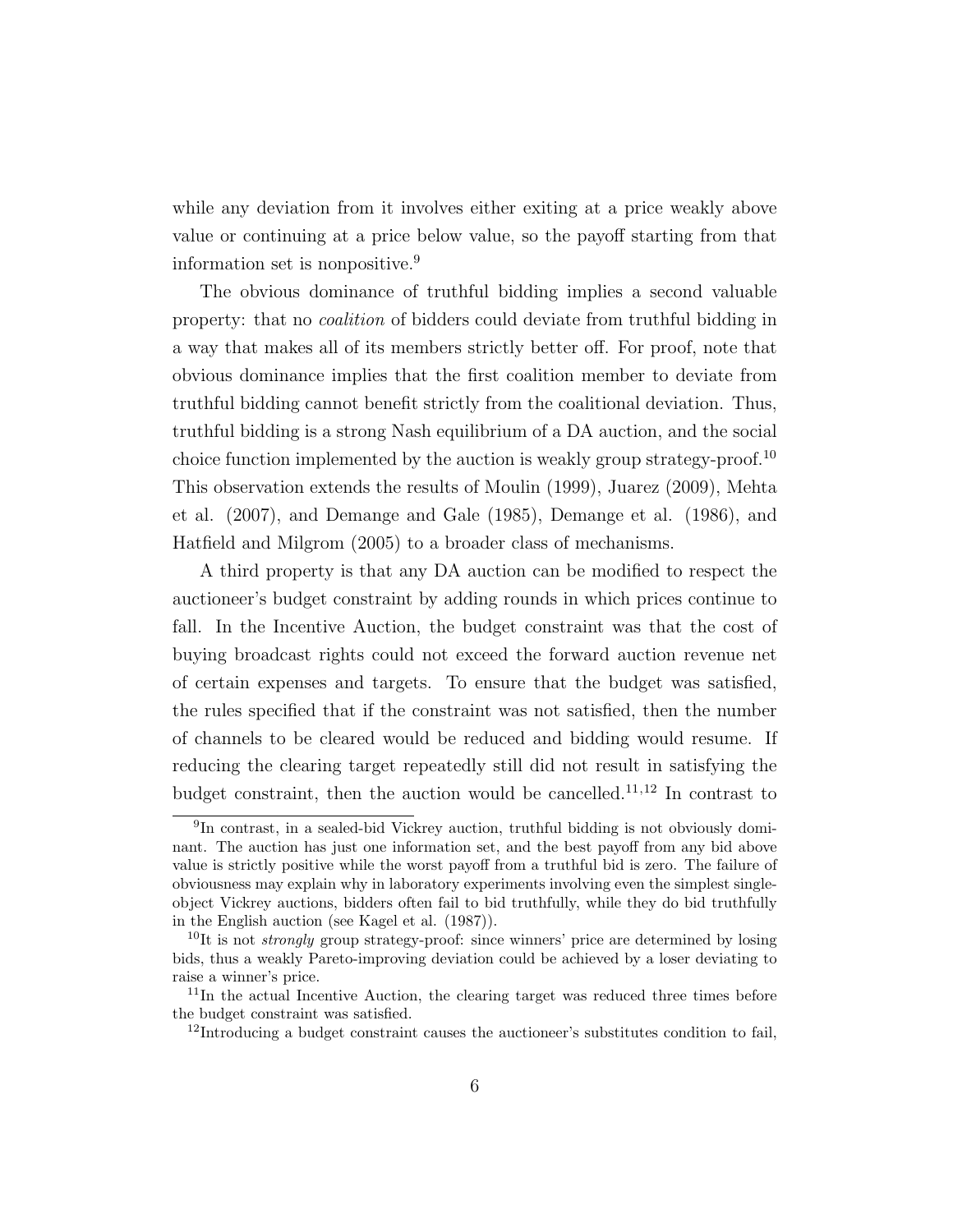the Vickrey auction, any DA auction extended in this way is still a DA auction, with all the strategic and algorithmic properties that implies. In any instance for which the unmodified clock auction would satisfy the budget constraint, the extended version of the auction will leave the outcome unchanged. If, however, the unmodified auction would require cancellation, the modified version would continue, and might complete the procurement successfully. This property of respecting the auctioneer's budget constraint with a strategy-proof mechanism generalizes the findings of several other papers.<sup>13</sup>

A fourth property of DA auctions with both practical and theoretical significance is that, in contrast to any direct mechanism, winning bidders in a DA clock auction reveal only the minimal information about their values needed to prove that they should be winning. We call this property "unconditional winner privacy (UWP)."<sup>14</sup> The *practical* significance of UWP is that it may both alleviate winners' concerns about possible misuse of the revealed information and encourage participation by bidders who find it costly to figure out their exact values.<sup>15</sup> The *theoretical* significance of UWP is its role in the following characterization theorem: a monotonic allocation rule can be computed by a communication protocol that preserves UWP if and only if it can be computed by a DA clock auction.

because if an auction is cancelled when a seller  $A$  raises its bid, then  $A$ 's price increase can reduce the demand for other sellers.

<sup>&</sup>lt;sup>13</sup>Other known mechanisms that satisfy a budget constraint include cost-sharing mechanisms of Moulin (1999), Juarez (2009), and Mehta et al. (2007), double auctions of McAfee (1982), and procurement auctions by Ensthaler and Giebe (2009, 2014). All of these mechanisms can be shown to be DA auctions. Building on an earlier version of this paper, Duetting et al. (2014b) have constructed approximately optimal budgetconstrained DA double auctions, and Jarman and Meisner (2015) have shown that optimal budget-constrained procurement auctions can be implemented as DA auctions.

 $14$ It is a variation of the notion of "unconditional privacy" used in computer science (Brandt and Sandholm (2005)).

<sup>&</sup>lt;sup>15</sup>Others have suggested informally that privacy preservation is a desirable feature of auctions, and is enhanced by dynamic auction formats: see Ausubel (2004) and the references therein.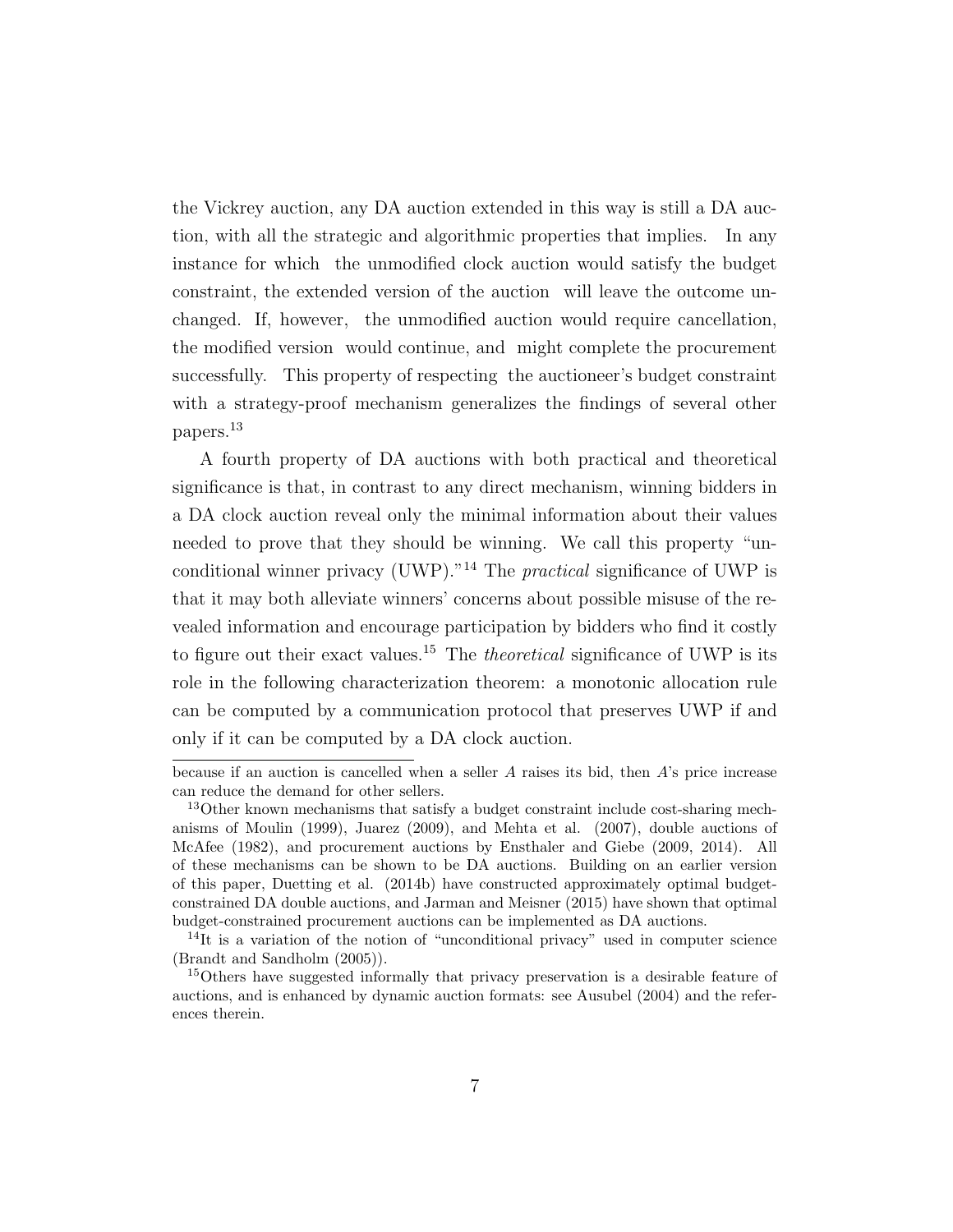DA auction allocation rules can also be characterized by their relationship to those of another familiar algorithm. An allocation rule can be implemented by a DA clock auction with truthful bidding if and only if it can also be implemented by a "greedy" algorithm that iteratively rejects the least attractive remaining bids, using some bid ranking criterion that may depend on the bid amount and information about the previously rejected bids and bidders.<sup>16</sup>

Can DA clock auctions be efficient, by exactly or nearly minimizing the total value of the acquired bidders? For our answer, we call upon well known results about the performance of greedy algorithms, and on simulations related to the Incentive Auction.

- When the sets of bids that can be feasibly rejected are the independent sets of a matroid, a greedy rejection algorithm achieves the optimum. This outcome is replicated by a descending DA clock auction that offers the same price to all the bidders that can still be feasibly rejected.<sup>17</sup>
- When the only constraints are ones to limit the sum of the "sizes" of the rejected bidders, then the problem of optimally rejecting the highest cost bidders is a "knapsack problem," for which optimization is NPhard. However, the maximum can often be well approximated using the

<sup>&</sup>lt;sup>16</sup>This algorithm is similar to the heuristics previously proposed to create computationally feasible incentive-compatible mechanisms in the field of "Algorithmic Mechanism Design" (as pioneered by Lehmann et al. (2002), and also used by Mu'alem and Nisan (2008), Babaioff and Blumrosen (2008), and others), but with a crucial difference: instead of greedily rejecting the least attractive bids, the previously proposed heuristics greedily accept the most attractive bids as determined by some ranking criterion. Both greedy acceptance and greedy rejection algorithms, when paired with threshold pricing, lead to computationally simple strategy-proof auction mechanisms, but these two kinds of auctions have different strategic properties: auctions based on greedy acceptance do not have an obviously strategy-proof implementation and are not group strategy-proof. See Appendix A for a simple example illustrating these points.

<sup>&</sup>lt;sup>17</sup>This finding is related to, but distinct from, the "forward" clock auction proposed by Bikhchandani et al. (2011) for selling the bases of a matroid, which uses a greedy acceptance algorithm.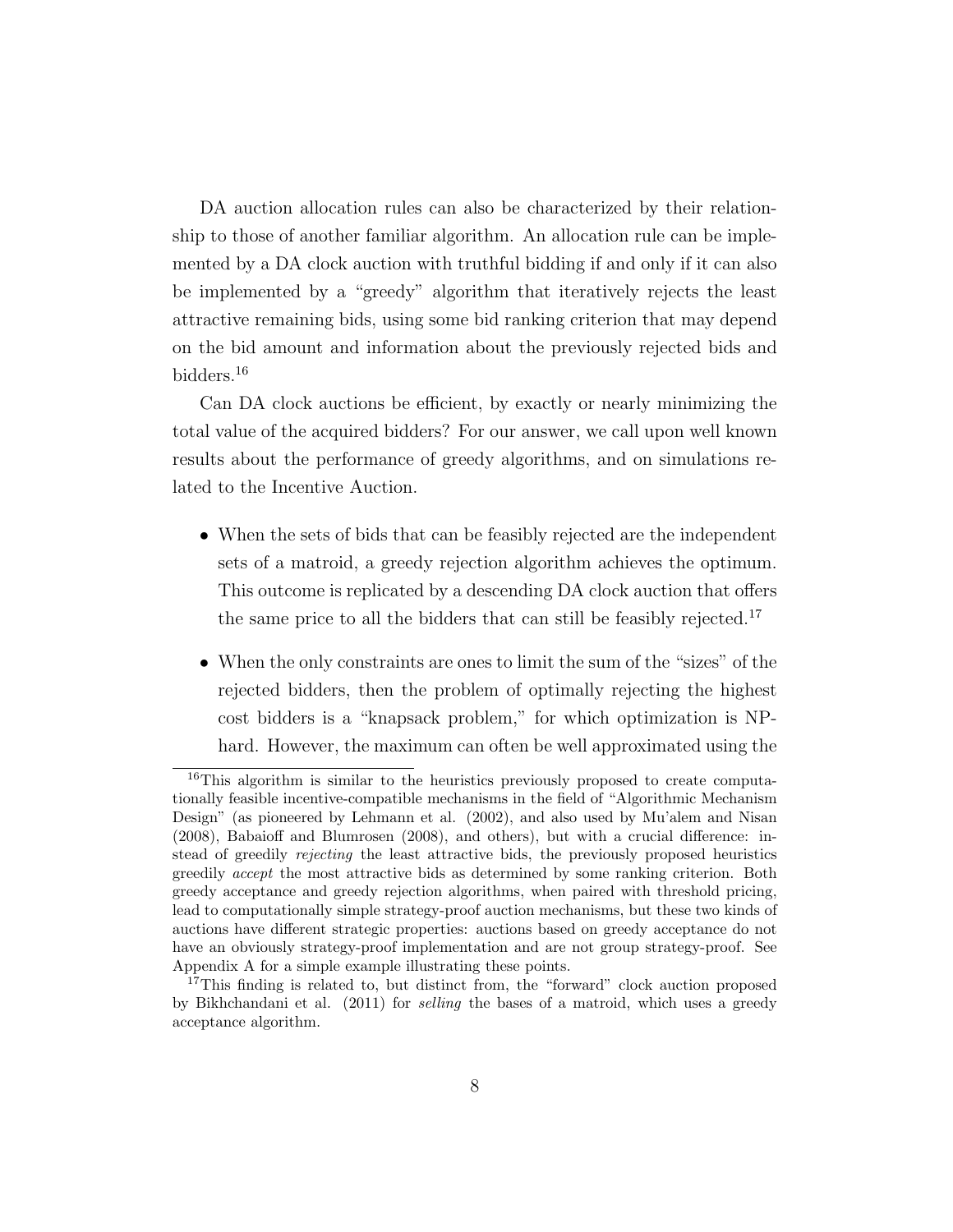Dantzig greedy heuristic, and the same outcome can be implemented by a DA auction, as illustrated in the next section.

- Following an earlier draft of this paper, Duetting et al. (2014a) and Kim (2015) have explored other cases in which the DA auctions lead to "high" efficiency.
- In five simulations of a scaled-down version of the FCC's problem by Newman et al. (2017), described in Section 9, we find that a DA auction with the pricing rule and feasibility checker used by the FCC achieved within 10% of the minimal value loss from repacking (average approximation was  $5\%$ , while incurring  $14\%$ -30% lower costs than the Vickrey auction (average cost savings was 24%), and using only a small fraction of the Vickrey auction's computation time.<sup>18</sup>

DA auctions can also sometimes achieve exact or approximate expected cost minimization. We show that if bidders' values are independently drawn from known "regular" distributions and the feasible sets of rejected bids are the independent sets of a matroid, then there exists a DA auction that minimizes the expected total payment by the auctioneer. If bidders' values are instead independently drawn from an unknown distribution, then a DA clock auction can incorporate "yardstick competition" among bidders to reduce expected costs, as in Segal (2003). In follow-on work, Loertscher and Marx (2015) construct a sequence of DA clock auctions that achieves asymptotically optimal profits for a broker in a two-sided market with unknown distributions of values and costs, as the number of participants grows.

Another way to assess the cost performance of a DA auction is to compare its prices to those of a related competitive equilibrium, and to those of a related *paid-as-bid auction*. Since we are interested in problems with computational constraints that may make optimization intractable, we compute the

<sup>18</sup>Even on the scaled-down problem, the average Vickrey computation took on average over 90 CPU days, while an FCC auction sumulation took less than 1.5 CPU hours.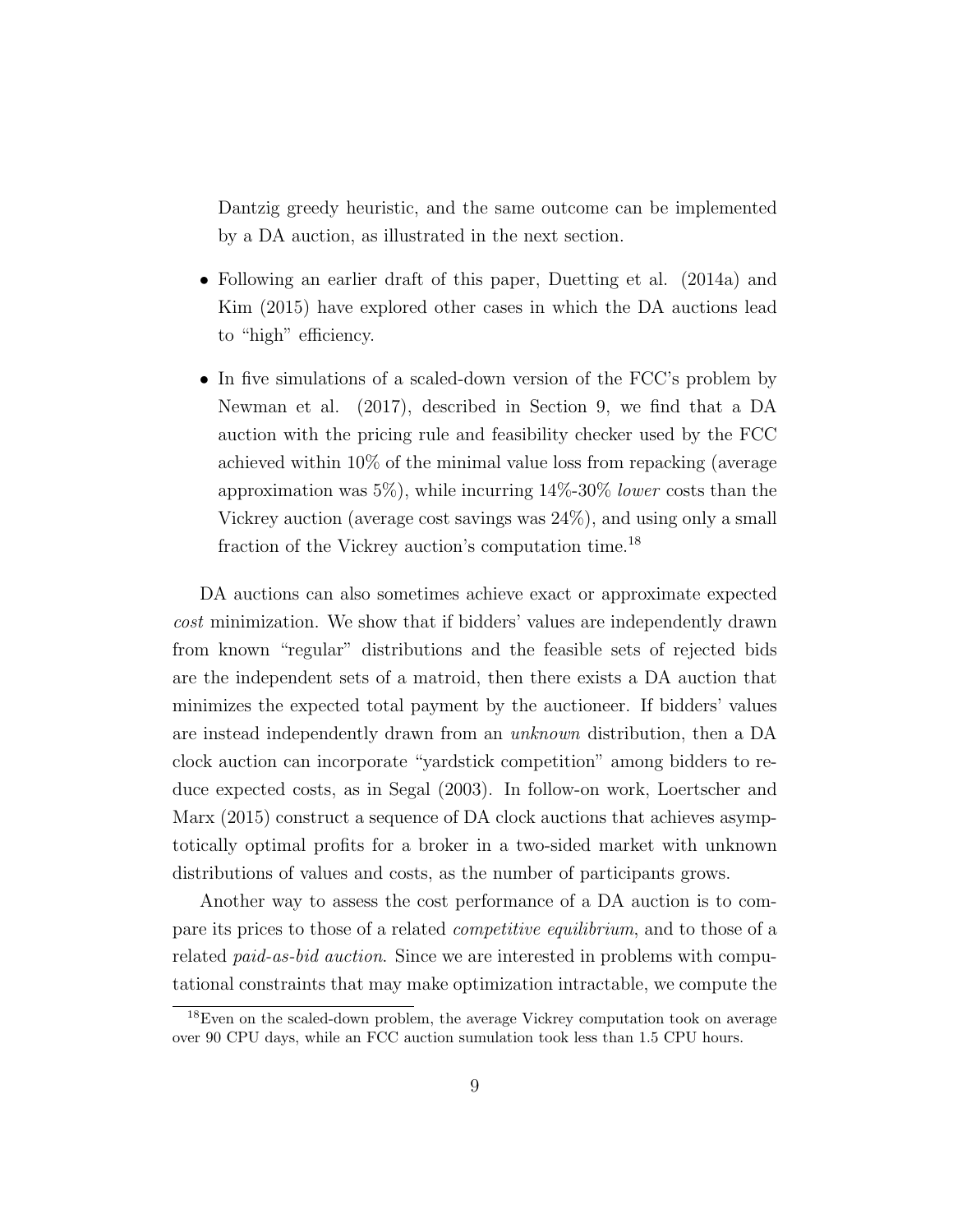auctioneer's demand at any given vector of prices by applying the auction's allocation rule. Then, a competitive equilibrium is an allocation and prices such that (i) each seller whose price strictly exceeds its cost sells its good, (ii) each seller whose price is strictly less than its cost does not sell, and (iii) the sellers from whom the auctioneer chooses to buy are the same as those that choose to sell. We show that the DA clock auction allocation coupled with the winners' auction prices and prices for losing bidders equal to their values is a competitive equilibrium, and in fact a maximal-price equilibrium sustaining the auction's allocation. These competitive equilibrium prices are also a full-information Nash equilibrium bid profile of the sealed, paid-asbid auction that selects winners in the same way.<sup>19,20</sup> In contrast, Vickrey prices are not generally the prices of any competitive equilibrium, and may be higher than the winning bids in any Nash equilibrium of the associated paid-as-bid auction.<sup>21</sup>

The paper is organized as follows: Section 2 contrasts the performance of DA clock auctions and the Vickrey auction in a simple three-bidder example in which bidders may not be substitutes. Section 3 gives a formal definition of

<sup>19</sup>A stronger version of this equivalence obtains when the auction rule prescribes the the set of winners is unchanged when losers' bids are increased. (This property, which holds when winners are selected by optimization, also holds for various other allocation rules.) We show in an Appendix that the full-information paid-as-bid auction using a DA allocation rule with this property is dominance-solvable: iterated deletion of weakly dominated strategies in any order yields a unique outcome. Furthermore, this dominancesolvability characterizes DA allocation rules.

 $^{20}$ When bidders are substitutes, the Vickrey outcome can be implemented by a DA auction. Hence, our equivalence result can be viewed as extending the finding by Bernheim and Whinston (1986) that the coalition-proof equilibrium outcome of an optimizing paidas-bid auction coincides with the Vickrey (and DA auction) outcome when bidders are substitutes.

 $21$  For example, all the full-information Nash equilibria selected by the criteria of Bernheim and Whinston (1986) in the selling version of their problem have weakly lower prices than the Vickrey prices, and may have strictly lower prices when bidders are not substitutes. This low revenue/high cost problem of the Vickrey auction, observed by Ausubel and Milgrom (2006), motivated the use of "core-selecting auctions" (Day and Milgrom 2008), which sacrifice strategy-proofness. The present paper proposes a different solution to the problem, which preserves strategy-proofness but sacrifices outcome efficiency.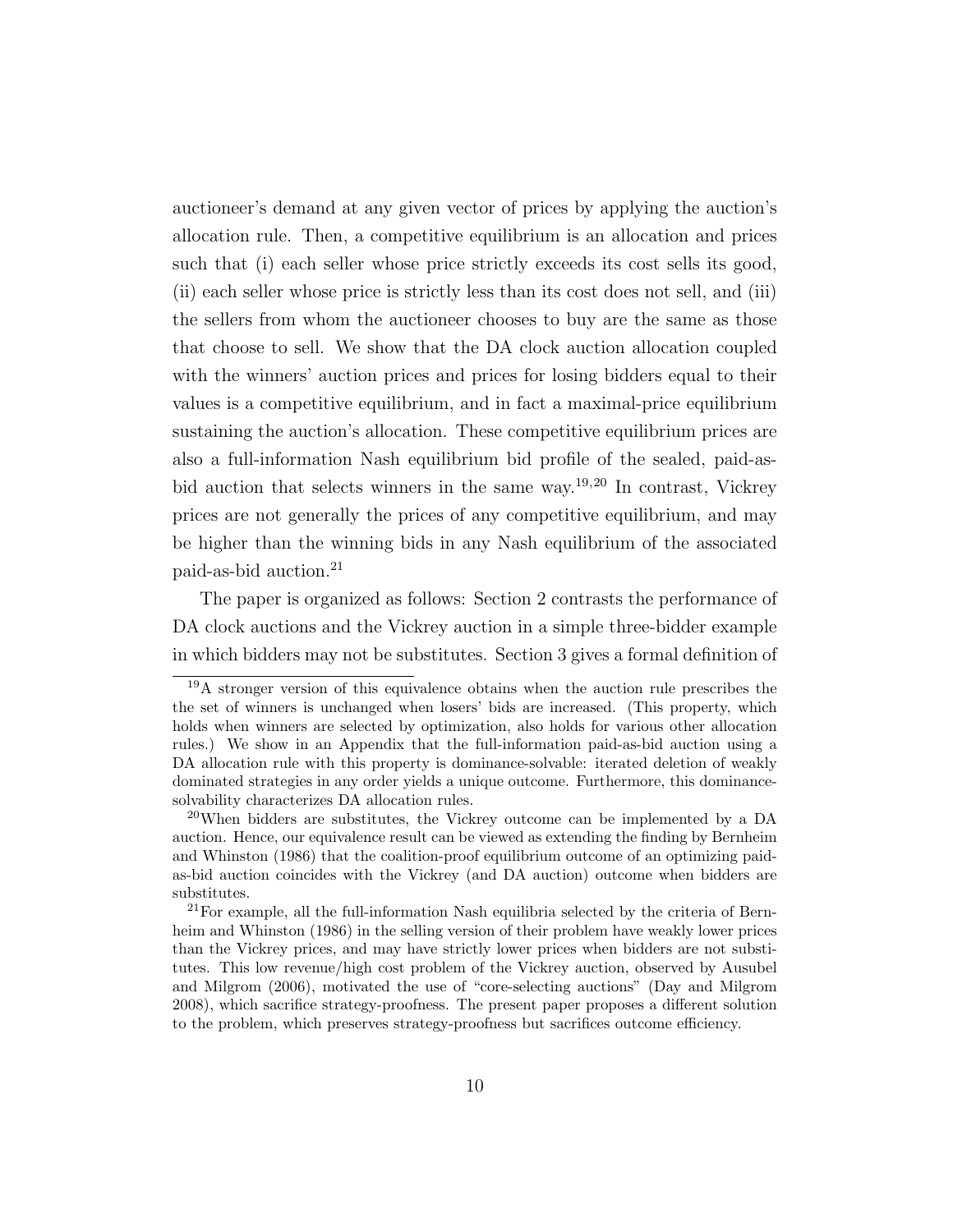DA clock auctions and shows that, for any mechanism in this class, truthful bidding strategies are obviously dominant, and truthful bidding is a strong Nash equilibrium of the game. Section 4 characterizes the DA clock auctions as the set of auctions that preserve winners' unconditional privacy. Section 5 introduces direct-revelation deferred-acceptance auctions and shows that they are strategically equivalent to DA clock auctions. Section 6 provides examples of DA auctions that may be useful in practice. Section 7 shows that if a some DA auction optimizes an objective resembling efficiency or cost, then it treats bidders as substitutes. Consequently, the treatment of complementary bidders is always a heuristic, non-optimizing one. Section 8 compares the cost performance of DA auctions to two theoretical standards: competitive equilibrium and full information equilibrium of paid-as-bid auctions. Section 9 describes simulations of the performance of the FCC's reverse auction rules. Section 10 discusses multi-minded bidders and their roles in the Incentive Auction. Section 11 concludes.

#### 2 A Simple Example

Here, we illustrate properties of DA auctions with a simple example with three TV stations (labelled 1,2,3) and a single channel available in which to assign losing bidders. The three stations' values for their broadcast rights are denoted  $v_1, v_2, v_3$ , respectively. We consider two possible cases, corresponding to different sets of constraints on the stations that can be assigned to continue broadcasting. An efficient assignment maximizes the total value of the stations that continue to broadcast, or equivalently minimizes the total value of the stations whose rights are purchased.

In the first case, no two stations can be assigned to the same channel, so the efficient outcome is for the most valuable station to be assigned and for the broadcast rights of the other two to be purchased. The Vickrey auction accomplishes that while paying the two less valuable stations a price equal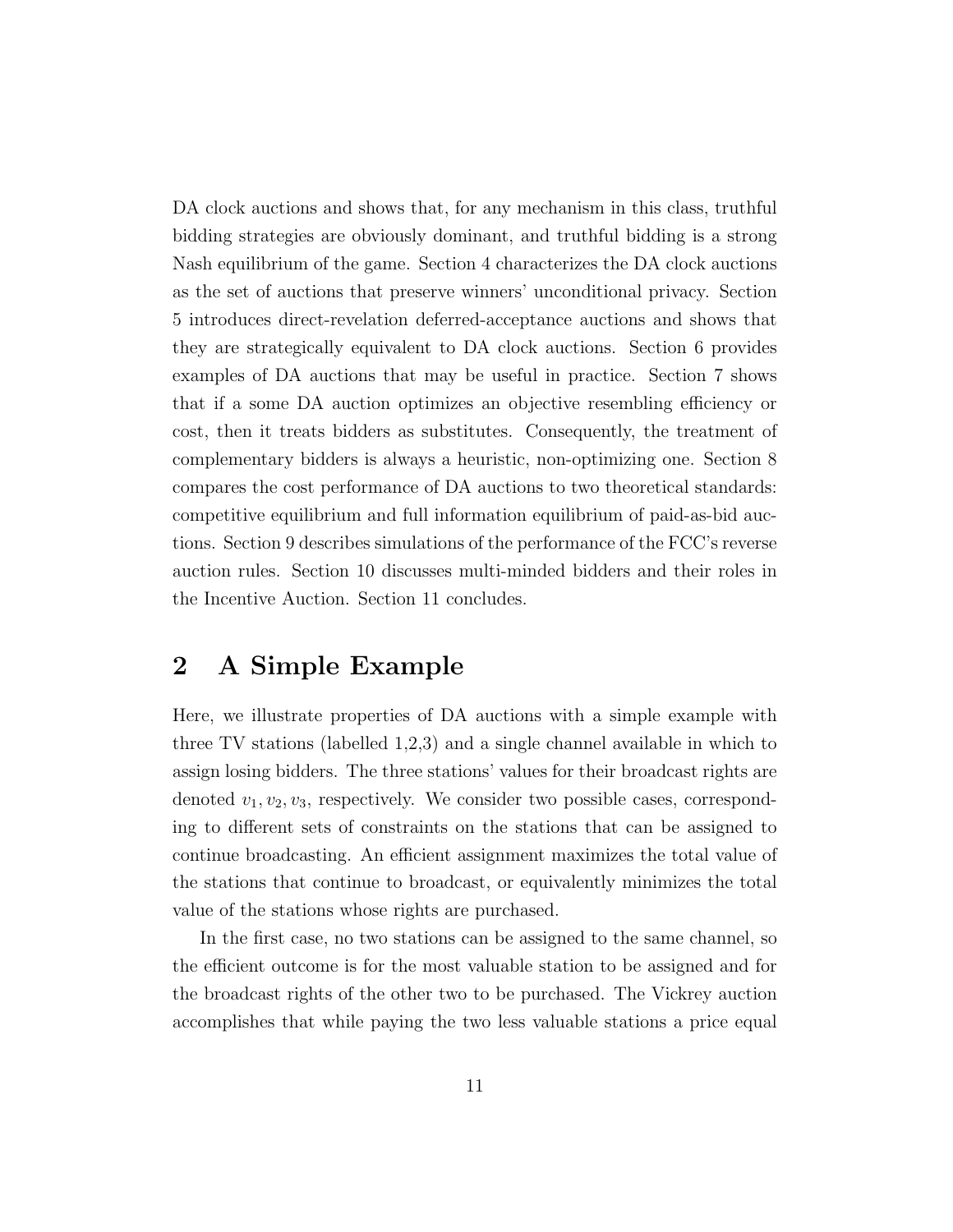to the value of the most valuable station. A descending DA clock auction that offers the same price to all stations and reduces it until some station exits replicates the Vickrey outcome: the most valuable station exits at a price equal to its value, and the other two stations are then acquired at that price. More generally, this single-price DA auction replicates the Vickrey outcome when stations are substitutes or, equivalently, when the feasible sets of rejected bidders are the independent sets of a matroid (Milgrom, 2017).

In the second case, the three stations are arrayed in order along a line segment. The peripheral stations 1 and 3 can both broadcast on a channel without interfering with each other, but neither can share a channel with station 2. The induced feasibility constraint can be formulated as a "knapsack" constraint: stations 1 and 3 each has one "interference link"; station 2 has two such links; and a collection of stations can be feasibly assigned to continue broadcasting if and only if their total number of interference links is at most two.

In this example, a simple DA auction similar to the FCC's auction might operate as follows. The auction is guided by a single base clock price of  $q$  that starts high and declines continuously. Each station  $i$  is offered a price equal to  $w_i q$ , where the "weight"  $w_i$  is set by the auctioneer as some function of the station's observable characteristics. Assuming that stations bid truthfully, then if  $v_2/w_2 > \max(v_1/w_1, v_3/w_3)$ , station 2 exits first and the auctioneer buys stations 1 and 3; while if the inequality is reversed, either station 1 or station 3 exits first, at which point station 2 can no longer be feasibly assigned, so its price is "frozen." The third station is then induced to exit by running it price down to zero. If  $w_1 = w_3 = 1$  and  $w_2 = 2$ , the auction implements Dantzig's (1957) greedy algorithm for the knapsack problem.

Clearly, there is no vector of weights  $(w_1, w_2, w_3)$  for which the DA auction would be guaranteed to yield an efficient outcome, which in this simple example would be easy to compute: buy stations 1 and 3 if  $v_1 + v_3 < v_2$  and buy station 2 if the inequality is reversed. While the Vickrey auction is effi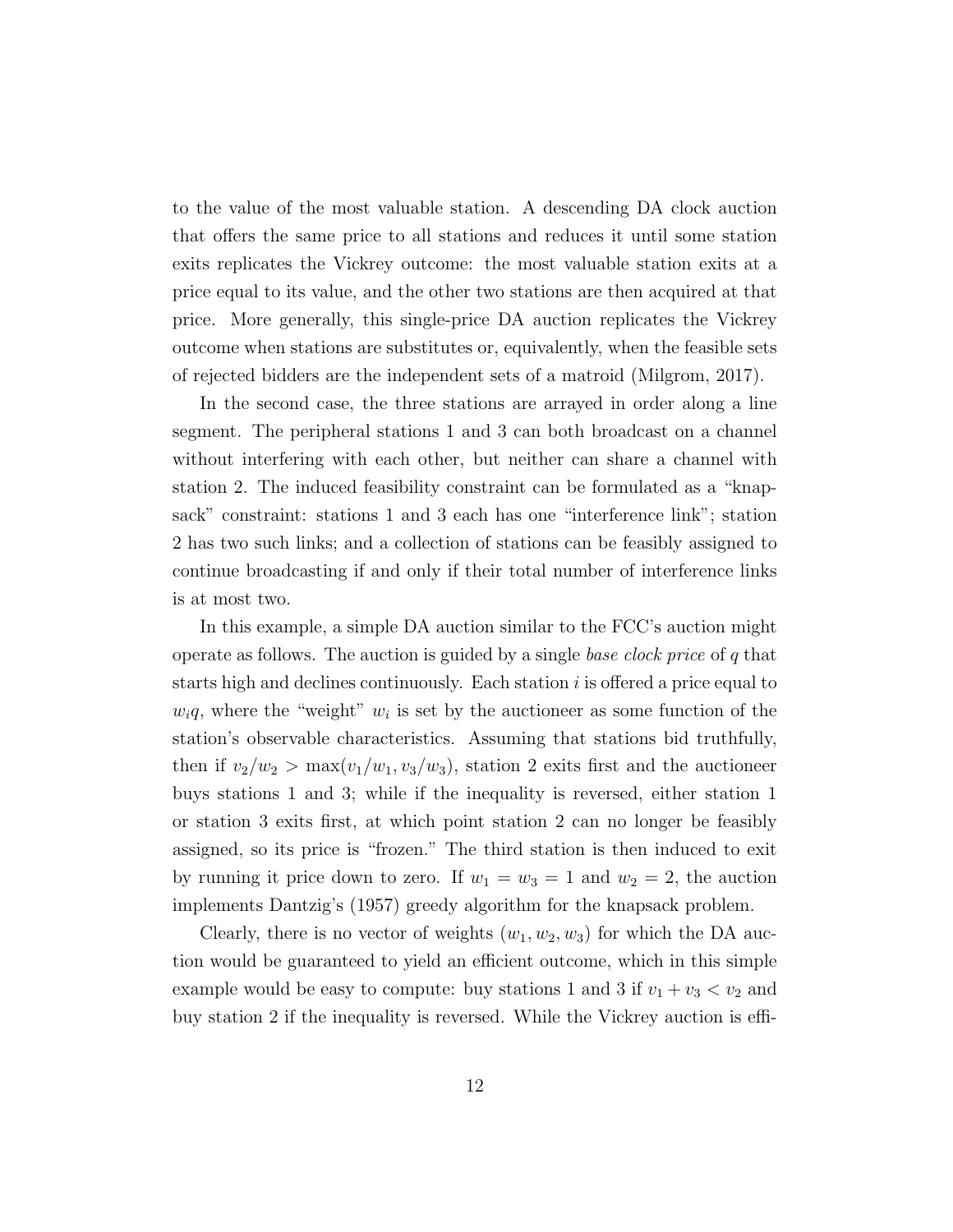cient and the DA auction is not, the latter also has some advantages. Among these, as noted above, are that any DA auction is obviously strategy-proof and weakly group strategy-proof, and that winner's valuations are never revealed to the auctioneer during the mechanism. In contrast, the Vickrey auction is not group strategy-proof: for example, when it acquires stations 1 and 3, it pays them prices  $v_2 - v_3$  and  $v_2 - v_1$ , respectively, and bidders 1 and 3 could cooperate to increase those by bidding less than their station values.

Depending on the values, DA auctions can also have a cost advantage over the Vickrey auction. For example, when the Vickrey auction acquires stations 1 and 3, it pays a total cost of  $2v_2 - v_1 - v_3 > v_2$ . This outcome is not in the core (it would be blocked by the coalition consisting of the buyer and bidder 2), and it is more costly than any full-information pure Nash equilibrium of the associated first-price auction.<sup>22</sup> It follows that the prices are inconsistent with any competitive equilibrium. In contrast, when the DA auction buys stations 1 and 3, its cost is  $\frac{w_1+w_3}{w_2}v_2 \leq v_2$ , provided that  $w_1 + w_3 \leq w_2$ , so this outcome is in the core. When bidder 2 wins the DA auction, its cost could sometimes be higher than that of Vickrey, but we will show that its payment is competitive given the inefficient allocation rule used by the auctioneer.

Furthermore, DA auctions can be geared towards minimizing the expected procurement cost in the style of Myerson (1981). For assume that bidder values are independently distributed with known distributions  $F_i$ , and for each bidder *i*, construct the virtual cost function  $\gamma_i(v) = v + F_i(v)/F'_i(v)$ , assuming that those functions are increasing. In the first example, in which any one of the three stations can be assigned, the following DA auction is an "optimal auction". There is a continuously declining base clock price  $q$  and the corresponding clock price for each station *i* is  $\gamma_i^{-1}$  $i^{-1}(q)$ . If the auction begins with

<sup>22</sup>In the general setting, Vickrey payments to bidders are sometimes higher, but never lower, than those in the full-information equilibrium of the corresponding paid-as-bid ("menu") auction (Ausubel and Milgrom (2006)).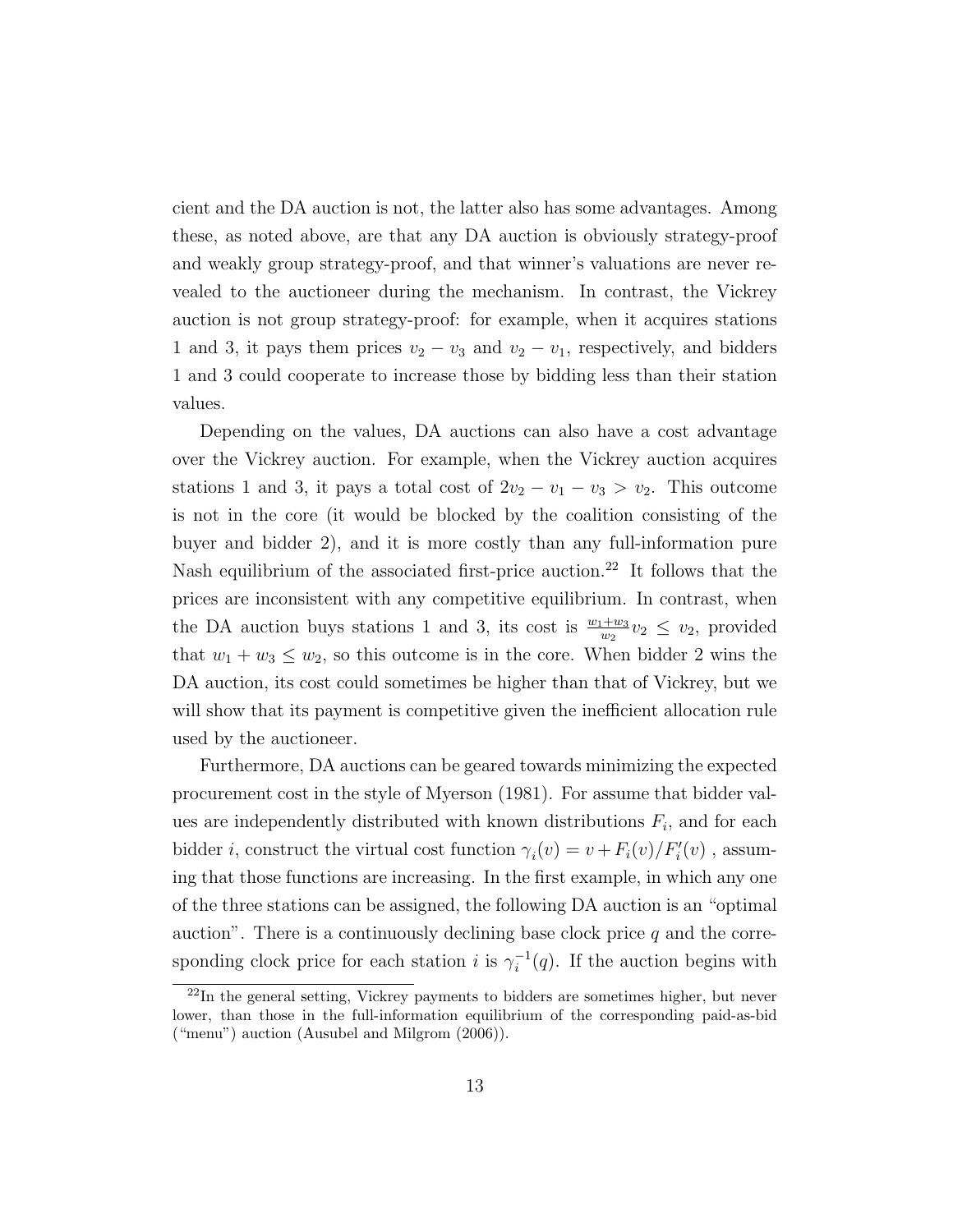a high value of q, then the bidder with the highest virtual cost will be the first to exit, and so the mechanism will exactly minimize expected procurement cost. (Again, this auction can be generalized to settings in which the stations that are feasible to repack are the independent sets of a matroid.) In the second ("knapsack problem") example, a similar construction sets i's clock price to be  $\gamma_i^{-1}$  $i_l^{-1}(q/w_i)$  so long as i can feasibly exit. This auction is not optimal, but it replicates the performance of the Dantzig greedy algorithm in approximately minimizing the sum of the winning bidders' virtual costs, and therefore the sum of their expected payments. In the actual FCC Incentive Auction, when the "base clock price" was  $q$ , the price offered to any feasible UHF television station i was  $p_i(q) = q(w_i \cdot Pop_i)^{1/2}$ , where  $Pop_i$  is the station's broadcast area (used as a proxy for its value distribution) and  $w_i$  is its interference count, with  $w_i^{1/2}$  used as a proxy for the station's "size."

The DA auction could also be modified to satisfy a budget constraint. For example, if the auction needs to be canceled when the total cost exceeds some budget  $B$ , this could be achieved by extending the auction to run all prices down to zero, letting all stations exit. The modified version is still a DA auction.<sup>23</sup> In contrast, if the Vickrey auction must be cancelled when the total cost exceeds  $B$ , the resulting auction is not strategy-proof: if bidders 1 and 3 would be winners but for the budget constraint, each of them could devaite profitably by increasing its own bid, thereby reducing the other's Vickrey price and making cancellation less likely.

### 3 Clock Auctions and Truthful Bidding

We consider procurement mechanisms with  $N$  bidders, in which each bidder can either "win" (which means that his bid to supply a given good or bundle of goods is "accepted") or "lose" (which means that his bid is rejected). We

 $^{23}$ Even better, if the total cost falls below B before any of the remaining bidders exit, we can avoid canceling the auction.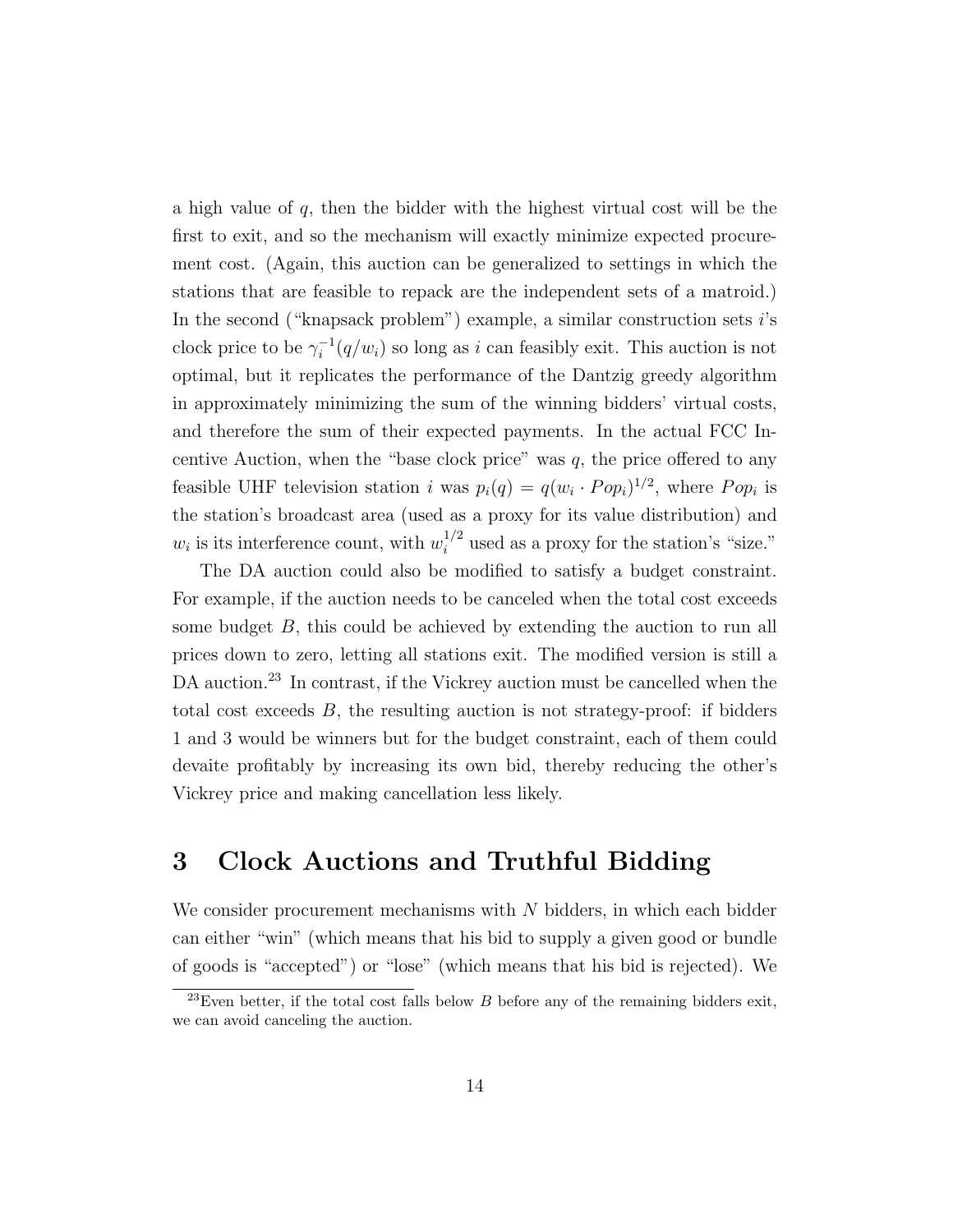restrict attention to mechanisms in which winning bidders receive payments but losing bidders do not, which we henceforth refer to as "auctions."

The preferences of each bidder *i* depend on whether he wins or loses, and, if he wins, on the payment  $p_i$ . We assume that these preferences are strictly increasing in the payment and that there exists some payment  $v_i \in \mathbb{R}_+$  that makes him indifferent between winning and losing; we call  $v_i$  his "value".<sup>24</sup>

Informally, a Deferred Acceptance ("DA") clock auction is a dynamic mechanism that, in a sequence of rounds, presents a nonincreasing sequence of prices to each bidder. Each bidder whose price is reduced in a round may choose to exit or continue. Bidders that have not exited are called "active". Bidders who choose to continue when their prices are reduced are said to "accept" the lower price. When the auction ends, the remaining active bidders become the winners and are paid their last (lowest) accepted prices. Different DA auctions are distinguished by their pricing functions, which determine the sequence of prices presented.<sup>25</sup>

To avoid technical complications, we restrict attention to auctions with discrete time periods, indexed by  $t = 1, \dots$  The set of active bidders in period t is denoted by  $A_t \subseteq N$ . A period-t history consists of the sets of active bidders in all periods up to period t:  $A^t = (A_1, ..., A_t)$  such that  $A_t \subseteq ... \subseteq A_1$ . Let H denote the set of all such histories for all possible  $t \geq 1$ . A descending DA clock auction is described by a price mapping  $p: H \to \mathbb{R}^N$  such that  $p(A^t) \leq p(A^{t-1})$  for all  $t \geq 2$  and all  $A^t$ .

The DA auction gives rise to an extensive-form game among the registered participants, as follows. The bidders who register for the auction comprise the initially active set:  $A_1 = N$ . These bidders are committed to accept the opening prices, which are  $p(N)$ . In each period  $t \geq 1$ , given history

<sup>24</sup>For unmixed outcomes, such a preference can be expressed by a quasilinear utility  $p_i - v_i$  when the bidder wins and zero when he loses.

<sup>25</sup>The described descending clock auctions for the procurement setting are the mirror image of the ascending clock auctions for the selling setting, which in turn generalize the classic English auction for selling a single item.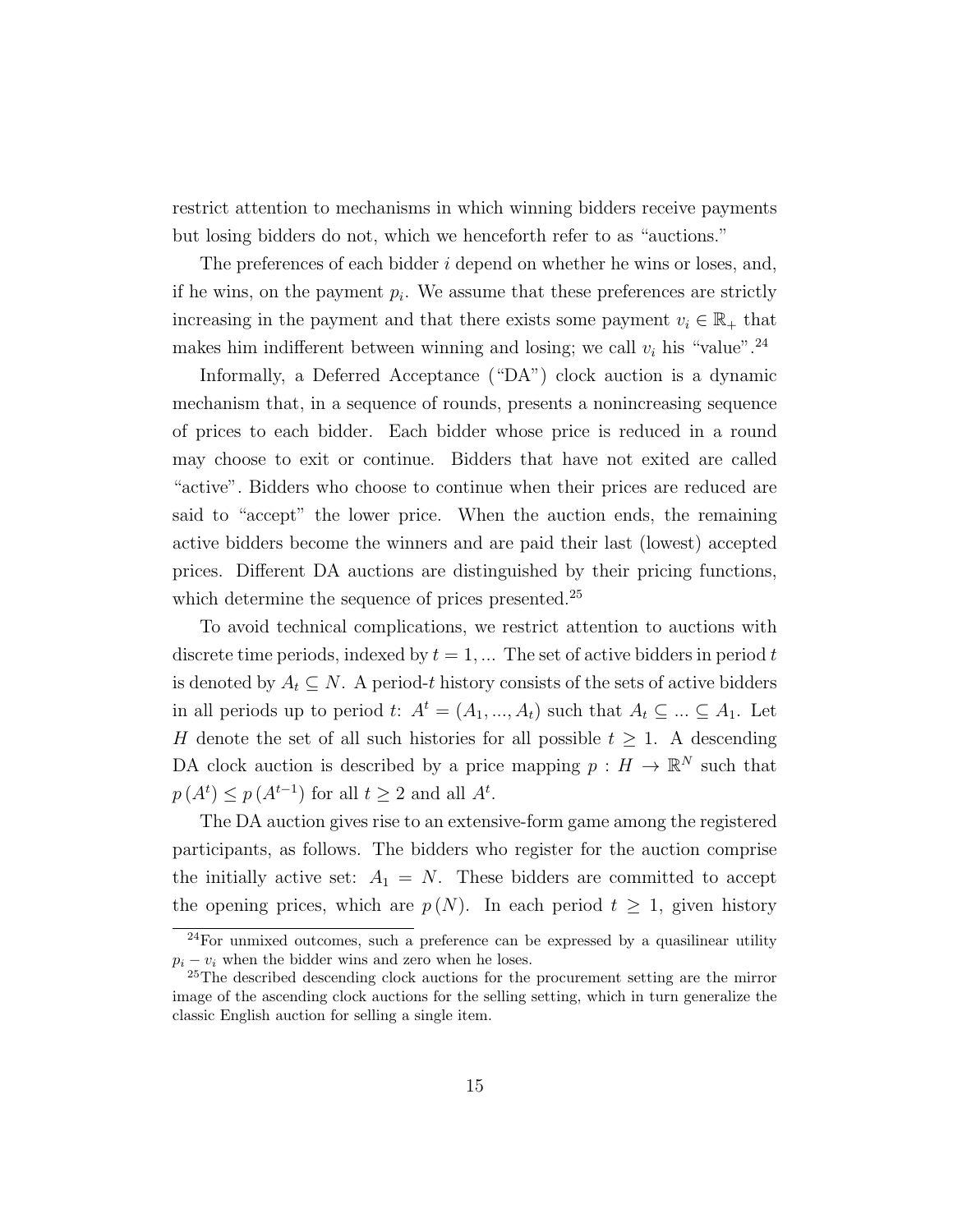$A<sup>t</sup>$ , the auction offers a profile of prices  $p(A<sup>t</sup>)$  to the bidders. If  $t \geq 2$  and  $p(A<sup>t</sup>) = p(A<sup>t-1</sup>)$ , the auction stops; bidder *i* is then a winner if and only if  $i \in A_t$  and in that case i is paid  $p_i(A^t)$ . If  $t \geq 2$  and  $p_i(A^t) < p_i(A^{t-1})$ , then i may either exit or accept the new price. Letting  $E_t \subseteq A_t$  denote the set of bidders who exit, the auction continues in period  $t + 1$  with the new set of active bidders  $A_{t+1} = A_t \backslash E_t$  and the new history  $A^{t+1} = (A^t, A_{t+1}).$ We restrict attention to auctions, in which the set  ${p(A^t)}_{h\in H}$  of possible price offers is finite (ensuring that the auction ends in a bounded number of periods).

To complete the description of the extensive-form game, we need to describe bidders' information sets, given by functions  $I_i: H \to S_i$ . We allow arbitrary information sets except that we require that each bidder  $i$  observe his current price. Formally, for any two histories  $h, h' \in H$ , if  $I_i(h) = I_i(h')$ , then  $p_i(h) = p_i(h')$ .

The *truthful strategy* of agent i with value  $v_i$  in a DA auction accepts at history h if and only if  $p_i(h) \geq v_i$ . Given our assumptions, this strategy is measurable with respect to the agent's information. We can prove that the truthful strategy is not only a dominant strategy, but also an obviously dominant strategy in the sense of Li (2017):

**Definition 1 (Li 2017)** Strategy  $\sigma_i$  of agent i is obviously dominant if, for any alternative strategy  $\sigma'_i$ , at any information set  $I_i$  of the agent at which  $\sigma'_i$ and  $\sigma_i$  prescribe different actions, the agent's payoff achieved by  $\sigma_i$  and any strategy profile  $\sigma_{-i}$  of other players such that  $(\sigma_i, \sigma_{-i})$  visits  $I_i$  is at least as high as his payoff achieved by  $\sigma'_i$  and any strategy profile  $\sigma'_{-i}$  of other players such that  $(\sigma_i', \sigma_{-i}')$  also visits  $I_i$ .

**Proposition 1** The truthful strategy is an obviously dominant strategy in a DA clock auction.<sup>26</sup>

 $^{26}$ This proposition corresponds to an informal statement in an early version of this paper, which has been formalized by Li (2017) using his definition of obviously dominant strategies.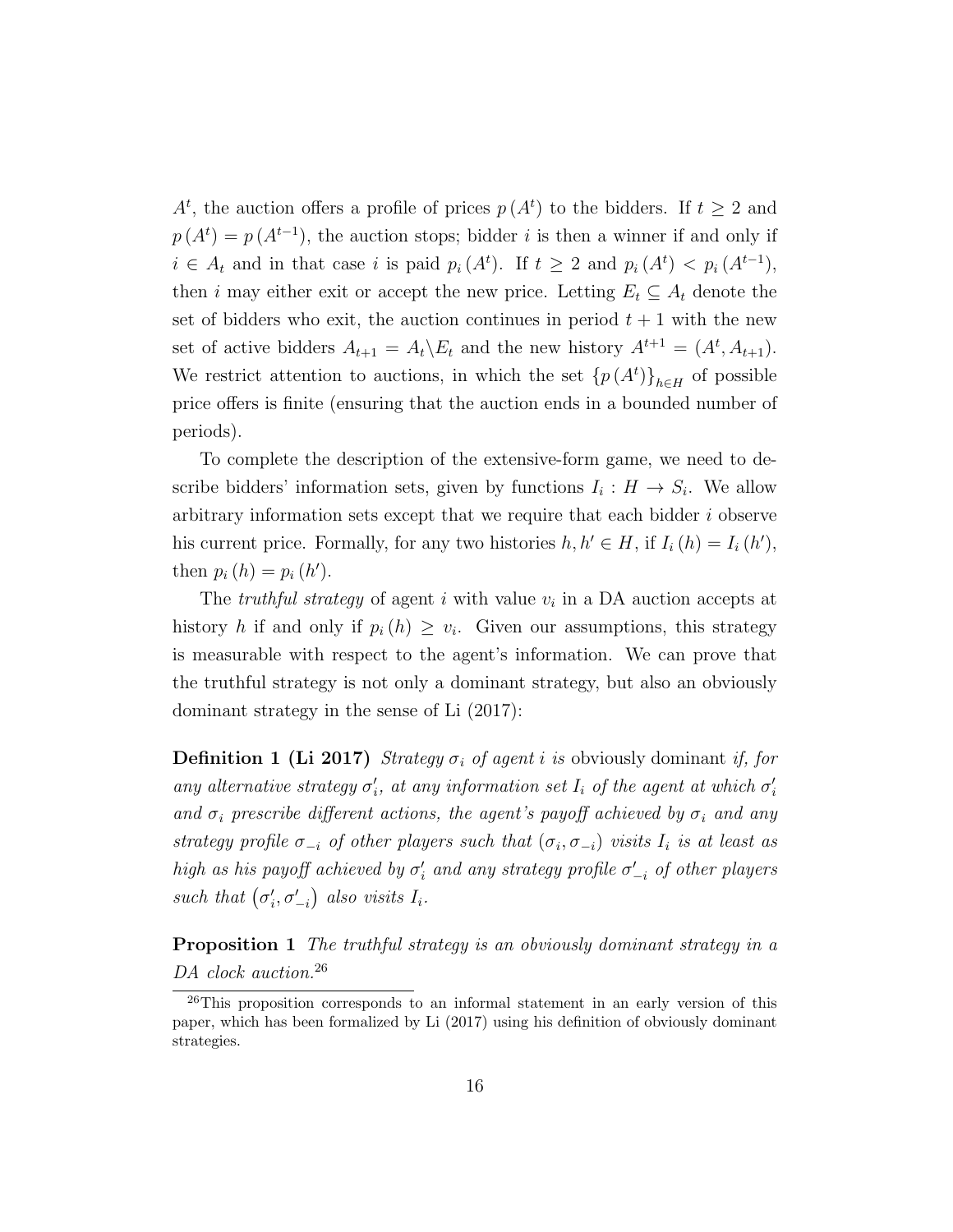**Proof.** A deviation from the truthful strategy involves either exiting at a price weakly above value or continuing at a price below value. Either deviation yields a nonpositive payoff for any behavior of others that is consistent with the information set, while the truthful strategy yields a nonnegative payoff for any behavior of others.

This proposition also implies that coalitional deviations from truthful bidding cannot be strictly Pareto improving:

Corollary 1 In a DA auction, for every strategy profile  $\sigma$ , if all members of a coalition  $S \subseteq N$  switch to truthful strategies then at least one member of S will receive a weakly higher payoff.

**Proof.** Consider the first history  $h \in H$  at which a player  $i \in N$  bids nontruthfully under strategy profile  $\sigma$ . If all members of S switch to truthful strategies, then history h will also be reached, and agent i's payoff will be weakly increased according to Proposition 1.

Thus, truthful strategies form a strong Nash equilibrium of any DA auction. Since truthful strategies do not condition on other bidders' values, it is an "ex post" strong Nash equilibrium, i.e., it is a strong Bayesian-Nash equilibrium no matter what information bidders have about others' values.

#### 4 Winners' Privacy

Here we formalize the notion that DA clock auctions are the only incentivecompatible communication protocols that preserve the privacy of winners. For this purpose, let  $V_i \subseteq \mathbb{R}_+$  denote the set of bidder *i*'s possible values, and define a "communication protocol" to be an extensive-form game form, with each terminal node mapped to a set of auction winners, coupled with a mapping from each agent's value  $v_i \in V_i$  to his strategy in the game form. The protocol implements an allocation rule that can be described by  $\alpha$ :  $\Pi_{i\in N}V_i\to 2^N$ , where  $\alpha(v)\subseteq N$  is the set of winning bidders in state  $v\in V$ .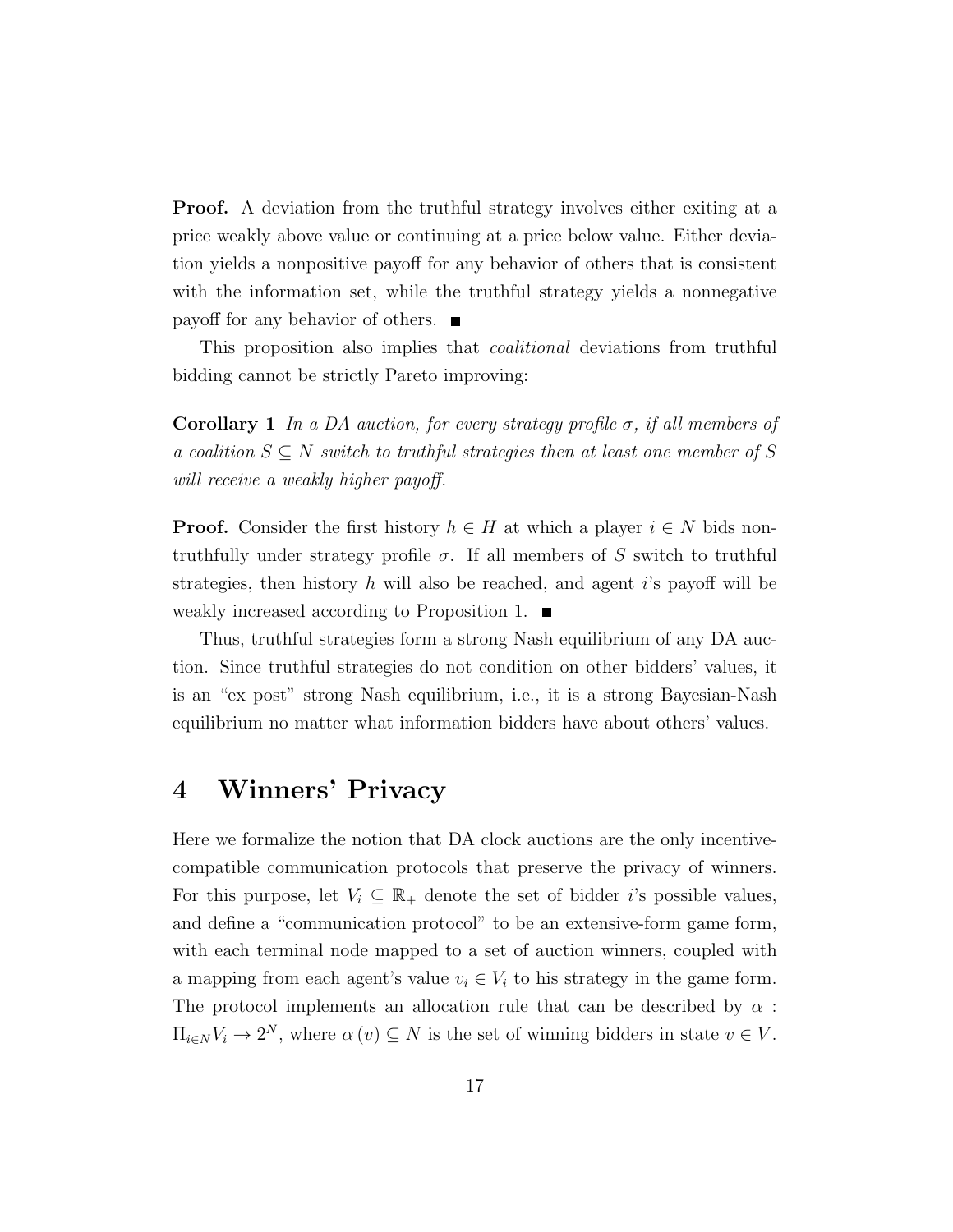Computer scientists (e.g., Brandt and Sandholm (2005)) say that a protocol satisfies "unconditional privacy" if no coalition of agents can infer any information about the other players' values in the course of the protocol besides the information implicit in the final allocation.<sup>27</sup> We modify this definition in two ways. First, we weaken it by focusing only on winners' privacy. DA auctions do not preserve losers' privacy, since their drop-out points can reveal a lot of information about their values. Second, we strengthen the definition to require that no information could be inferred about a winner's value beyond that needed to establish that he himself should win (rather than establish the whole set of winners), even when the other  $N-1$  players pool their information:

Definition 2 A communication protocol satisfies Unconditional Winner Privacy (UWP) if for any player i, any pair of his possible values  $v_i, v'_i \in V_i$ , and any values  $v_{-i} \in V_{-i}$  of the other players such that the protocols results in bidder i winning in both states  $(i \in \alpha(v_i, v_{-i}) \cap \alpha(v'_i, v_{-i}))$ , the protocol finishes in the same terminal node in states  $(v_i, v_{-i})$  and  $(v'_i, v_{-i})$ .

Definition 3 A communication protocol is Ex-Post Incentive Compatible (EPIC), if the prescribed strategies form a Nash equilibrium even if each bidder can observe the whole state  $V = \prod_{i \in N} V_i$ .

Proposition 2 A DA clock auction with truthful bidding satisfies UWP. Furthermore, any allocation rule on a finite state space V that is implementable with an EPIC communication protocol satisfying UWP is also implementable with a DA clock auction with truthful bidding.

**Proof.** For the first statement, for player  $i$  to win in a DA clock auction with truthful bidding for two different values  $v_i, v'_i \in V_i$  given any strategy

<sup>27</sup>This notion is also known as "non-cryptographic privacy," since it permits neither private communication channels (as in private-key cryptography) nor agents' computational constraints (as in public-key cryptography). A definition of privacy that allows such cryptographic tricks would not much restrict what can be implemented (see Izmalkov et al.  $(2005)$ ).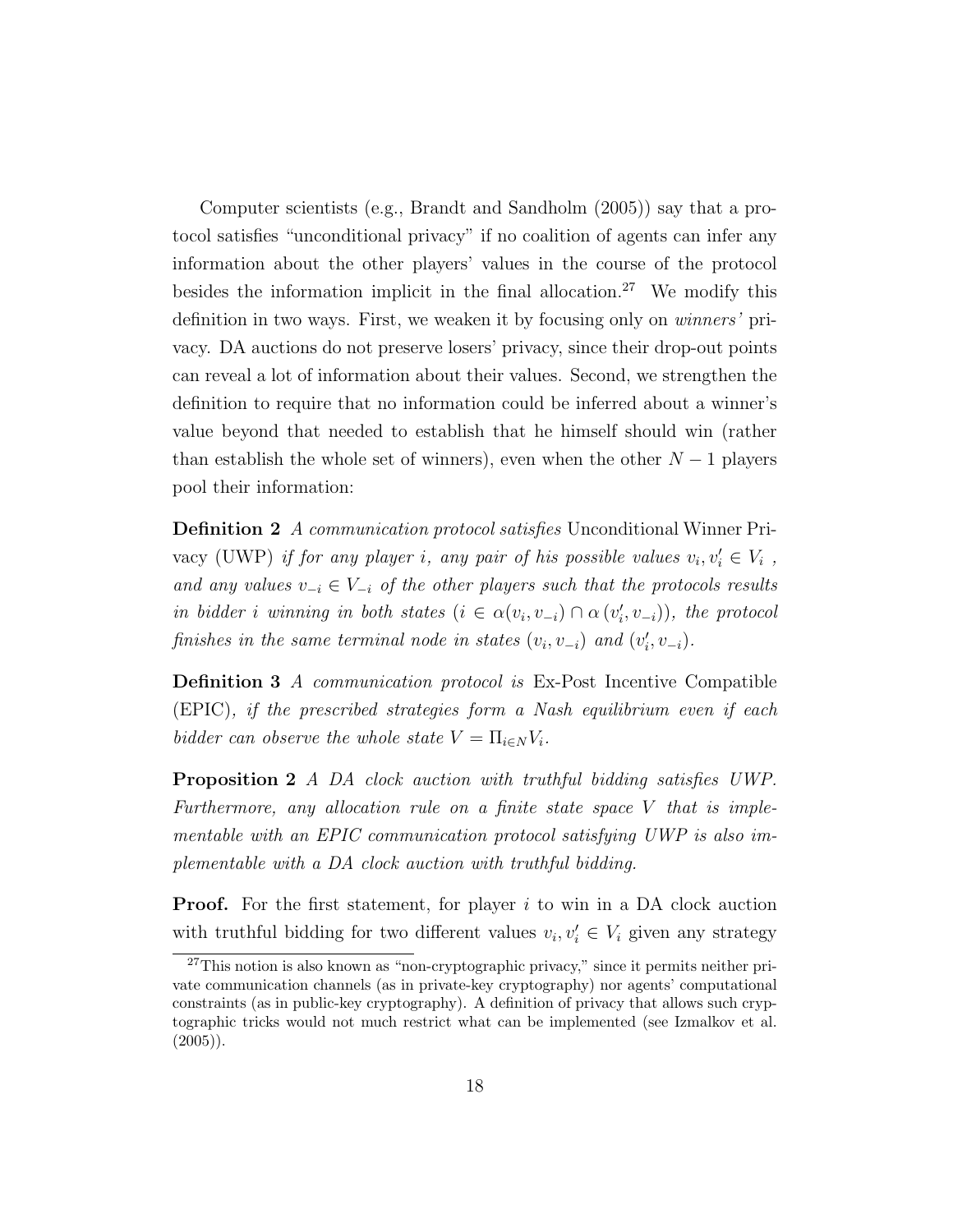profile of the other players, player  $i$  must not exit in either case, and so the protocol must finish in the same terminal node in both cases.<sup>28</sup>

For the second statement, starting with an EPIC UWP protocol  $P$  implementing allocation rule  $\alpha$ , we construct a DA auction with truthful bidding that also implements  $\alpha$ . First, we note that since P is EPIC, the direct mechanism for  $\alpha$  is dominant-strategy incentive compatible, and therefore  $\alpha$  must be monotonic (see Section 5 below). Then, we construct the DA auction by induction on the histories of  $P$ , in such a way that the DA auction reveals at least as much information about players at each history as P does at its corresponding history. We initialize the opening price of each bidder *i* at  $p_i(N) = \max V_i$  for each *i* (so that all types truthfully accept it). Then, at any history h of P, let  $\overline{V} \subseteq V$  denote the set of states in which h is reached in  $P$ . By the usual "communication complexity" argument (e.g., Kushilevitz and Nisan (1997), Segal (2007)), this set must be a product set:  $\bar{V} = \bar{V}_1 \times ... \times \bar{V}_N$ . Let i be the player who sends a message at history h in P. We replace his message with several rounds of the DA auction that reduce bidder *i*'s price  $p_i$  to  $p'_i = \max\{v_i \in \overline{V}_i \cup \{-1\} : v_i < p_i\}$  for as long as  $i \notin \bigcup_{v_{-i} \in \bar{V}_{-i}} \alpha(p_i, v_{-i})$  – i.e., as long as bidder i with value  $p_i$  could never win at history  $h$  in  $P$ .

At the end of the price reductions, all bidder  $i$  types who could not win at history  $h$  in P fully reveal themselves in the DA auction by exiting. If  $p_i < \min \bar{V}_i$ , then  $i \notin \bigcup_{v \in \bar{V}} \alpha(v)$ , i.e., bidder i could never win at history h in P, and is sure to exit in the DA clock auction as his price is reduced to  $p_i$ . If instead  $p_i \ge \min \bar{V}_i$ , there exists  $v_{-i} \in \bar{V}_{-i}$  such that  $i \in \alpha(p_i, v_{-i})$ , and by monotonicity of  $\alpha$  we also have  $i \in \alpha(v_i, v_{-i})$  for any type  $v_i \leq p_i$ , who has not exited the clock auction at this point, and therefore by UWP of P any such type must send the same message as type  $p_i$  at history h.

<sup>28</sup>This argument actually establishes a somewhat stronger property than UWP: that even if the other players use non-truthful strategies (in computer science lingo, they are "Byzantine" rather than "selfish"), they still cannot learn additional information about player i's value without causing him to lose.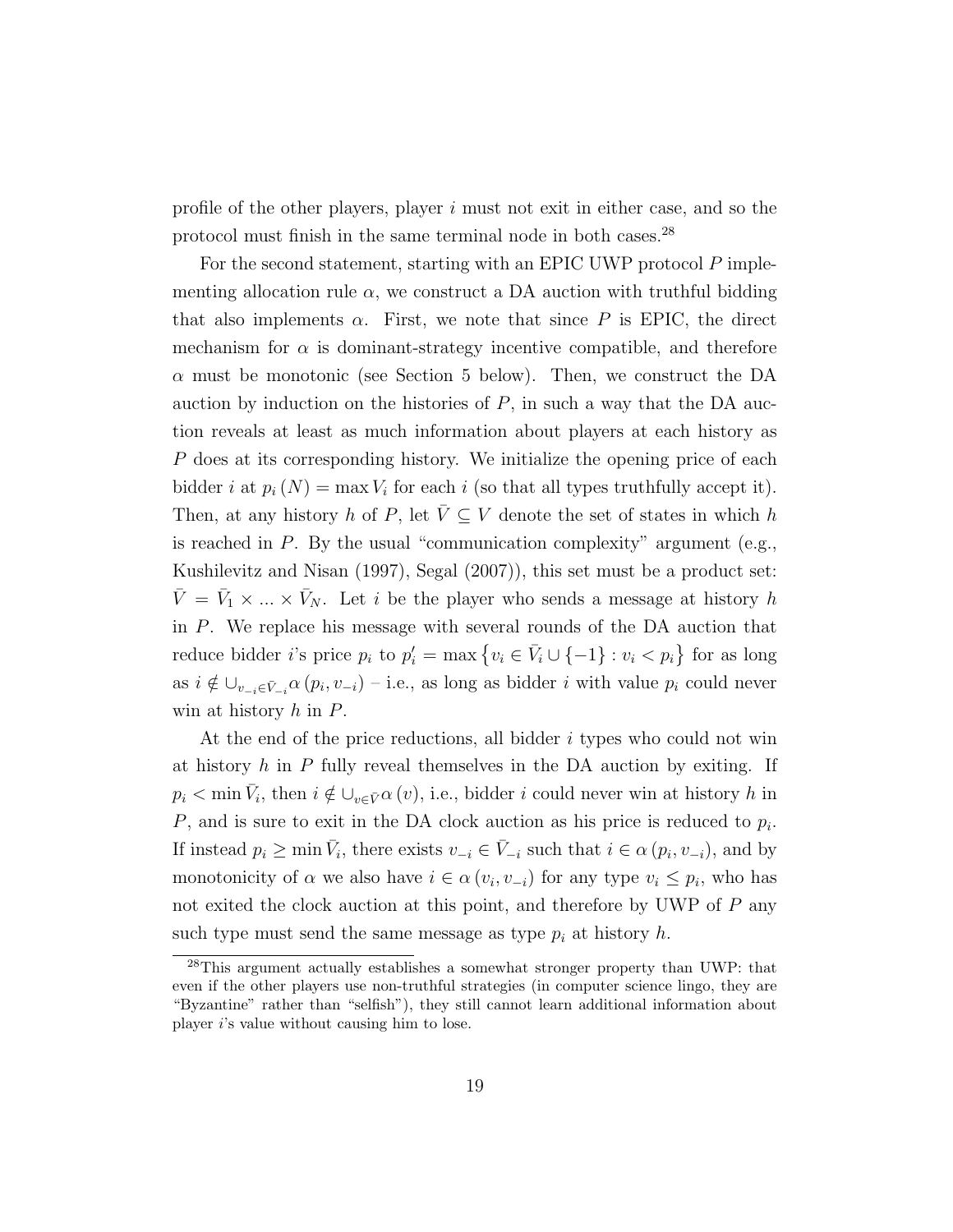Thus, when bidder  $i$  responds truthfully to the price reductions, all bidder i types with values not exceeding the new price  $p_i$  do not reveal themselves in either the original protocol or the constructed DA auction, while all types with values above  $p_i$  fully reveal themselves in the DA auction by exiting. Hence the clock auction reveals at least as much information as P at the corresponding history. In each round of the clock auction, only bidders who could never win in P exit. At any terminal history h of P,  $\alpha(\bar{V})$  must be a singleton, and so any bidders who could still win (i.e. who have not exited in the clock auction) must be winners. Thus, the constructed DA auction implements allocation rule  $\alpha$ .

#### 5 Equivalent Direct Mechanisms

Appealing to the Revelation Principle and the strategy-proofness of DA auctions, we can construct an equivalent direct revelation mechanism as follows. Let  $V_i \subseteq \mathbb{R}_+$  denote the set of bidder i's possible values. In the direct mechanism, each bidder reveals his value, and the mechanism implements an allocation rule  $\alpha : \Pi_{i \in N} V_i \to 2^N$  and a payment rule  $\pi : \Pi_{i \in N} V_i \to \mathbb{R}^N$  such that  $\pi_i(v) = 0$  for all  $i \in N \setminus \alpha(v)$  (i.e., losing bidders are not paid). Such triples  $\langle V, \alpha, \pi \rangle$  may be called "direct auctions."

**Definition 4** Allocation rule  $\alpha$  is monotonic if  $i \in \alpha(v_i, v_{-i})$  and  $v'_i < v_i$  $imply \ i \in \alpha \ (v_i', v_{-i}).$ 

**Definition 5** A direct auction  $\langle V, \alpha, \pi \rangle$  is a threshold auction if  $\alpha$  is monotonic and the price paid to any winning bidder  $i \in \alpha(v)$  is given by the threshold pricing formula:

$$
\pi_i(v_{-i}) = \sup \{ v'_i \in V_i : i \in \alpha \left( v'_i, v_{-i} \right) \} . \tag{1}
$$

The following characterization of strategy-proof direct auctions is well known: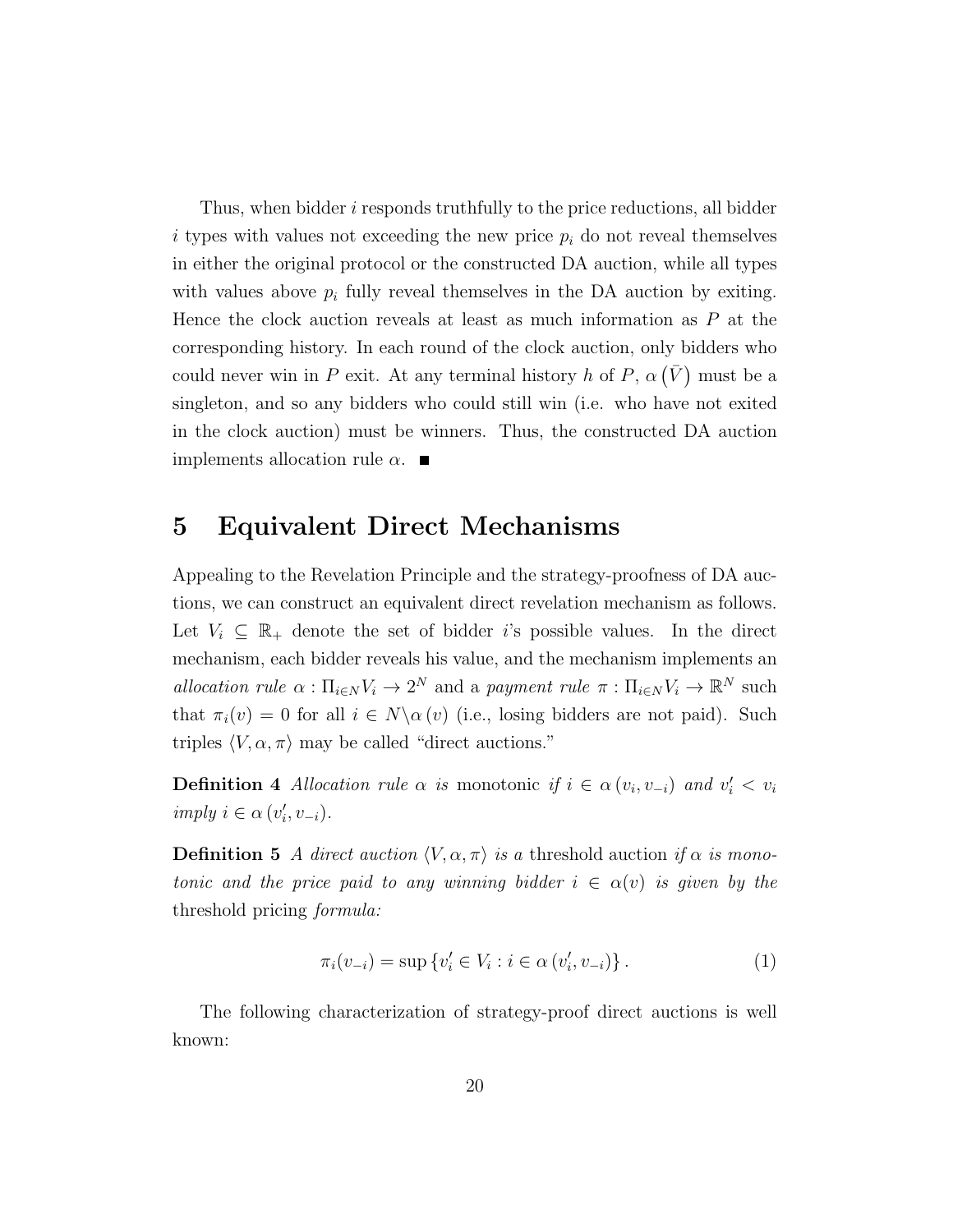**Proposition 3** Any threshold auction is strategy-proof. Conversely, any strategy-proof direct auction has a monotonic allocation rule, and, if  $V = \mathbb{R}^N_+$ , it must be a threshold auction.

We may describe the direct deferred-acceptance (DA) algorithm on value spaces V by a collection of *scoring functions*  $(s_i^A)_{A \subseteq N, i \in A}$ , where for each  $A \subseteq N$  and each  $i \in A$ , the function  $s_i^A : V_i \times V_{N \setminus A} \to \overline{\mathbb{R}_+}$  is nondecreasing in its first argument. The input to the algorithm is a value vector  $v \in V$  and the algorithm processing works as follows: Let  $A_t \subseteq N$  denote the set of "active" bidders" at the beginning of iteration  $t$ . We initialize the algorithm with  $A_1 = N$ . In each iteration  $t \geq 1$ , if  $s_i^{A_t}(v_i, v_{N \setminus A_t}) = 0$  for all  $i \in A_t$  then stop and output  $\alpha(v) = A_t$ ; otherwise, let  $A_{t+1} = A_t \backslash \arg \max_{i \in A_t} s_i^{A_t}(v_i, v_{N \backslash A_t})$ and continue. In words, the algorithm iteratively rejects the least desirable (highest-scoring) bids until only zero scores remain. We say that the DA algorithm computes allocation rule  $\alpha$  if for every value profile  $v \in V$ , when the algorithm stops the set of active bidders is exactly  $\alpha(v)$ .

By inspection, every DA algorithm computes a monotonic allocation rule. Thus, we can define a DA threshold auction as a sealed-bid auction which computes its allocation using a DA algorithm and makes the corresponding threshold payments to the winners. This auction, like any threshold auction, is strategy-proof. Furthermore, the threshold prices can be computed in the course of the DA algorithm, by initializing the prices as  $p_i^0 = +\infty$  for all *i*, and then updating them in each round  $t \geq 1$  as follows:

$$
p_i^t = \min \left\{ p_i^{t-1}, \sup \left\{ v_i' \in V_i : s_i^{A_t} \left( v_i', v_{N \setminus A_t} \right) < s_j^{A_t} \left( v_j, v_{N \setminus A_t} \right) \text{ for } j \in A_t \setminus A_{t+1} \right\} \right\}
$$

for every bidder  $i \in A_{t+1}$ . In the final round of the algorithm, for every winner  $i \in A^T$ ,  $p_i^T$  is the winner's threshold price.

The next two results show that the direct mechanisms corresponding to clock auctions with truthful strategies are exactly direct DA threshold auctions.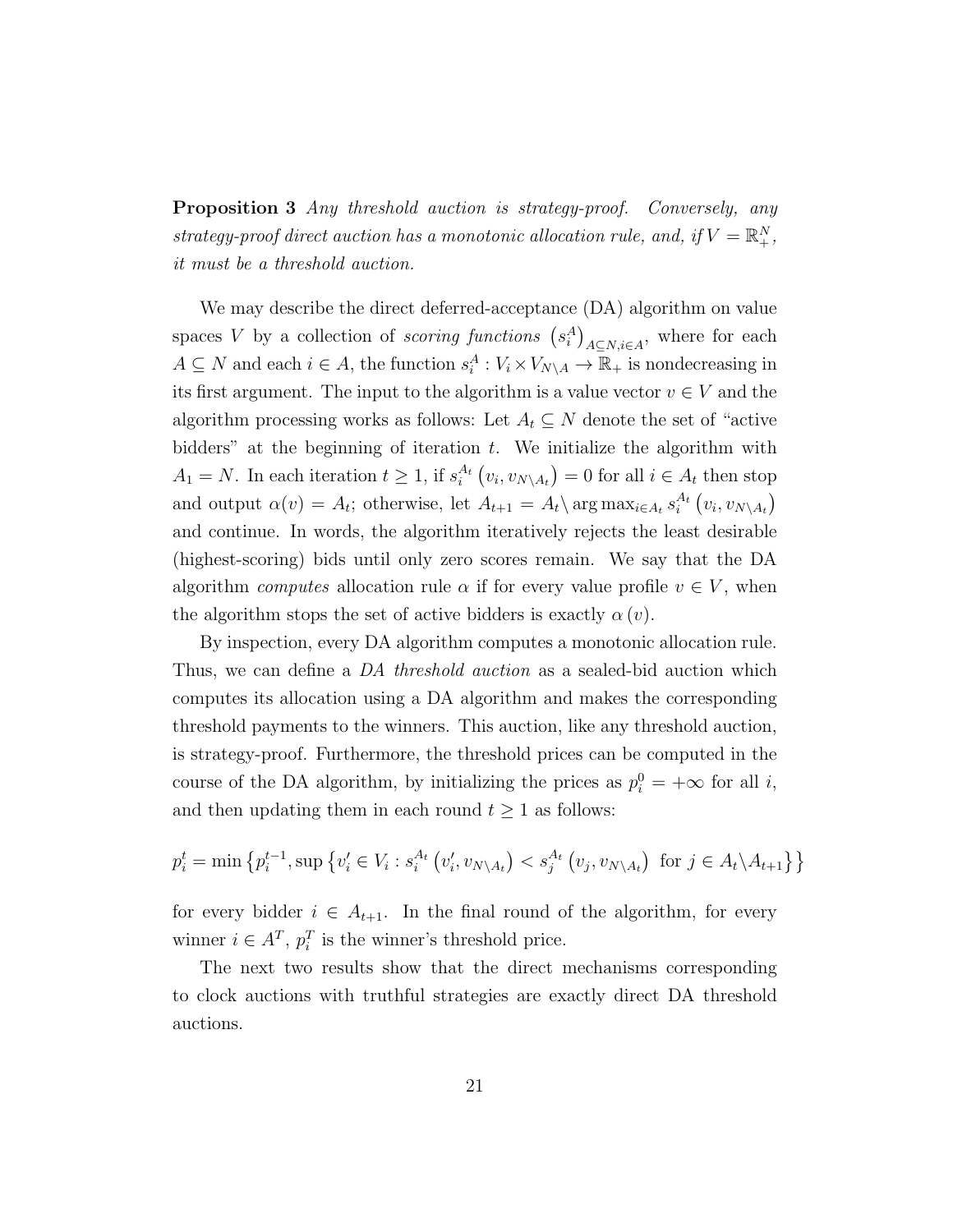**Proposition 4** The direct mechanism for a finite DA clock auction with truthful bidding, with state space  $V = \mathbb{R}^N_+$  (more generally, such that  $\{p_i(h) : h \in H\} \subseteq$  $V_i \subseteq \mathbb{R}_+$ , is a DA threshold auction.

**Proof.** Given a finite DA clock auction  $p$ , we construct the scoring rule for the direct DA auction in the following manner: Holding fixed a set of bidders  $S \subseteq N$  and their values  $v_S \subseteq \mathbb{R}^S$ , let  $A_t^S(v_S)$  denote the set of active bidders in round  $t$  of the clock auction if every bidder from  $S$  bids truthfully and every bidder from  $N\backslash S$  never exits.<sup>29</sup> Now for any given  $A \subseteq N$  and  $i \in A$ , define the score of agent  $i$  as the inverse of how long he would remain active in clock auction if he bids truthfully with value  $v_i$  and all bidders from  $N\backslash A$ bid truthfully with values  $v_{N\setminus A}$ , while bidders in  $A\setminus\{i\}$  never quit:

$$
s_i^A(v_i, v_{N\setminus A}) = 1/\sup\left\{t \ge 1 : i \in A_t^{\{i\}\cup(N\setminus A)}(v_i, v_{N\setminus A})\right\}.
$$

(Note that the score is  $1/\infty = 0$  if agent *i* remains active for the remainder of the auction.) This score is by construction nondecreasing in  $v_i$ . Also by construction, given a set  $A$  of active bidders, the set of bidders to be rejected by the algorithm in the next round  $(\arg \max_{i \in A} s_i^A(v_i, v_{N \setminus A}))$  is the set of bidders who would quit the soonest in the clock auction under truthful bidding. If no more bidders would ever exit the auction, then all active bidders have the score of zero, so the DA algorithm stops. Finally, each winner's final clock auction prices is its threshold price: it would have lost by bidding any higher value in  $V_i$  in the DA auction, since this would correspond to rejecting the final price in the clock auction.  $\blacksquare$ 

Proposition 5 Every direct DA threshold auction with a finite state space V is a direct mechanism for some finite DA clock auction with truthful bidding.

<sup>&</sup>lt;sup>29</sup>Formally, initialize  $A_1^S(v_S)$  = N and iterate by setting  $A_{t+1}^S(v_S)$  =  $A_t^S(v_S) \setminus \{j \in S : v_j > p_j\left(A_t^S(v_S)\right)\}\.$  The sequence  $(A_t^S(v_S))_{t=1}^{\infty}$  must start repeating eventually (when the clock auction stops).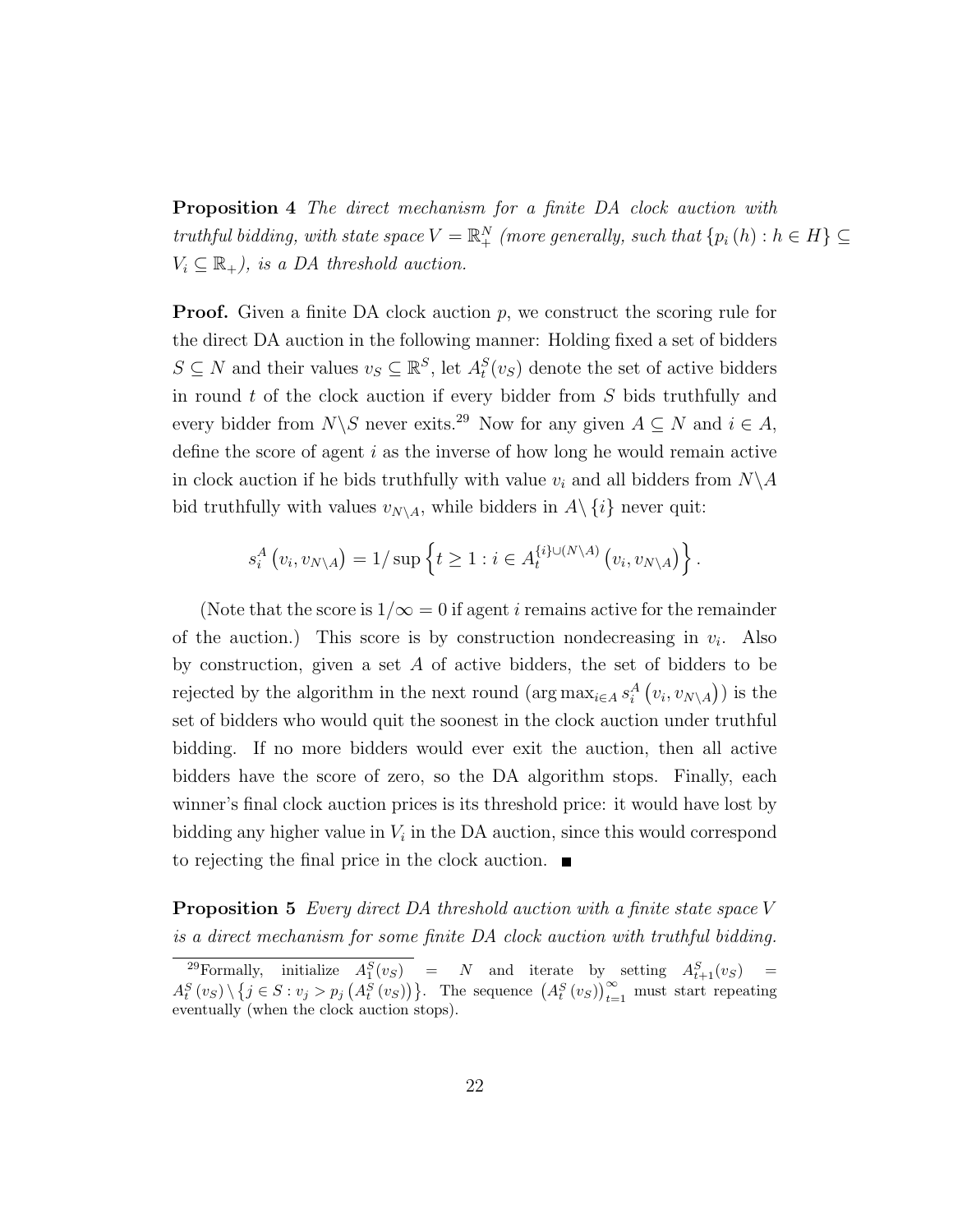**Proof.** Given a direct DA threshold auction with a scoring rule s and a finite state space  $V$ , we construct an equivalent clock auction as follows. We begin with notation. Let  $p_i^- = \max(V_i \cap (-\infty, p_i) \cup \{\min V_i - 1\})$  and  $p_i^+ =$  $\min(V_i \cap (p_i, +\infty) \cup \{\max V_i + 1\})$ . These denote the result of decrementing or incrementing a price  $p_i$  by a minimal amount.

The auction then operates as follows. Set the opening prices to  $p_i(N) =$  $\max V_i$  for each i, so that all truthful bidders participate. In each subsequent round, set

$$
p_i(A^t) = \begin{cases} p_i(A^{t-1})^- & \text{if } i \in \arg \max_{j \in A_t} s_j^{A_t} (p_j(A^{t-1}), p_{N \setminus A_t} (A^t)^+) , \\ p_i(A^{t-1}) & \text{otherwise.} \end{cases}
$$

This decrements the price to every highest-scoring active bidder, where the scoring function is applied to the last accepted price. Because the auction maintains  $p_i(A^t) = p_i(A^{t-1})$  for all  $i \in N \setminus A_t$ , it remembers the prices rejected by the bidders who exited, which are one decrement below their values.

Then equivalence is easy to see: First, for every history of the clock auction, under truthful bidding, the next set of bidders to exit consists of the bidders who have the maximum scores among the active bidders, and iterating this argument establishes that the final set of winners is the same in both auctions. Second, for each bidder who has not exited by the auction's end and thus became a winner, his final clock price is his highest value that would be still winning, that is, his threshold price.

These results imply that direct DA threshold auctions inherit strategyproofness and weak group strategy-proofness from their clock auction counterparts (see Proposition 1 and Corollary 1, respectively).<sup>30,31</sup> On the other

<sup>&</sup>lt;sup>30</sup>Note that such auctions are not generally *strongly* group strategy-proof, because a weak Pareto improving coalitional deviation may be obtained by change in losing bids that increases a winner's threshold price.

<sup>&</sup>lt;sup>31</sup>The immediate implication is for DA threshold auctions on finite value spaces, but the arguments are easily extended to infinite value spaces.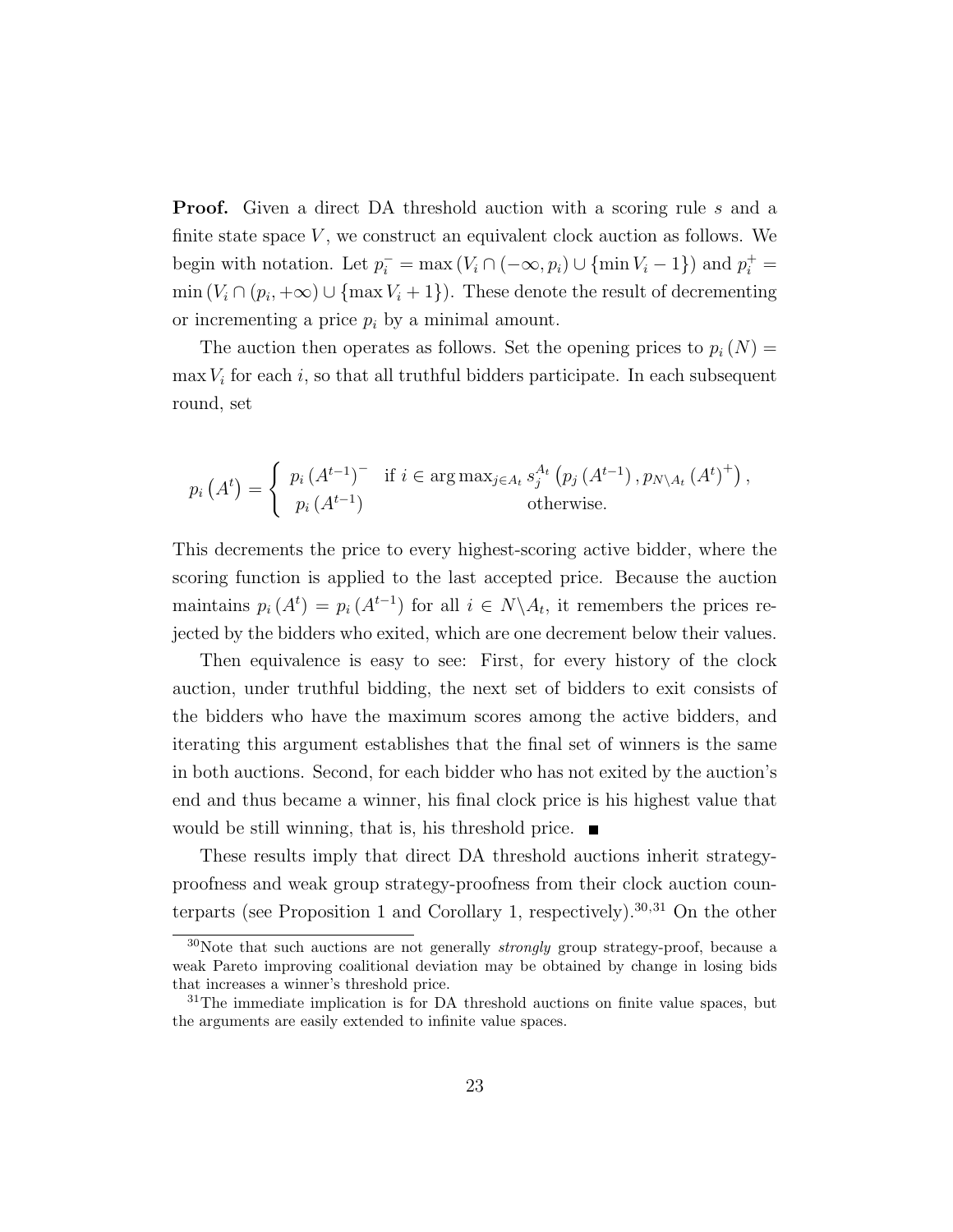hand, direct auctions lose *obvious* strategy-proofness and winners' privacy, making them less attractive for some applications.<sup>32</sup> At the same time, direct DA threshold auctions are a useful theoretical construct for understanding the objectives that may be achieved by means of clock auctions.

#### 6 Examples of Deferred-Acceptance Auctions

In this section we describe some examples that shed light on potential applications. These examples expand on the examples of section 2 as well as some observations made in the earlier literature and in follow-up work to an earlier version of this paper.

Example 1 (Feasibility and Non-Wastefulness) Suppose that it is only feasible for the auctioneer to accept bids of a subset of bidders  $A \in \mathcal{F}$ , where  $\mathcal{F} \subseteq 2^N$  is a given family of sets, with  $N \in \mathcal{F}$  (so that feasibility is achievable).<sup>33</sup> A DA clock auction can be guaranteed to maintain feasibility if it only reduces prices to stations i such that  $A \setminus \{i\} \in \mathcal{F}$ , and only to one such station at a time (e.g., breaking ties in a random manner).

In the reverse auction of the FCC's Incentive Auction, checking whether a given set  $N\setminus A$  of the rejected bidders could be assigned to the available channels in a way that satisfies all interference constraints was an NP-hard problem which could not always be solved in the allotted time.<sup>34</sup> When the feasibility checker timed out without producing a "yes" or "no" answer, the

 $32A$  downside of clock auctions is that they are slower, often requiring many rounds to achieve good precision. It is also possible to specify "hybrid" designs that achieve a compromise between the speed of sealed-bid auctions and the attractive features of clock auctions. These hybrid designs include, for example, clock auctions with sealed intraround bids (restricted to be between "start-of-round" and "end-of round" prices), and the "survival auctions" of Fujishima et al. (1999).

<sup>&</sup>lt;sup>33</sup>E.g., in the example of Section 2,  $\mathcal{F} = \{\{1,2\}, \{3\}, \{1,3\}, \{2,3\}, \{1,2,3\}\}.$ 

<sup>34</sup>In auction simulations, the customized feasibility checking software developed used FCC obtained the exact answer in 99.9% of the feasibility checking problems (Frechette et al. 2017).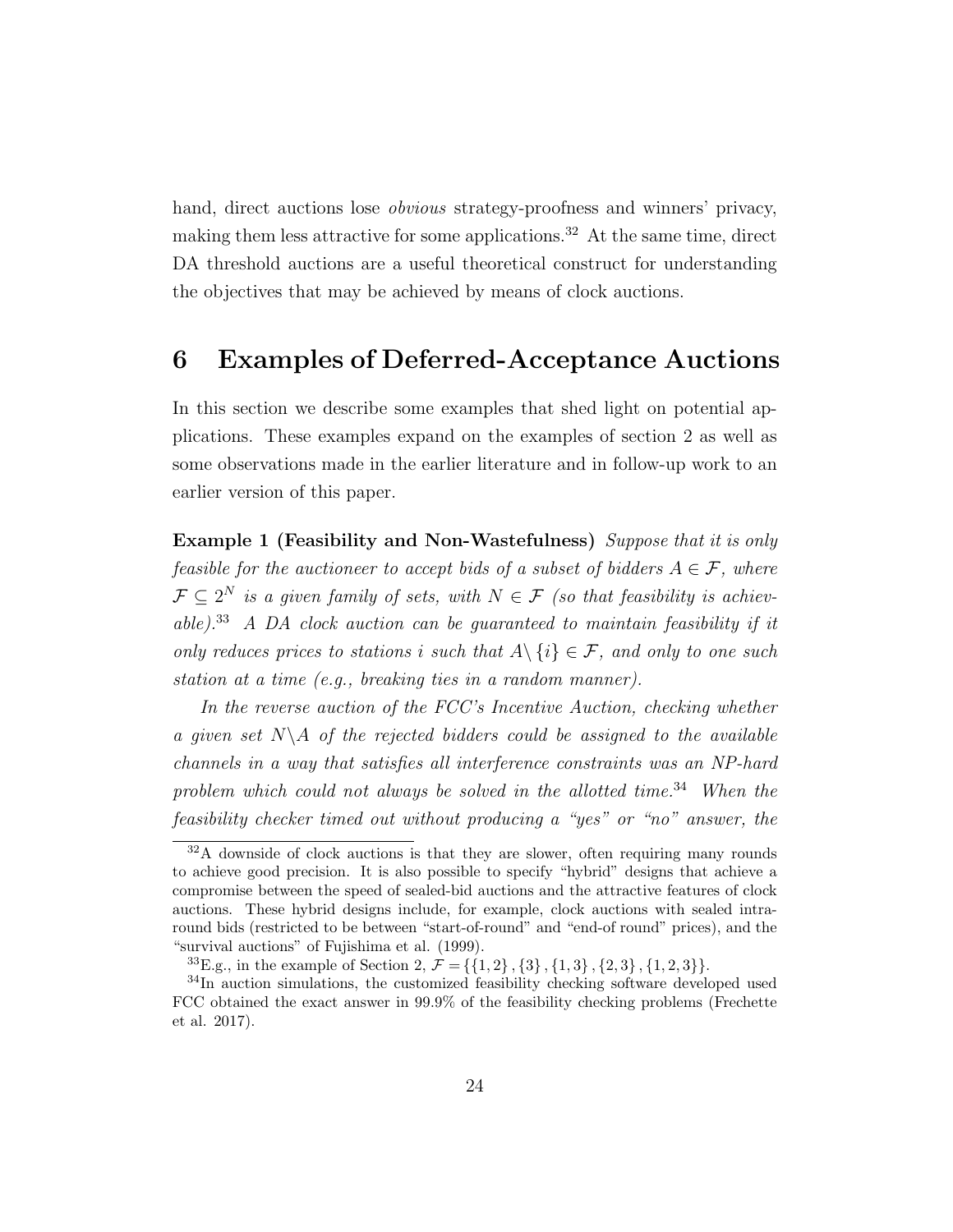time-out was treated as a "no" and the price offer for the station was not reduced. This guaranteed both feasibility and strategic simplicity for the bidders regardless of the precision of computations.

Example 2 (Optimization with Matroid Constraints) Suppose that the goal is to find an "efficient" (i.e. social cost-minimizing) set of winning bids subject to a feasibility constraint, as follows:

$$
\alpha(v) \in \arg\min_{A \in \mathcal{F}} \sum_{i \in A} v_i.
$$
 (2)

Suppose further that we have a perfect feasibility checker, which can compute whether  $A \in \mathcal{F}$ . The simplest relevant scoring function is:  $s_i^A(v_i, v_{N\setminus A}) =$  $v_i \cdot 1_{A\setminus\{i\} \in \mathcal{F}}$ . Set aside the issue of ties by assuming that the sets of possible values are disjoint:  $V_i \cap V_j = \emptyset$  for  $i \neq j$ . Then, by a classical result in matroid theory (see Oxley (1992)), the resulting greedy rejection algorithm computes an efficient allocation rule  $\alpha$  if and only if the feasible sets of rejected bids ( $\{R \subseteq N : N \backslash R \in \mathcal{F}\}\$ ) are the independent sets of a matroid with ground set  $N$ . This algorithm is implemented by a clock auction that offers the same descending price to all the active bidders who could still be feasibly rejected, and "freezes" a bidder's price when it can no longer be feasibly rejected.<sup>35</sup>

The matroid property in Example 2 captures a notion of "one-for-one substitution"between bidders (in particular, it implies that all the maximal

 $35$ This is related to the analysis of Bikhchandani et al. (2011), who consider "selling" auctions in which the family of sets of bids that could be feasibly accepted is a matroid. Their proposed efficient clock auction increments prices for bidders who could still possibly lose, i.e., whose rejection would preserve the spanning property of the set of active bidders. (This generalizes the clock auction proposed by Ausubel (2004).) Their auction implements the "greedy worst-out" heuristic algorithm, while our proposed reverse auction implements the "greedy best-in" heuristic algorithm. While either algorithm would yield efficient allocations in both the procurement and selling matroid auctions, only one of them constitutes a DA algorithm: in the procurement auction it is the best-in algorithm, and in the selling auction it is the worst-out algorithm.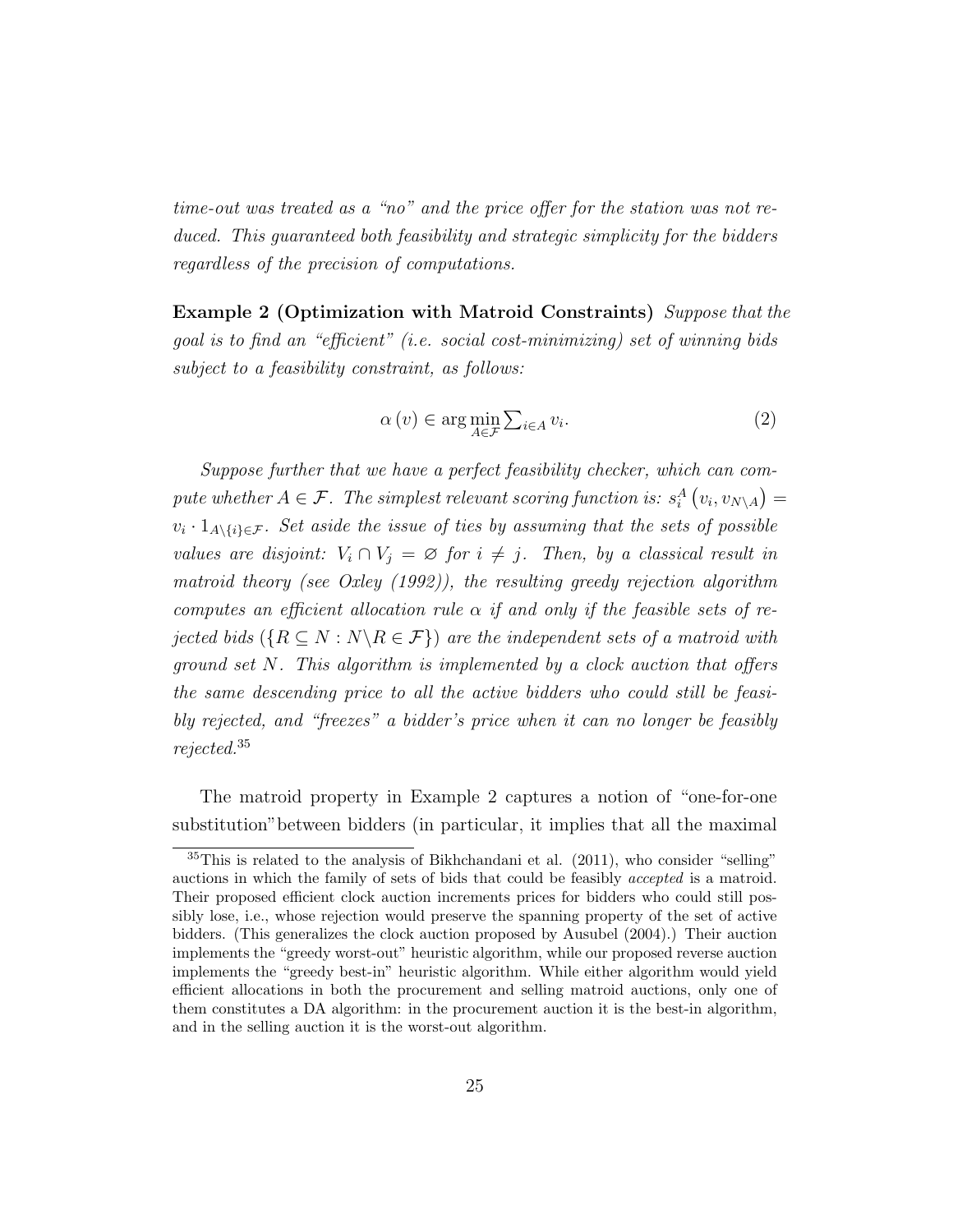feasible sets of rejected bids – the "bases" of the matroid – have the same cardinality.) This substitution pattern does not hold, even approximately, in the FCC setting, which involves a trade-off between acquiring a larger number of stations with smaller coverage areas and a smaller number of stations with larger coverage areas, as illustrated in Section 2. The way to accommodate that in the auction is further illustrated in the following stylized example:

Example 3 (Knapsack Problem) Suppose that the family of feasible sets takes the form

$$
\mathcal{F} = \left\{ A \subseteq N : \sum_{i \in N \setminus A} w_i \le 1 \right\}.
$$

The problem of maximizing  $\sum_{i\in N} v_i$  subject to  $\sum_{i\in N} w_i \leq 1$  is known as the "knapsack problem." Interpreting  $w_i > 0$  as the "size" of bidder i, this problem is equivalent to problem (2) with the specified choice of  $\mathcal{F}^{\{36\}}$ . This formulation generalizes the example of Section 2, so we again appeal to the famous "greedy" heuristic of Dantzig (1957), which, setting aside ties, corresponds to the direct DA algorithm with  $s_i^A(v_i, v_{N\setminus A}) = v_i/w_i 1_{A\setminus i \in \mathcal{F}}$ . This is equivalent to the clock auction in which a descending base clock price q determines the current price offer  $w_i q$  to each active bidder i, and in which the price for bidder i "freezes" when the bidder can no be longer feasibly rejected. It can be shown that the inefficiency is no larger than the remaining empty space in the knapsack when the first item i is rejected multiplied by  $v_i/w_i$ .

In the FCC reverse-auction setting, keeping total procurement cost low was also an important goal: lower costs contributed to more spectrum being cleared. That makes it interesting to generalize our section 2 example, showing how a DA auction can approximately minimize expected costs.

#### Example 4 (Expected Cost Minimization with Independent Values) Suppose that bidders' values  $v_i$  are independently drawn from distributions

 $36$ In follow-work, Duetting, Gkatzelis and Roughgarden (2014) consider instead the "selling" problem in which the *accepted* bids must fit into a knapsack, and examine the approximation power of DA algorithms for this problem.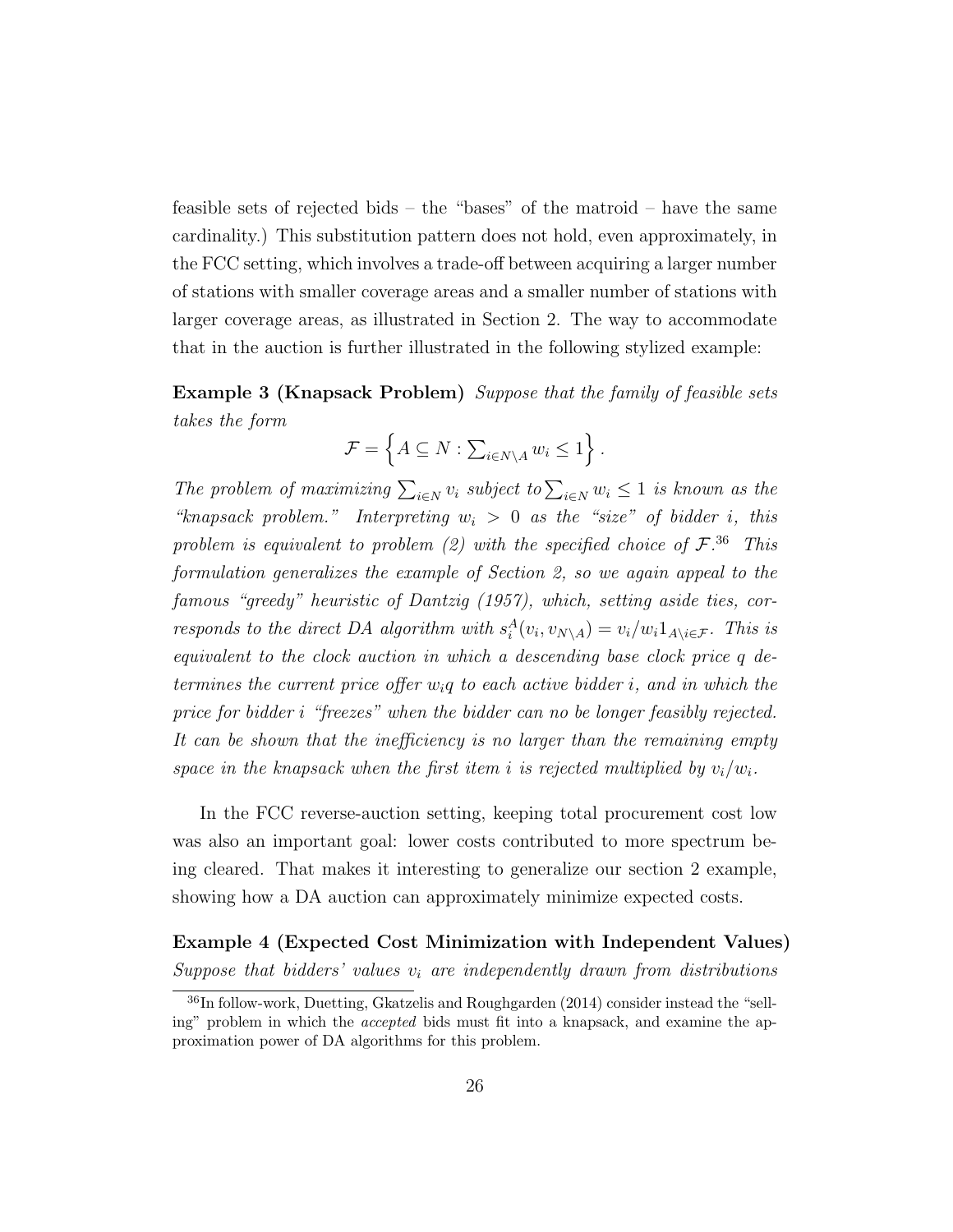$F_i(v) = Pr{v_i \leq v}$  on  $V_i = [0, \bar{v}_i]$  for each i. Following the logic of Myerson (1981), the expected cost of a threshold auction that implements allocation rule  $\alpha$  can be expressed as  $\mathbb{E}\left[\sum_{i\in\alpha(v)}\gamma_i(v_i)\right]$ , where  $\gamma_i(v_i)=(v_i+1)$  $F_i(v_i)/F'_i(v_i)$  (bidder i's "virtual cost function"). Assume that the virtual cost functions are strictly increasing. Then, if we are given a DA algorithm with scoring rule s that exactly or approximately minimizes the expected social cost subject to feasibility constraints as in the above examples, it can be modified to yield a DA threshold auction that exactly or approximately minimizes the total expected cost of procurement subject to the constraints. The modified auction uses the scoring rule  $\hat{s}_i^A(b_i, b_{N\setminus A}) = s_i^A(\gamma_i(b_i), (\gamma_j(b_j))_{j \in N \setminus A})$ .

Example 5 (Expected Cost Minimization with Correlated Values) Suppose that the auctioneer again cares about minimizing the expected total cost, but relax the assumption that bidders' values are statistically independent. In such cases, as noted in Segal (2003), the auctioneer would optimally condition the price offered to one bidder on the bids of the others, including those that no longer have a chance of winning. Thus, in contrast to the preceding examples, in this context it can be helpful to condition scores on the values of already-rejected bids.

For a simple example, if the auctioneer values acquiring each bidder at  $\pi$ and faces no feasibility constraints, it might use scoring functions  $s_i^A(v_i, v_{N\setminus A}) =$  $\max\left\{v_i-p_A^*\left(v_{N\setminus A}\right),0\right\},\,where\, p_A^*\left(v_{N\setminus A}\right)=\arg\max_p\left(\pi-p\right)\Pr\left\{v_i\leq p|v_{N\setminus A}\right\}$ is the optimal monopsony price for the posterior distribution of values given the rejected bids. In follow-up work to an earlier version of this paper, Loertscher and Marx (2015) show that the optimal expected profits can be approximated asymptotically with a DA clock auction for a large number of bidders whose values are drawn i.i.d. from an unknown distribution.

Another important objective in FCC's "incentive auction" is satisfaction of a budget constraint: the reverse auction's cost must be at least covered by the forward auction's revenues. In general, rather than being fixed as in our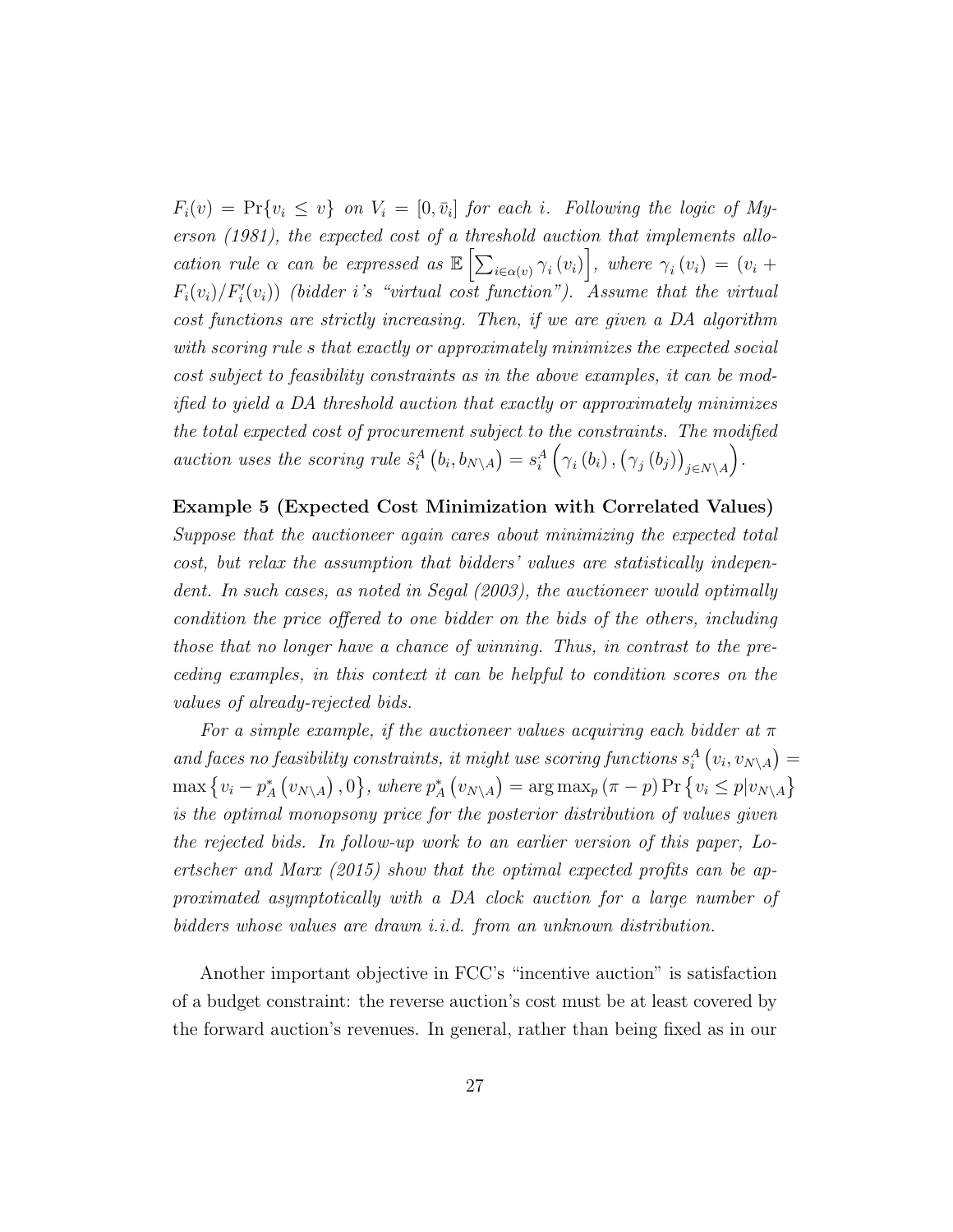example in Section 2, the available budget may depend on the set of items purchased.

Example 6 (Auctioneer's Budget Constraint) Suppose that the budget constraint is that when the set of winning bidders is A, the auctioneer is not permitted to pay more than  $R(A)$  in total, with  $R(\emptyset) = 0$ . Any DA clock auction p can be modified to one that always satisfies the budget constraint and produces the same outcome as the original auction when the latter would satisfy the constraint, and otherwise may reduce the set of winning bidders or cancel the auction, if necessary. For this purpose, one simply changes p so that  $p(A^t) < p(A^{t-1})$  whenever  $\sum_{i \in A_t} p_i(A^{t-1}) > R(A_t).^{37}$  The modified auction is still a DA auction, with all the properties that implies.

In the mirror-image formulation of "selling" goods, budget-constrained "cost-sharing" DA clock auctions have been proposed by Moulin (1999) and Mehta et al. (2009). Their clock auctions always offers prices to all active bidders that exactly cover the cost of serving them (in our notation,  $\sum_{i\in A_{t-1}} p_i(A^{t-1}) = R(A_{t-1})$  for all histories  $A^{t-1}$ ), and stops as soon as all active bidders accept their prices (that is,  $A_t = A_{t-1}$ ). A different kind of budget-constrained (sealed-bid and clock) DA auction for procurement is proposed by Ensthaler and Giebe (2009, 2014) for the case where the target revenue  $R(A)$  does not depend on the set of winners A. In a follow-up to our work, Jarman and Meisner (2015) study optimal budget-constrained auctions for this case, and show that they can be implemented as DA auctions.

Budget constraints may be combined with various feasibility constraints on the set of accepted bids. For example, McAfee (1992) proposes a budgetconstrained DA clock double auction for a homogeneous-good market with unit buyers and unit sellers, in which the feasibility constraint dictates that the number of the accepted buy bids ("demand") must be equal to the number

<sup>&</sup>lt;sup>37</sup>The equivalent direct DA threshold auction must use scoring that is contingent on already-rejected bids, since it is those bids that determine the current threshold prices of the still-active stations.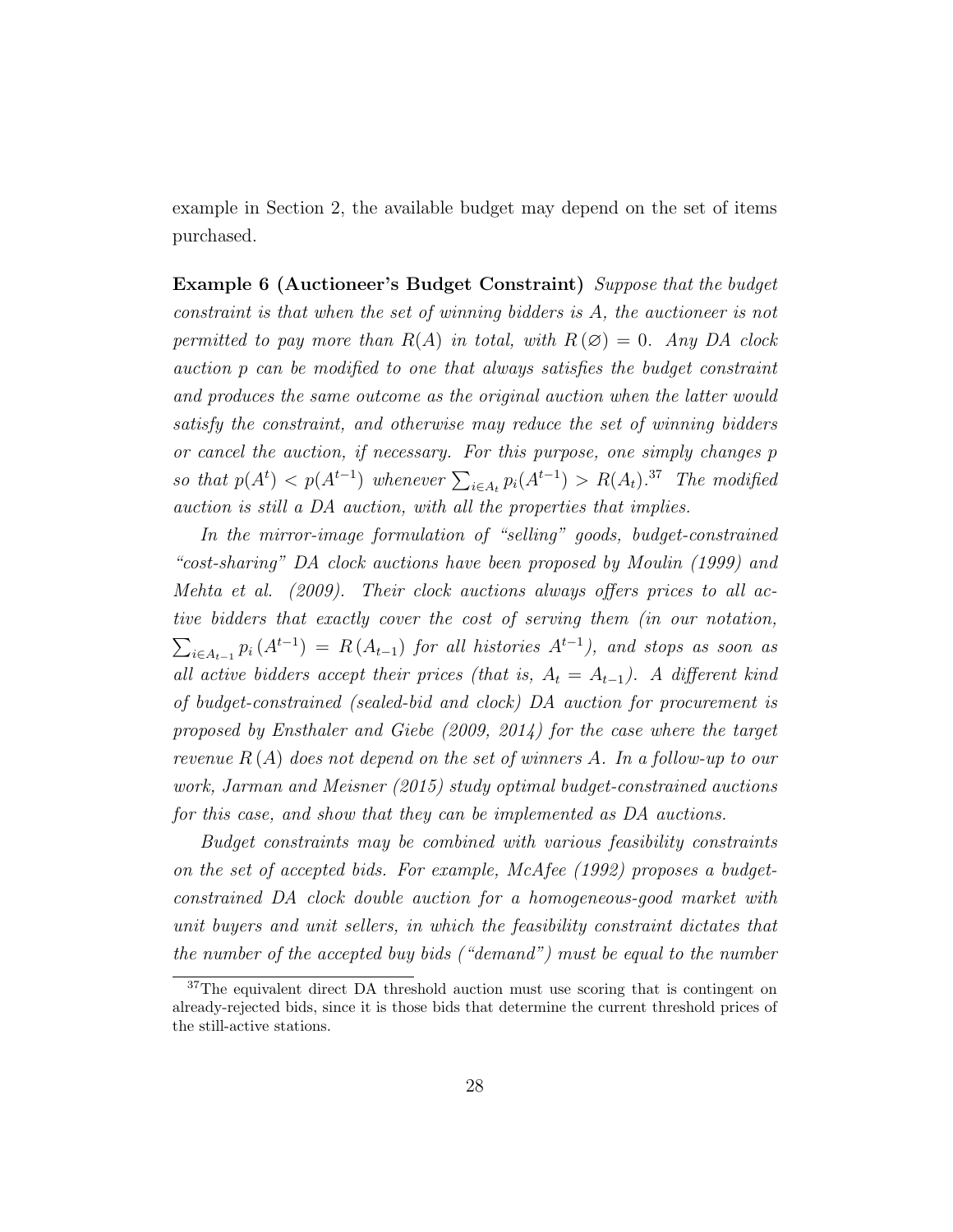of the accepted sell bids ("supply").<sup>38</sup> The FCC's "Incentive Auction" is similarly a double auction for spectrum sellers (TV broadcasters) and spectrum buyers (mobile broadband companies) that is constrained to generate a certain amount of net revenue, but subject to the added complication that buyers demand and sellers supply different kinds of differentiated goods and the feasible combinations of accepted bids are quite complicated. Nevertheless, the FCC's setting also admits a double clock auction that, in the manner of McAfee's double auction, sets a sequence of possible targets for the number of channels to clear, starting with the largest number and then reducing it whenever the revenue constraint cannot be satisfied with the current clearing target.<sup>39</sup>

### 7 Optimization, Substitutes and Clock Auctions

A substantial literature on many-to-one matching (Gale and Shapley (1982), Kelso and Crawford (1982), Demange et al. (1986), Hatfield and Milgrom (2005)) has demonstrated that a stable allocation can be found using a deferred-acceptance algorithm in settings with an appropriate "substitutes" property, which guarantees that the responding agent will never regret rejecting a provisionally losing offer when other available offers have improved. (See Ausubel (2004) and Bikhchandani et al. (2007) for similar results for auctions.) In our setting, which is a special case of the ones considered in the literature (it has is a single responding agent, and the proposing agents are single-minded), allocation rule  $\alpha$  has *substitutes* if  $i \in \alpha(v)$  and  $v'_j > v_j$ for some  $j \neq i$  implies  $i \in \alpha (v'_j, v_{-j}).$ 

<sup>38</sup>McAfee's clock auction offers the same ascending "buy"' price to all buyers and the same descending "sell" price to all sellers, "freezing" the price to a "short" side of the market to keep demand within 1 of supply, and stopping as soon as both (i) the "sell"' price falls weakly below the "buy" price and (ii) demand equals supply.

<sup>&</sup>lt;sup>39</sup>Duetting, Roughgarden, and Talgam-Cohen (2014) consider the approximation power of balanced-budget DA double auctions for settings in which buyers and sellers must be matched one-to-one subject to some constraints.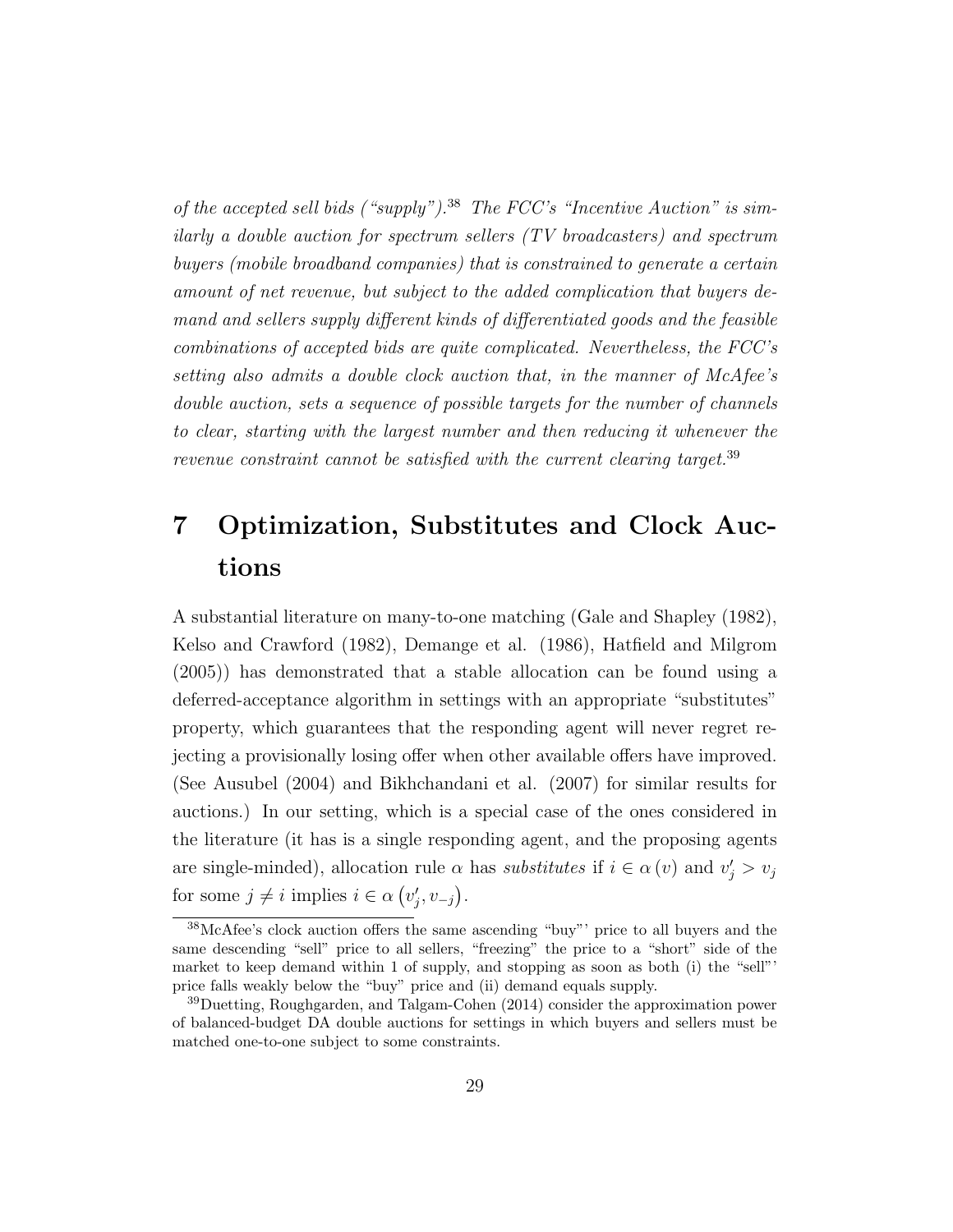An allocation rule  $\alpha$  that has substitutes on a finite state space can be implemented by a DA clock auction that decrements prices minimally only to those active bidders who wouldn't be accepted in  $\alpha$  given current best offers (the active bidders' current prices and the exited bidders' last accepted prices), and continues until no such bidders can be found. Furthermore, in Appendix C we show that implementability with any clock auction satisfying those conditions on any finite product subspace characterizes the substitutes property.

While the substitute property is satisfied in some classical examples (such as Example 2 above), it is known to be quite restrictive (see, e.g., Hatfield and Milgrom (2005), Milgrom (2009), Ostrovsky and Leme (2015)). As discussed above, DA clock auctions can also achieve good performance for some practically important settings in which bidders cannot be treated as substitutes (such as settings with knapsack feasibility constraints, budget constraints, correlation in expected cost minimization). However, the proposed DA auctions for those settings were not exactly optimal, and we now show that this is not accidental: DA auctions are inconsistent with optimizing any objective function in a natural class. Thus, the handling of complements by DA clock auctions is always heuristic, not optimizing.

An allocation rule  $\alpha$  is "optimizing" if

$$
\alpha(v) \in \underset{A \subseteq N}{\arg \max} F(A) - \sum_{i \in A} \gamma_i(v_i) \tag{3}
$$

for some function  $F: 2^N \to \mathbb{R}^N \cup \{-\infty\}$  and functions  $\gamma_i : \mathbb{R} \to \mathbb{R}$ . For example, (3) is a surplus maximization problem when  $\gamma_i(v_i) \equiv v_i$  and  $F(A)$ is the auctioneer's gross benefit from accepting bid combination A (with infeasible combinations assigned  $F(A) = -\infty$ ). Alternatively, (3) can describe maximization of the auctioneer's expected profit, or minimization of its expected cost (as in Example 4), when bidders' values are independently drawn from regular distributions whose virtual values are given by  $\gamma_i(v_i)$ .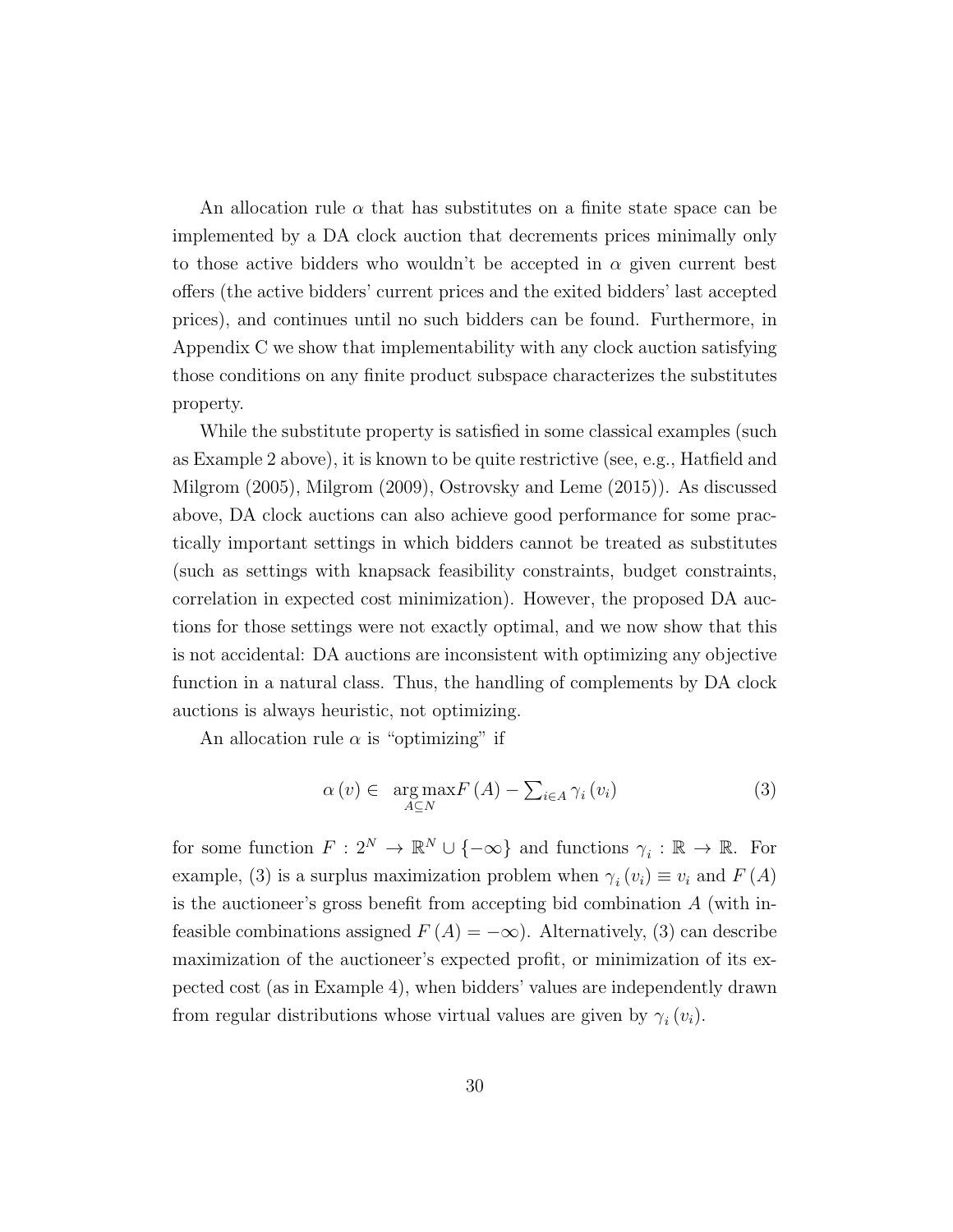**Proposition 6** Suppose that allocation rule  $\alpha$  :  $\mathbb{R}^N_+ \rightarrow 2^N$  solves (3) for each  $v \in \mathbb{R}^N_+$ , for some nondecreasing continuous functions  $\gamma_i$  for each i. Further suppose that  $\alpha$  restricted to any finite state space  $V = \prod_{i \in N} V_i \subseteq \mathbb{R}_+^N$ is implementable with a DA clock auction. Then,  $\alpha$  has substitutes on any such state space V on which the objective in  $(3)$  has no ties.

The proof of the proposition is given in Appendix D.

#### 8 Competitiveness of DA Auction Payments

In this section, we compare the prices in DA auctions with two notions of competitive prices, corresponding to competitive equilibrium and the fullinformation Nash equilibrium of the related paid-as-bid auction. For each of the concepts, the auctioneer uses the same DA allocation rule  $\alpha$  to map bids to outcomes.

**Definition 6** Let  $A \subseteq N$  and  $p \in V$ . We say that  $\langle A, p \rangle$  is an  $\alpha$ -competitive equilibrium in state  $v \in V$  if (i)  $v_i \leq p_i$  for all  $i \in A$ , (ii)  $v_i \geq p_i$  for all  $i \in N \backslash A$ , and (iii)  $A = \alpha(p)$ .

The following proposition establishes, for any DA allocation rule  $\alpha$ , a three-way equivalence between (a) the winners' threshold prices  $(\pi(v))_{i\in A}$ (which are also the DA auction prices), (b) the maximal competitive equilibrium prices supporting the winning allocation, and (c) winning bids in a full-information Nash equilibrium of the related first-price auction.

**Proposition 7** Let  $\alpha$  be a DA allocation rule, and let  $v \in V$ ,  $A \subseteq N$  and  $p_A \in V_A$ . Then the following three statements are equivalent:

(a)  $A = \alpha(v)$  and for each  $i \in A$ ,  $p_i = \pi_i(v_{-i})$ ,

(b)  $(p_A, v_{N\setminus A})$  is a maximal price vector such that  $(A, p_A, v_{N\setminus A})$  is an  $\alpha$ -competitive equilibrium in state v,

(c) bid profile  $(p_A, v_{N\setminus A})$  is a full-information Nash equilibrium of the paid-as-bid auction in state v, yielding allocation A.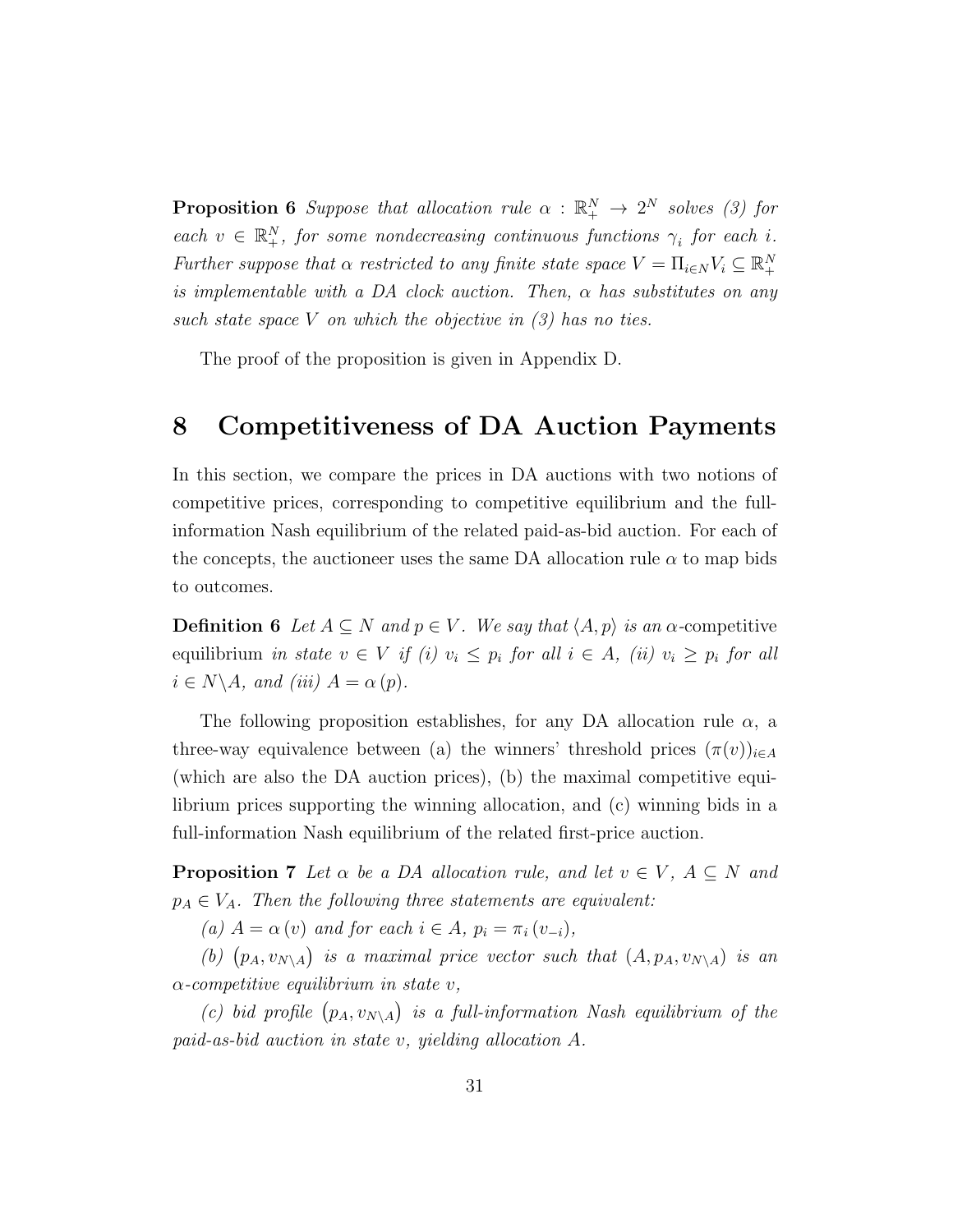**Proof.** (b) implies (a): We must have  $A = \alpha(v) = \alpha(p_A, v_{N \setminus A})$  by equilibrium condition (iii) and UWP. Thus, by (1),  $p_i \leq \pi_i (v_{-i})$  for all  $i \in A$ . This must hold with equality for the equilibrium to be maximal.

(a) and (b) imply (c): By (b), all bidders have nonnegative payoffs at bid profile  $(p_A, v_{N\setminus A})$ . It is trivial that bid reductions are not profitable for either a winner or a loser in the paid-as-bid auction. Since each winner is bidding its threshold price, any bid increase by a winner would cause him to lose. By monotonicity of  $\alpha$ , a loser also cannot gain by increasing his bid.

(c) implies (b): Take any Nash equilibrium bid profile  $p \in V$  with  $p_{N\setminus A} =$  $v_{N\setminus A}$  and let  $A = \alpha(p)$ . Then  $\langle A, p \rangle$  satisfies competitive equilibrium conditions (ii) and (iii) by construction, and satisfies condition (i) due to winners' best response condition. Now, take any  $p' \geq p$  such that  $\langle A, p' \rangle$  is a competitive equilibrium in state  $v$ . Competitive equilibrium condition (ii) requires that  $p'_{N\setminus A} \le v_{N\setminus A} = p_{N\setminus A}$ , and so  $p'_{N\setminus A} = v_{N\setminus A}$ . But we must also have  $p'_A \leq p_A$ , for otherwise a bidder  $i \in A$  with  $p'_i > p_i$  would have a profitable deviation to  $p'_i$  from bid profile  $p$ , remaining winning due to Unconditional Winners' Privacy. ■

As noted previously, there is no corresponding equivalence for the Vickrey auction: Vickrey prices may be neither competitive equilibrium prices nor consistent with any equilibrium of the corresponding paid-as-bid auction.

Proposition 7 leaves open the possibility that there may exist multiple competitive equilibrium outcomes, including ones in which losers' equilibrium prices are below their values. There could also be multiple Nash equilibrium outcomes of the first-price auction. In Appendix E we show that if the allocation rule  $\alpha$  is non-bossy, these problems mostly vanish: there is a unique  $\alpha$ -competitive allocation, which is also the unique allocation among undominated strategies in the related first-price auction game. In addition, the first-price auction game is then dominance solvable.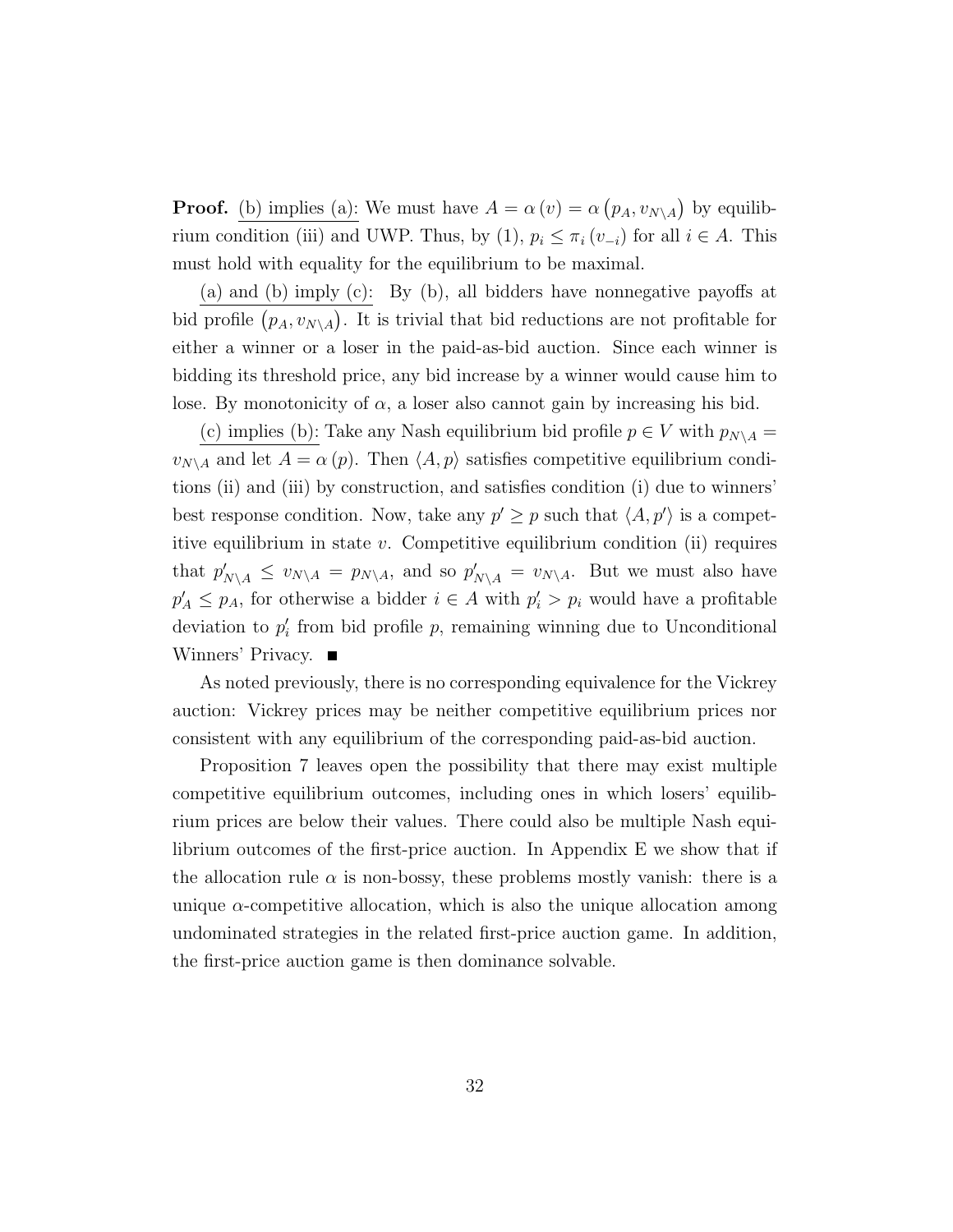#### 9 Simulations of the FCC Reverse Auction

The usefulness of the DA auctions introduced in this paper depends on their performance in complex applications. One way to examine that is to use simulations based on the FCC design and compare the outcomes to those of the VCG mechanism. Since fully optimizing the repacking of the 2,990 U.S. and Canadian stations to compute VCG allocations and prices has proven to be computationally intractable, in work with collaborators (Newman et al. 2017) we conducted auction simulations using a small enough set of stations for exact efficient channel assignments to be computed. The subset consists of 202 U.S. UHF stations starting with seven UHF stations in New York City and including all the UHF stations that are within two links from them in the interference graph, assuming that UHF stations are not interested in switching to VHF. This subset covers one of the densest areas of the U.S.: the average number of neighbors (stations with which a given station shares an interference constraint) in the subset is 46.1, and overall there are 70,384 channel-specific interference constraints (which are posted by FCC on site http://data.fcc.gov/download/incentive-auctions/Constraint Files/). We simulated the problem of clearing 21 broadcast channels (126 MHz of spectrum), which was FCC's initial clearing target in the Incentive Auction. Stations values for our simulations were drawn randomly using the methodology proposed by Doraszelski et al. (2016) based on publicly available data. The total value of the 202 stations in the dataset is \$13,309 billion.

We simulated both the VCG outcome and the outcome of the FCC auction, under the assumption that each station is owned separately and bids truthfully. For the FCC auction, we scored stations using the volumes used by FCC in the auction (posted in http://wireless.fcc.gov/auctions/incentiveauctions/Reverse Auction Opening Prices 111215.xlsx ).

We used the same computational environment (described in Newman et al. (2017)) for both approaches. On the scaled-down setting, the average VCG run took over 90 days of aggregate CPU time (the computation of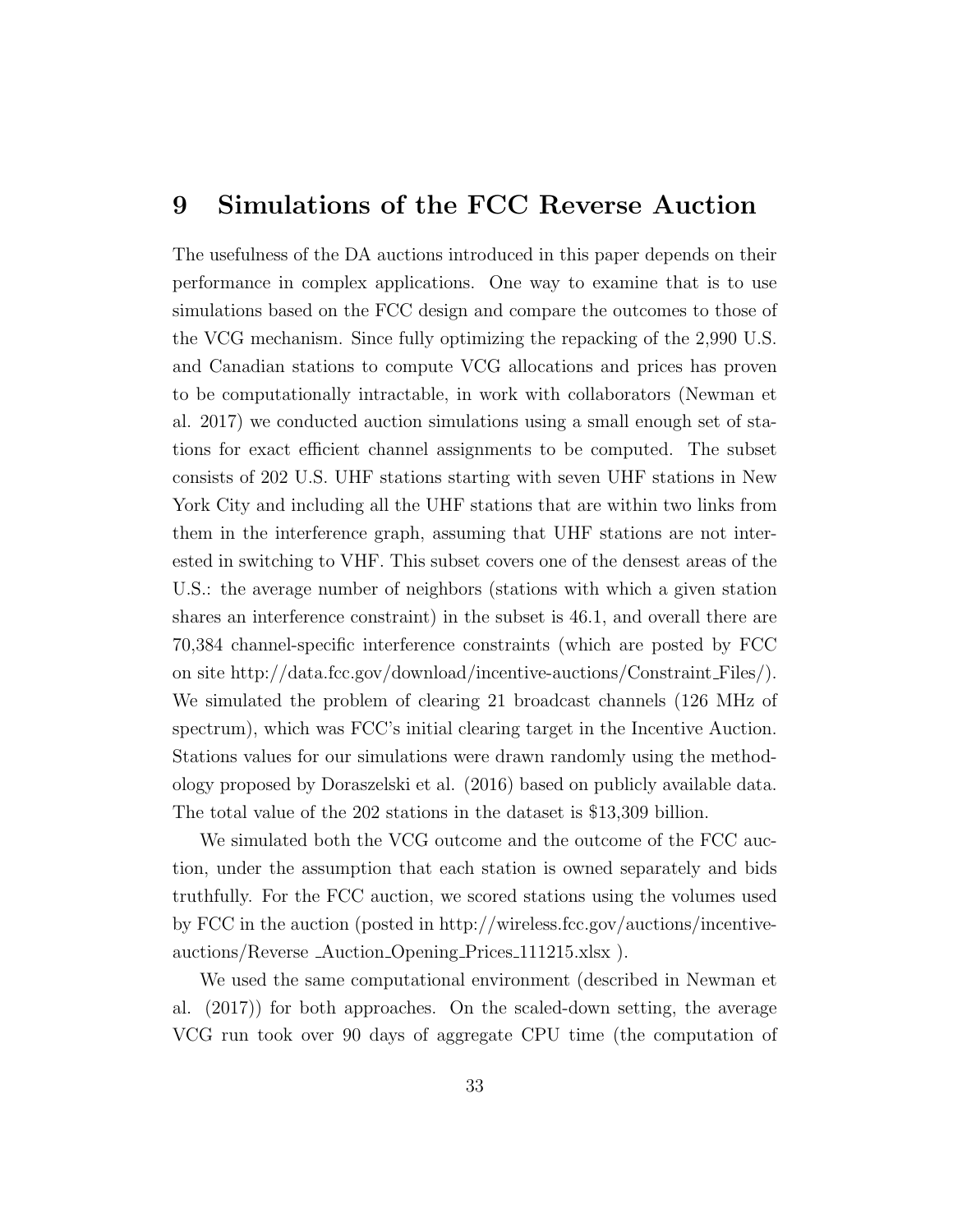VCG prices to the winners could be parallelized).

Then we simulated FCC's auction for the same dataset, using the SATFC feasibility checking software developed by Auctionomics, Inc. (described by Frechette et al. (2015)). We used SATFC version 2.3.1 (publicly released on https://github.com/FCC/SATFC/releases), which was also used by FCC in the actual auction. In contrast, the average FCC auction on the scaled-down setting took 1.5 hours of aggregate CPU time.<sup>40</sup>

Since the VCG outcome minimizes the total value of stations taken off air, the corresponding value for the FCC auction design must necessarily be higher. We defined the *value loss ratio* of the DA mechanism as the sum of values of stations winning (and hence going off air) under the mechanism divided by the corresponding sum of values of winning stations in the efficient (VCG) allocation. In our simulations, the FCC auction design had efficiency loss ratios of between 0.8% and 10.0% (the average ratio was 5%) On the other hand, the costs (total payments to broadcasters) of the FCC auction were  $14\%$  to  $30\%$  lower than the costs paid by VCG (the average cost savings was 24%).

In addition, the FCC design proved to be computationally tractable and could be scaled up to the true size with roughly proportional increase in computation time: indeed, a nationwide computation could be ran using about 6 CPU hours.<sup>41</sup> In contrast, sufficiently precise nationwide VCG computations were found to be impossible even in a matter of CPU weeks. Thus, the simulations established that, in contrast to the VCG auction, a heuristic DA auction with good feasibility checking is computationally feasible and can achieve significant cost savings by reducing stations' information rents, with smaller losses of allocative efficiency.

<sup>40</sup>With feasibility checking parallelized among 18 SATFC workers using 8 cores per worker, an actual simulation computing both the allocation and prices took about 7 minutes.

<sup>&</sup>lt;sup>41</sup>Even though nationwide simulations necessitated using time-outs on some feasibility checking problems, these were found to have no substantial effects on the overall efficiency and cost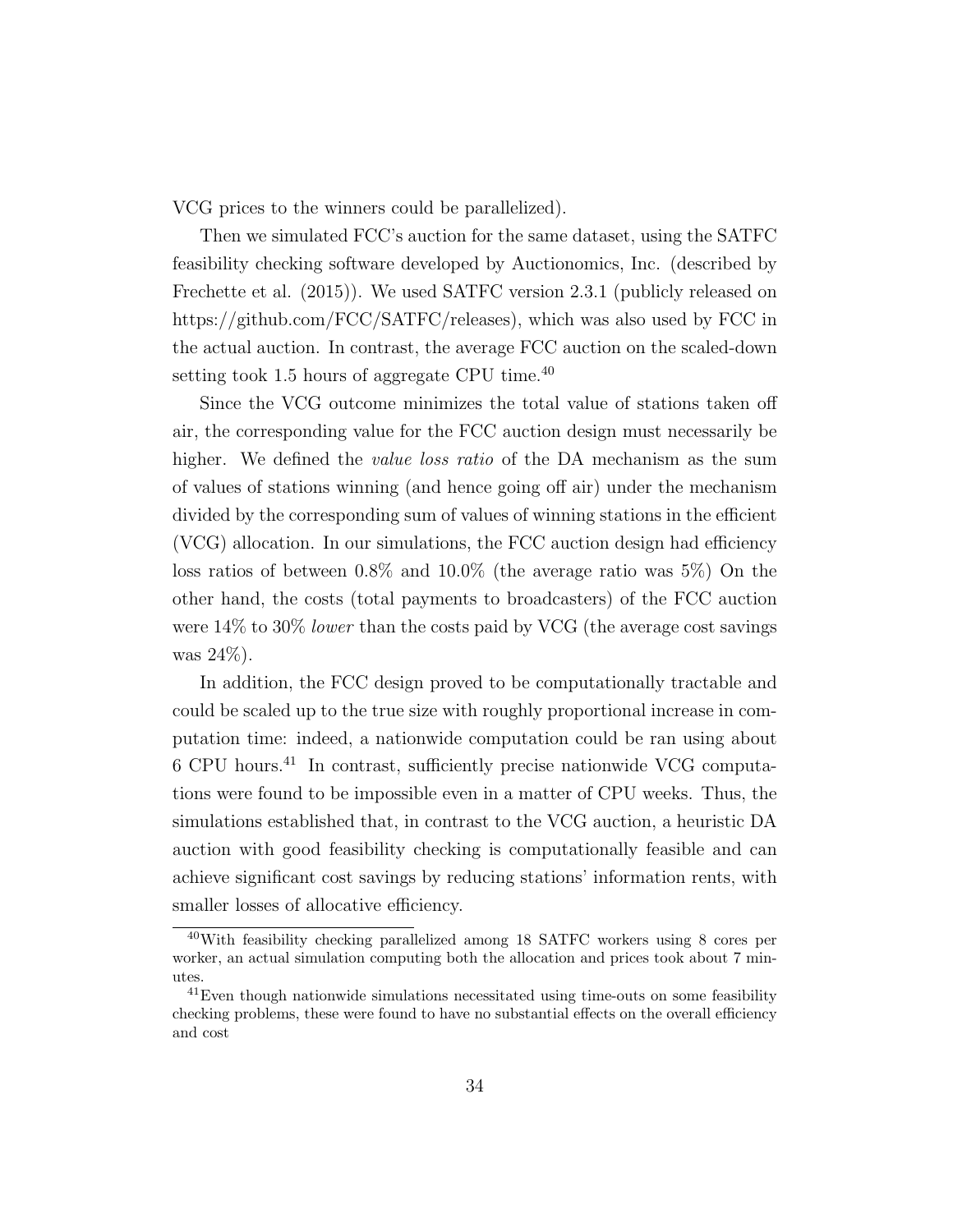#### 10 Multi-Minded Bidders

Our analysis has restricted bidders to be single-minded, i.e., bid for a single pre-determined option. The problem of algorithmic design of strategy-proof mechanisms for multi-minded bidders in computationally difficult environments is substantially more challenging. For example, in the DA algorithms of Gale and Shapley (1962) and Hatfield and Milgrom (2005), as well as their practical adaptations such as the Simultaneous Multi-Round Ascending Auctions used by the F.C.C. (Milgrom 2000, Gul and Stachetti (2000)), multiunit buyers have incentives to engage in demand reduction (and similarly, multi-unit sellers have incentives to engage in supply reduction). While for some settings sophisticated DA clock auctions have been proposed in which truthful bidding is an ex post Nash equilibrium (Ausubel (2004), Ausubel et al. (2006), de Vries et al. (2007), Bikhchandani et al. (2011)), in those settings bidders are substitutes, computations are correspondingly easy, and the outcomes coincide exactly with the Vickrey outcome. For computationally challenging combinatorial-auction settings, proposed DA auctions include versions of sequential serial dictatorship (Bartal et al. 2003), randomized mechanisms that are "truthful in expectation" (Lavi and Swami 2011), and mechanisms that implement in undominated strategies (Babaioff et al. 2009). However, the approximation guarantees of these mechanisms shrink in the number of objects, so these mechanisms may not have worked well for the FCC reverse auction problem.

In the FCC reverse auction setting, a number of participants were potentially multi-minded: namely, they could have been interested in selling more than one station, or in switching to a VHF channel rather than giving up their licenses outright. Our recommendation to the FCC was based on our assessment that the crucial challenge of the auction was to attract participation of the hundreds of broadcasters with the lowest values, who would be the sellers in an efficient outcome. From the perspective of these mostly smaller bidders, this was an extremely complicated resource alloca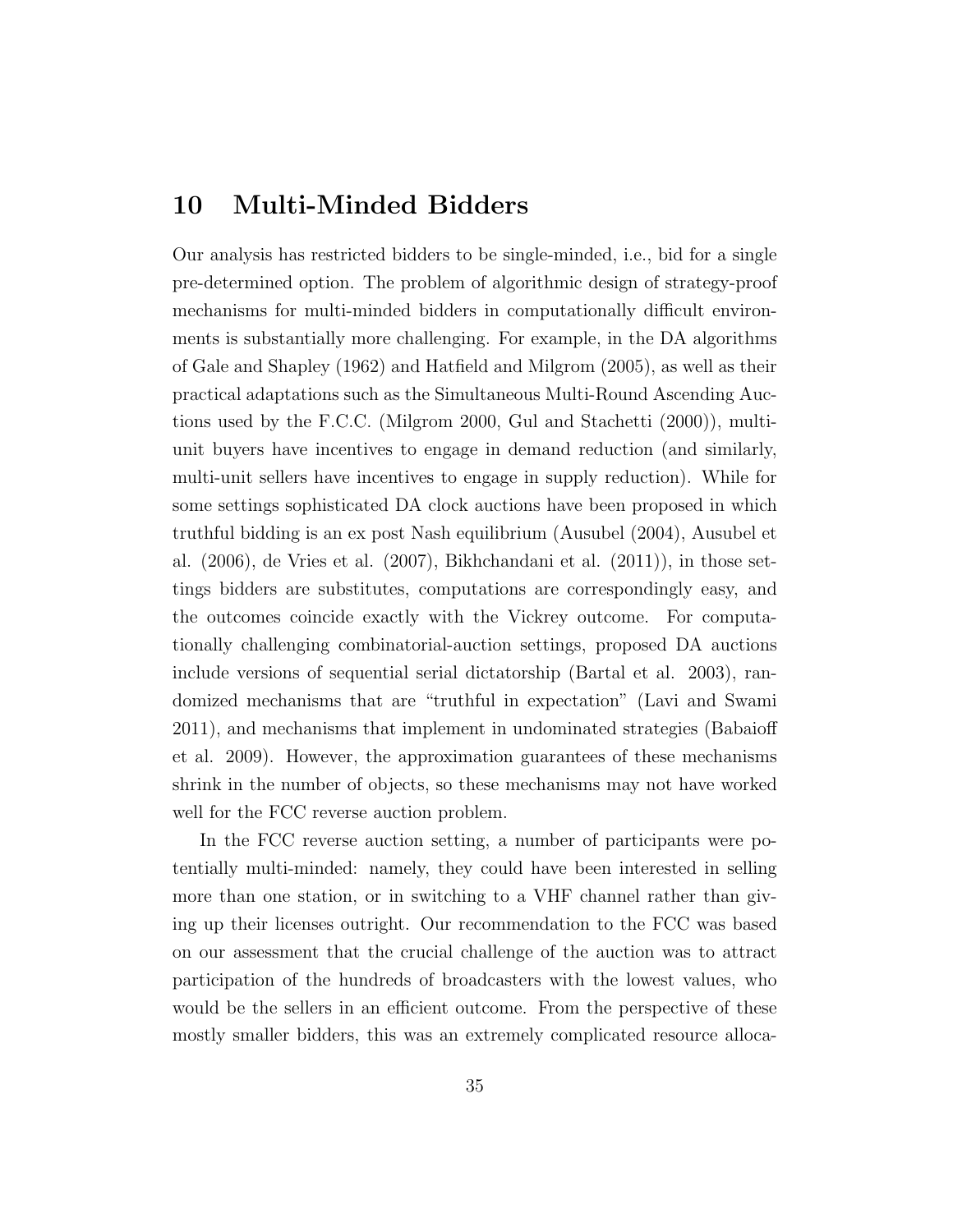tion, in which the rules for winner determination were barely comprehensible and certainly not computable. Few of these bidders would be likely to hire expensive consultants to advise their bidding. Most would plan to sell at most one station in any given market, and have only a single option in mind: selling their broadcast rights if the price was high enough. For such bidders, the obviously strategy-proof DA clock auction would make it easy to decide to participate and bid.

Given the DA clock auction design, market power by broadcasters was a potential problem. Most importantly, the absence of limits on ownership of multiple low power ("class A") stations meant that, in some areas, broadcasters could exercise some power over prices. Even for those areas, the possibility of successful price manipulation (e.g., by supply reduction) was limited by competition from stations in adjacent markets or even distant markets. The reason is that the relevant TV interference constraints extend as far as 500km, and daisy-chains of these constraints can extend for thousands of kilometers.<sup>42</sup>

### 11 Conclusion

The analysis and results reported in this paper were developed in connection with our engagement to advise the FCC on the design of its "Incentive Auction." The search for pricing algorithms to lead to the best possible results inspired simulations that eventually led to the pricing rule described earlier. DA clock auctions have the huge advantage for this application that, in contrast to sealed-bid auctions, they are obviously strategy-proof and, in contrast to Vickrey auctions, are computable, weakly group strategy-proof, and compatible with auction budget constraints. Obvious strategy-proofness is important because it reduces the cost of participation, especially for small

<sup>42</sup>Doraszelski at al. (2016) performed simulations in which supply-reduction manipulations had substantial effects on the auction's cost, but these simulations took only a limited account of substitutability of stations across markets.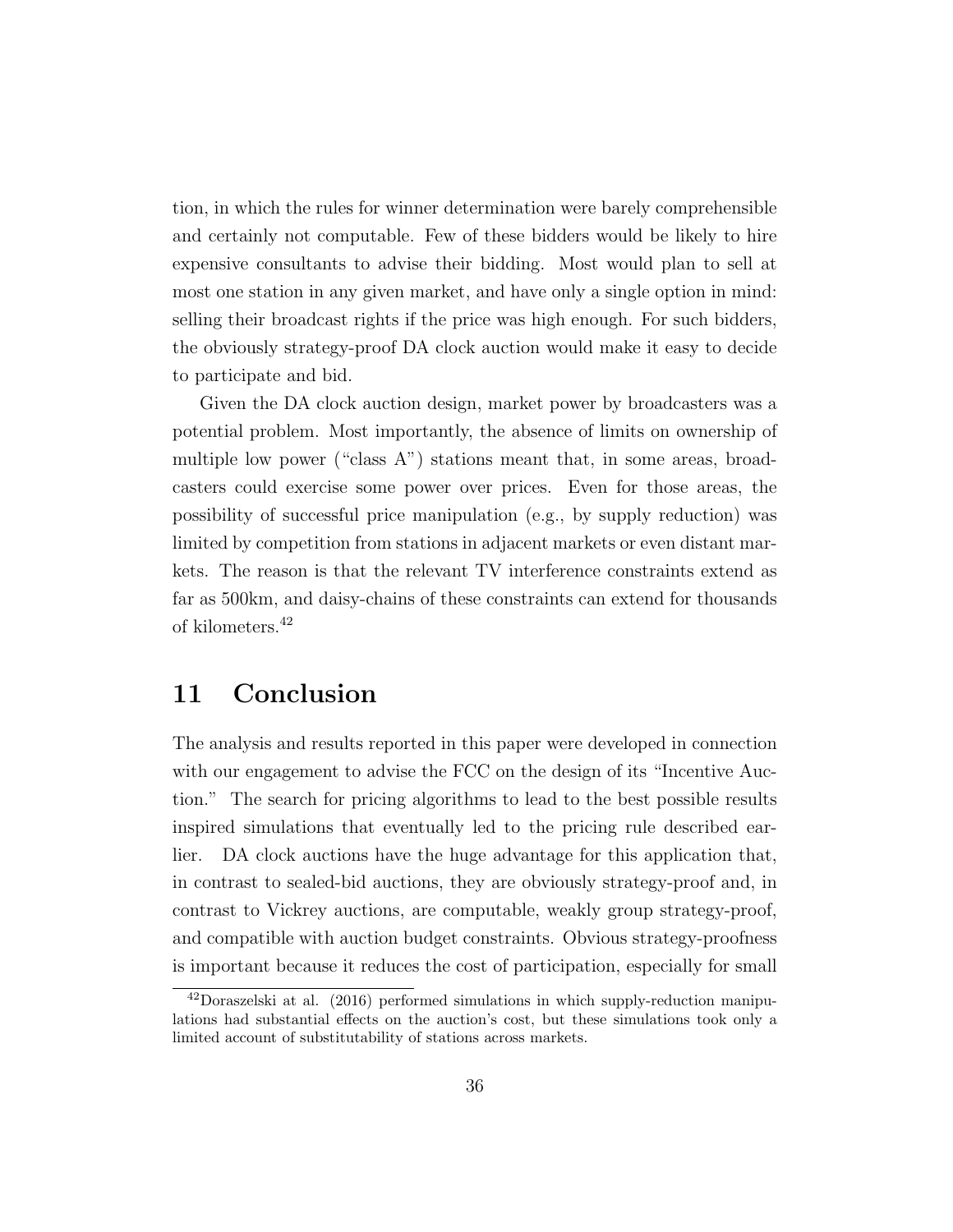local broadcasters whose participation was believed to be critical for a successful Incentive Auction.<sup>43</sup>

Our competitive pricing results highlight the good news that the obvious strategy-proofness that might attract participation by small broadcasters need not raise acquisition costs above the levels of competitive equilibrium prices or above the bids in a Nash equilibrium of the related paid-as-bid auction. This is important for efficiency as well, because the full Incentive Auction was a two-sided mechanism, in which the revenues from the forward auction portion must be sufficient to pay the costs the broadcasters incur in moving to new broadcast channels (as well as meeting certain other gross and net revenue goals). High costs could lead to less clearing, less trade, and a loss of efficiency.<sup>44</sup>

Roth (2002) has observed that "Market design involves a responsibility for detail, a need to deal with all of a market's complications, not just its principal features." Over the past two decades, variants of the original DA algorithm have had remarkable success in accommodating the diverse details and complications of a wide set of matching market design problems. In this paper, we extend that success to new class of auction designs and reaffirm the deferred-acceptance idea as the basis for some of the most successful new market mechanisms.

<sup>43</sup>Two additional advantages make a DA clock auction particularly suitable for FCC's problem and account for broad popularity of clock auctions in practice. First, clock auctions with information feedback can help bidders aggregate common-value information and thereby improve efficiency and revenues (as in Milgrom and Weber 1982). Second, clock auctions allow bidders to express their preferences for multiple bidding options (e.g., auction bundles) by switching among those options (expressing such preferences in a sealed bid may require a larger message space). However, modeling these advantages is beyond the scope of this paper.

<sup>44</sup>We had also explored incorporating yardstick competition into the design, allowing the auction to set maximum prices for broadcasters in regions with little competition based on bids in other, more competitive regions. This option, however, was judged to be too complex.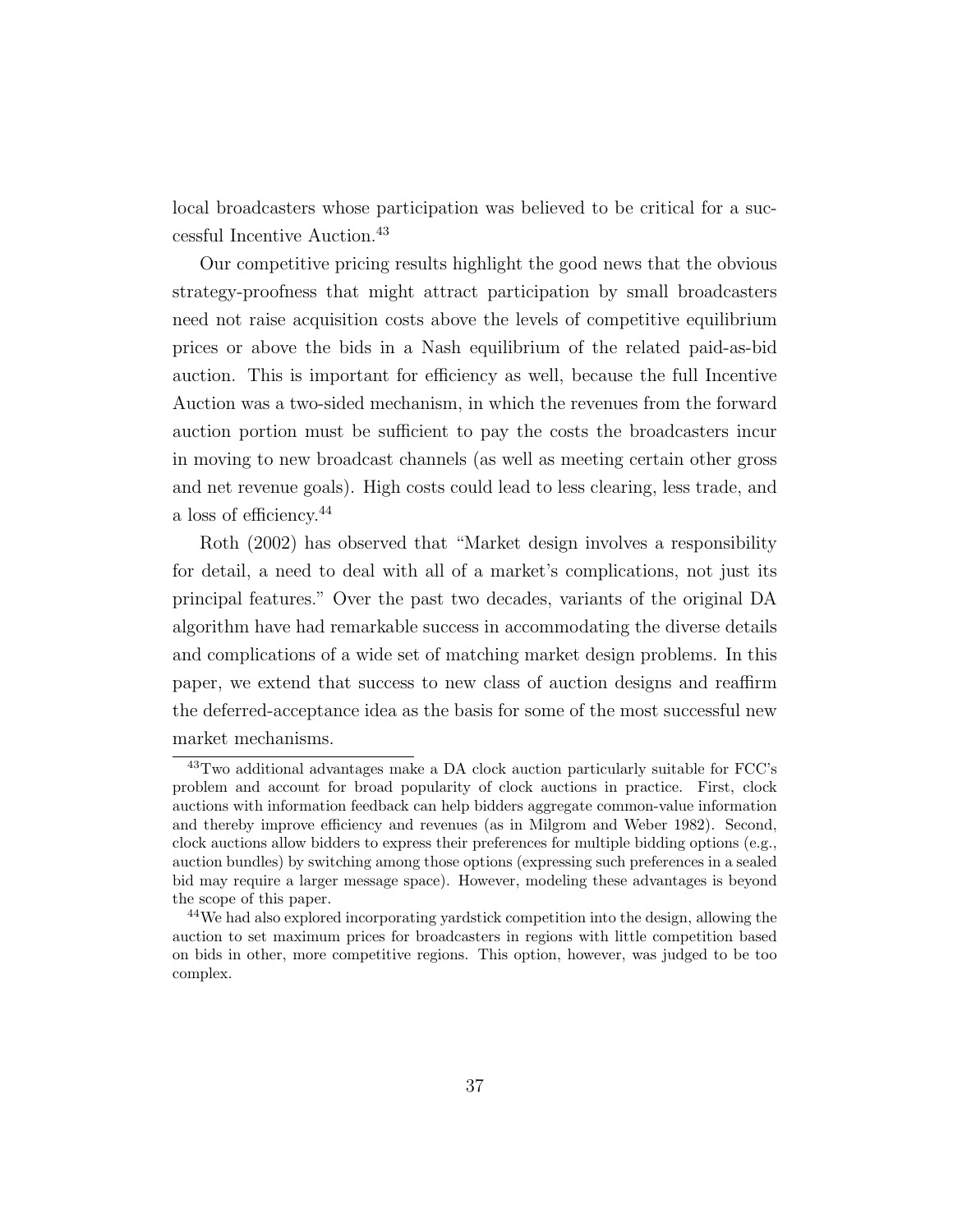#### References

- [1] Aardal, K., S. P. M. van Hoesel, A. M. C. A. Koster, C. Mannino, and A. Sassano (2007), "Models and solution techniques for frequency assignment problems," Annals of Operations Research 153(1), 79-129.
- [2] Ausubel, L.M. (2004) "An efficient ascending-bid auction for multiple objects," American Economic Review, 94 (5), 1452–1475.
- [3] Ausubel, L.M. and P. Milgrom (2002), "Ascending Auctions with Package Bidding, " Frontiers of Theoretical Economics, 1 (1), 1452–1475.
- [4] Ausubel, L.M. and P. Milgrom (2006), "The Lovely But Lonely Vickrey Auction," in Combinatorial Auctions, P. Cramton, Y. Shoham, and R. Steinberg (eds), Cambridge, MA:MIT Press, 2006, chapter 1.
- [5] Ausubel, L., P. Cramton, and P. Milgrom (2006), "The Clock-Proxy Auction: A Practical Combinatorial Auction Design," in Combinatorial Auctions, Peter Cramton, Yoav Shoham and Richard Steinberg (eds), MIT Press.
- [6] Aygun, O., and T. Sonmez (2013), "Matching with Contracts: Comment," American Economic Review 103(5), 2050-20451.
- [7] Babaioff, M., and L. Blumrosen (2008), "Computationally-feasible truthful auctions for convex bundles," Games and Economic Behavior 63(2), 588–620.
- [8] Babaioff, M., R. Lavi, and E. Pavlov (2009), "Single-Value Combinatorial Auctions and Algorithmic Implementation in Undominated Strategies," Journal of the ACM Volume 56(1)
- [9] Bartal, Y., R. Gonen, and N. Nisan (2003), "Incentive compatible multi unit combinatorial auctions," Proceedings of the 9th conference on Theoretical aspects of rationality and knowledge, Pages 72 - 87.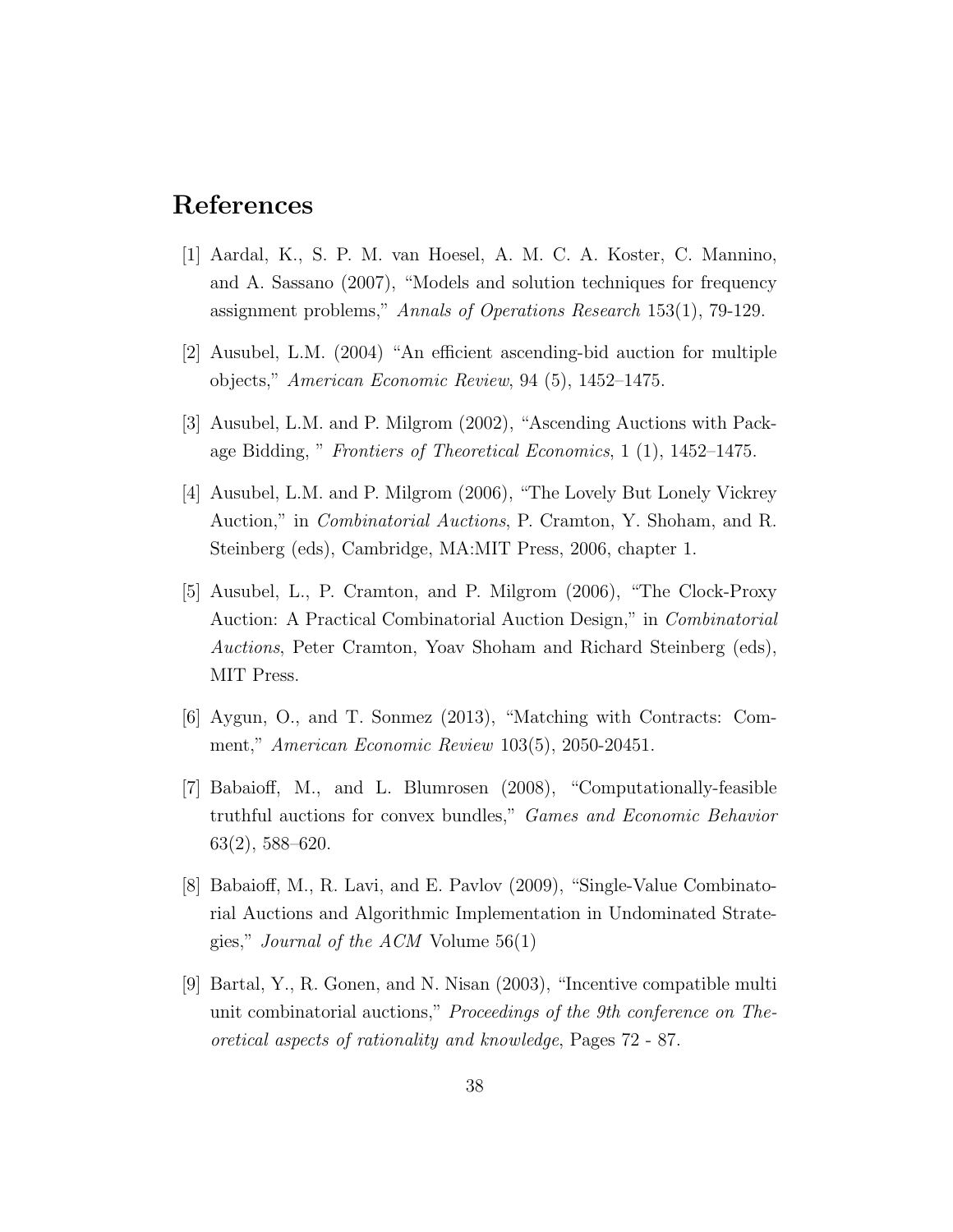- [10] Bernheim, D., and M. Whinston (1986), "Menu Auctions, Resource Allocation, and Economic Influence," Quarterly Journal of Economics 101(1): 1-31.
- [11] Bikhchandani, S., S. de Vries, S., J. Schummer, and R.V. Vohra (2011), "An Ascending Vickrey Auction for Selling Bases of a Matroid," Operations Research 59 (2), 2011, pp. 400–413.
- [12] Brandt, F., and T. Sandholm (2005), "Unconditional Privacy in Social Choice" Proceedings of Theoretical Aspects of Rationality and Knowledge  $(TARK)$
- [13] Bulow, J., J. Levin, and P. Milgrom (2009), "Winning Play in Spectrum Auctions," NBER Working Paper 14765
- [14] Dantzig, G. (1957), "Discrete-variable extremum problems," Operations Research 5, 266–277
- [15] Day, R. W., and P. Milgrom (2008), "Core-Selecting Package Auctions." International Journal of Game Theory, 36, 2008, 393–40.
- [16] Demange, G., and D. Gale (1985), "The Strategy Structure of Two-Sided Matching Markets," Econometrica 53(4), pp. 873-888.
- [17] Demange, G., D. Gale, and M. Sotomayor (1986), "Multi-Item Auctions," Journal of Political Economy 94(4), pp. 863-872.
- [18] Dobzinski, S., N. Nisan, and Michael Schapira (2012), "Truthful randomized mechanisms for combinatorial auctions," Journal of Computer and System Sciences Volume 78 (1), Pages 15–25
- [19] Doraszelski, U., K. Seim, M. Sinkinson, and P. Wang (2016), "Ownership Concentration and Strategic Supply Reduction," Centre for Economic Policy Research working paper DP11173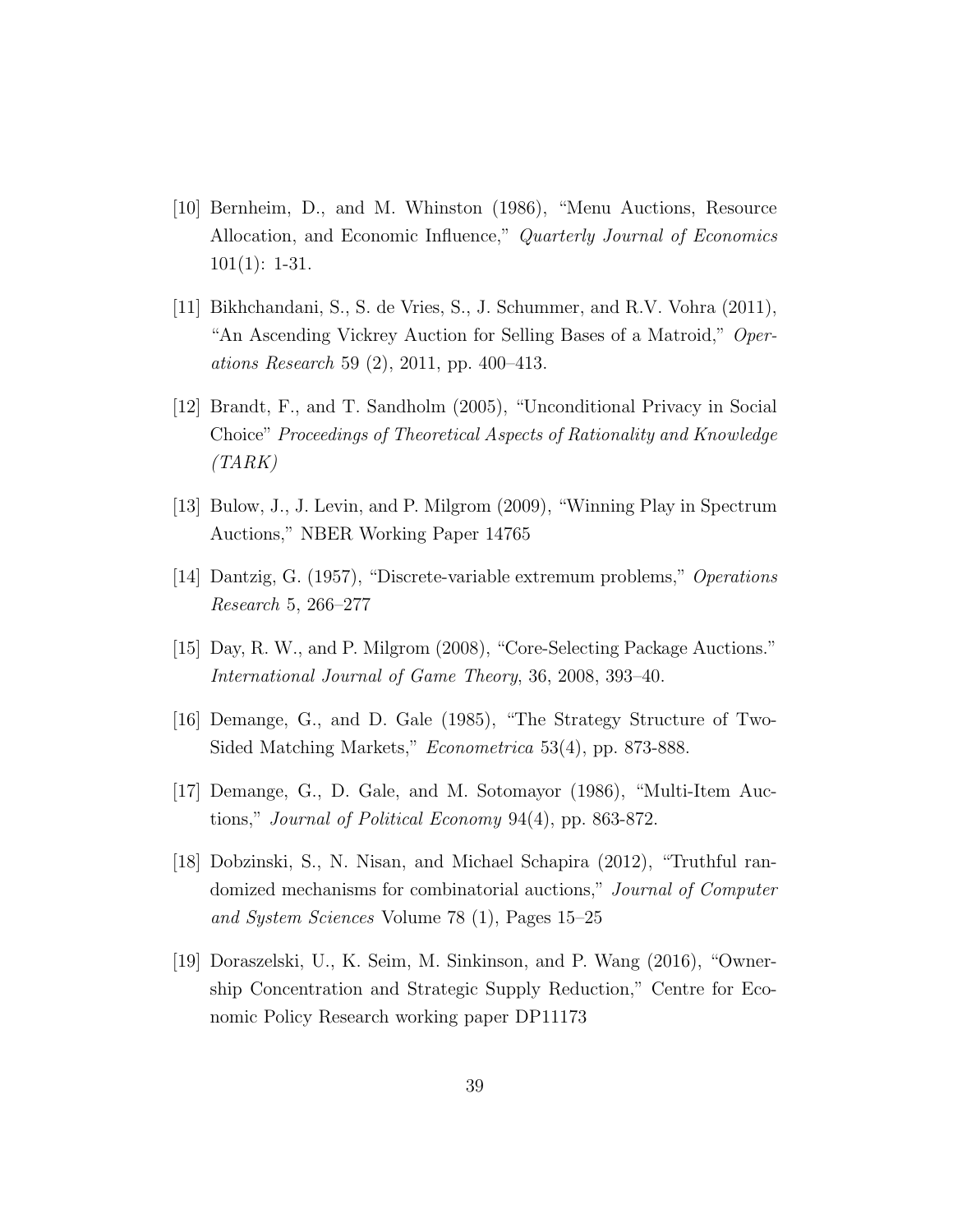- [20] Duetting, P., V. Gkatzelis, and T. Roughgarden (2014a), "The Performance of Deferred-Acceptance Auctions," ACM Conference on Electronic Commerce
- [21] Duetting, P., T. Roughgarden, and I. Talgam-Cohen (2014b), "Modularity and Greed in Double Auctions," ACM Conference on Electronic Commerce (ACM' EC)
- [22] de Vries, S., J. Schummer, and R.V. Vohra (2007), "On ascending Vickrey auctions for heterogeneous objects," Journal of Economic Theory 132(1), 95–118.
- [23] Ensthaler, L. and T. Giebe (2009): "Subsidies, Knapsack Auctions and Dantzig's Greedy Heuristic," SFB/TR 15 Discussion Paper No. 254.
- [24] Ensthaler, L., and T. Giebe (2014), "A dynamic auction for multi-object procurement under a hard budget constraint," Research Policy 143, 179- 189
- [25] Federal Communications Commission (2015), "Public Notice: Broadcast Incentive Auction Scheduled to Begin on March 29, 2016." FCC 15-78, AU Docket No. 14-252, GN Docket No. 12-268, WT Docket No. 12-269, MB Docket No. 15-146. Released August 11, 2015
- [26] Frechette, A., N. Newman, and K. Leyton-Brown (2015), "Deep Optimization for Spectrum Repacking," Communications of the ACM (CACM), to appear, 2017.
- [27] Fujishima, Y., D. McAdams, and Y. Shoham (1999), "Speeding up ascending-bid auctions," Proceedings of the International Journal Conference in Artificial Intelligence, 554-559.
- [28] Gale, D., and L.S. Shapley (1962), "College Admissions and the Stability of Marriage," American Mathematical Monthly 69, 9–14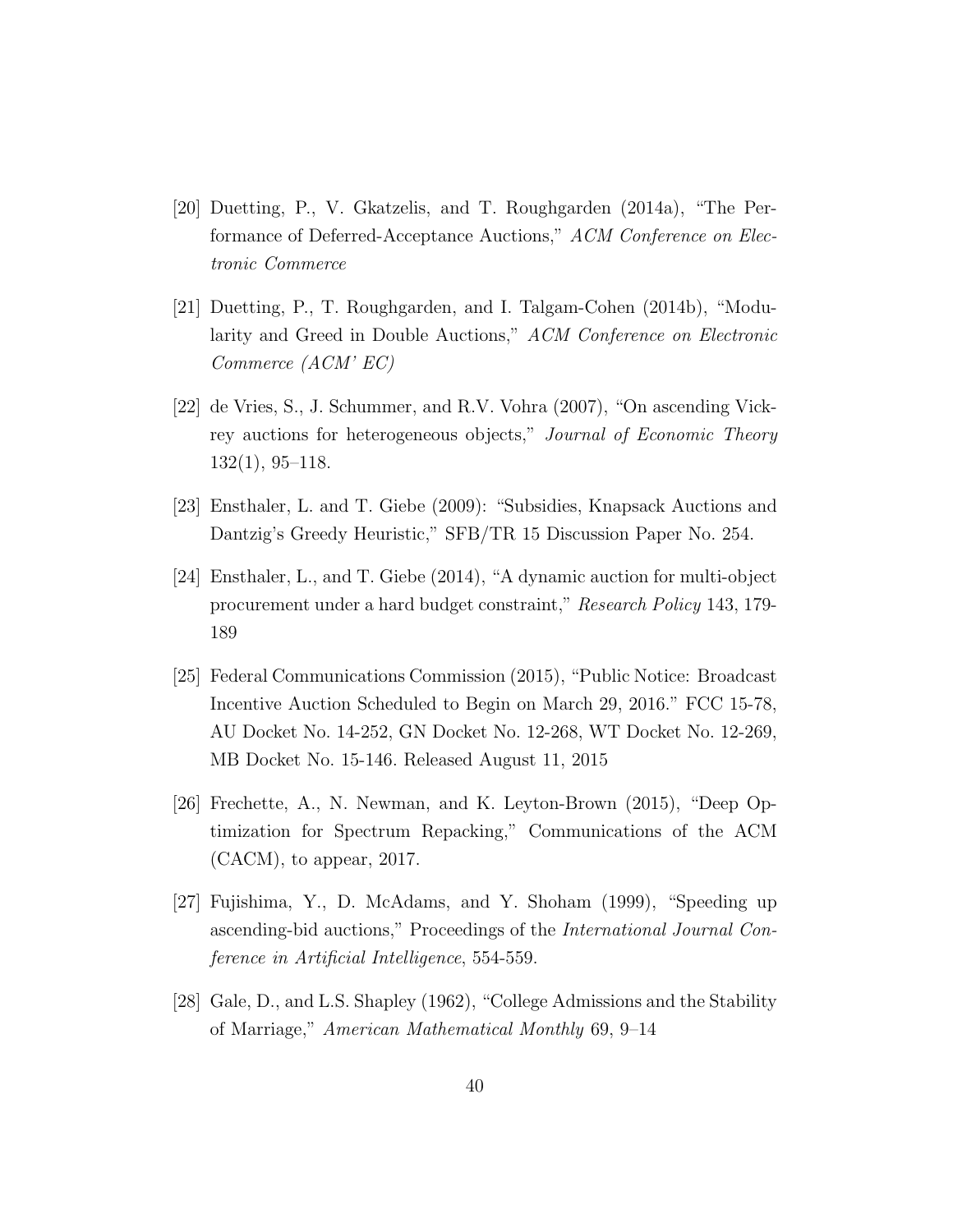- [29] Gul, F., and E. Stacchetti (2000), "The English auction with differentiated commodities," Journal of Economic Theory 92(1), 66–95.
- [30] Hayek, F.A. (1945): "The Use of Knowledge in Society," American Economic Review 35, 519-30.
- [31] Hatfield, J. and F. Kojima (2009), "Group Incentive Compatibility for Matching with Contracts," Games and Economic Behavior 67: 745-749.
- [32] Hatfield, J., and P. Milgrom (2005), "Matching with Contracts," American Economic Review 95(4), 913-935.
- [33] Hurwicz, L. (1977): "On the Dimensional Requirements of Informationally Decentralized Pareto-Satisfactory Processes," in K.J. Arrow and L. Hurwicz, eds., Studies in Resource Allocation Processes, 413-424, New York: Cambridge University Press.
- [34] Izmalkov, S., S. Micali, and M. Lepinski (2005), "Rational secure computation and ideal mechanism design," 46th Annual IEEE Symposium on Foundations of Computer Science (FOCS), pages 585-594
- [35] Jarman, F., and V. Meisner (2015), "Ex-post Optimal Knapsack Procurement," SSRN working paper
- [36] Juarez, R. (2009), "Prior-free cost sharing design: group strategyproofness and the worst absolute loss," in Social Computing and Behavioral Modeling, M. Young, J. Salerno and H. Liu (eds), Springer.
- [37] Kagel, J. H., R.M. Harstad, and D. Levin (1987), "Information impact and allocation rules in auctions with affiliated private values: a laboratory study," Econometrica 55, 1275-1304.
- [38] Kelso, A., and V. Crawford (1982), "Job Matching, Coalition Formation, and Gross Substitutes," Econometrica 50(6), 1483-1504.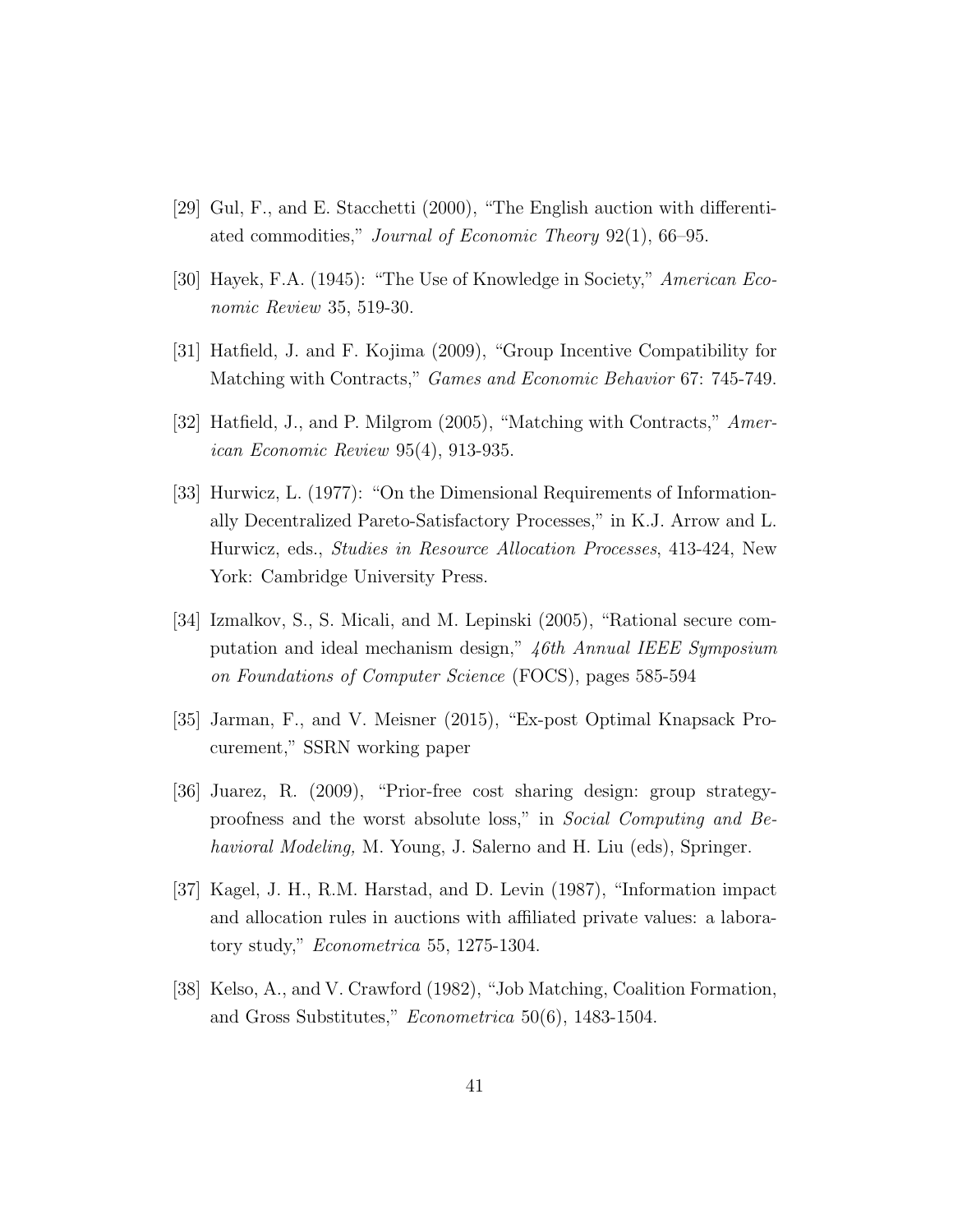- [39] Klemperer, P. (2010). "The Product-Mix Auction: A New Auction Design for Differentiated Goods," Journal of the European Economic Association 8(2-3), 526-536.
- [40] Kojima, F., P. Pathak and A. Roth (2013), "Matching with Couples: Stability and Incentives in Large Markets," Quarterly Journal of Economics.
- [41] Kim, A. (2015), "Welfare Maximization with Deferred Acceptance Auctions in Reallocation Problems," 12rd European Symposimum on Algorithms.
- [42] Kushilevitz, E., and N. Nisan (1997), Communication Complexity, Cambridge University Press, Cambridge.
- [43] Lavi, R., and C. Swami (2011), "Truthful and Near-Optimal Mechanism Design via Linear Programming," Journal of the ACM 58 (6)
- [44] Lehmann, D., L.I. O'Callaghan, Y. Shoham (2002), "Truth Revelation in Approximately Efficient Combinatorial Auctions," Journal of the ACM 49(5), 577-602.
- [45] Li, Shengwu (2017), "Obviously Strategy-Proof Mechanisms," SSRN working paper
- [46] List, J. and D. Lucking-Reiley (2000), "Demand Reduction in Multi-Unit Auctions: Evidence from a Sportscard Field Experiment," American Economic Review 90(4), pp.961-972.
- [47] Loertscher, S., and L.M. Marx (2015), "Prior-Free, Privacy Preserving Bayesian Optimal Mechanisms," working paper
- [48] Marx, L.M., and J.M. Swinkels (1997), "Order Independence for Iterated Weak Dominance," Games and Economic Behavior 18(2), 219–245.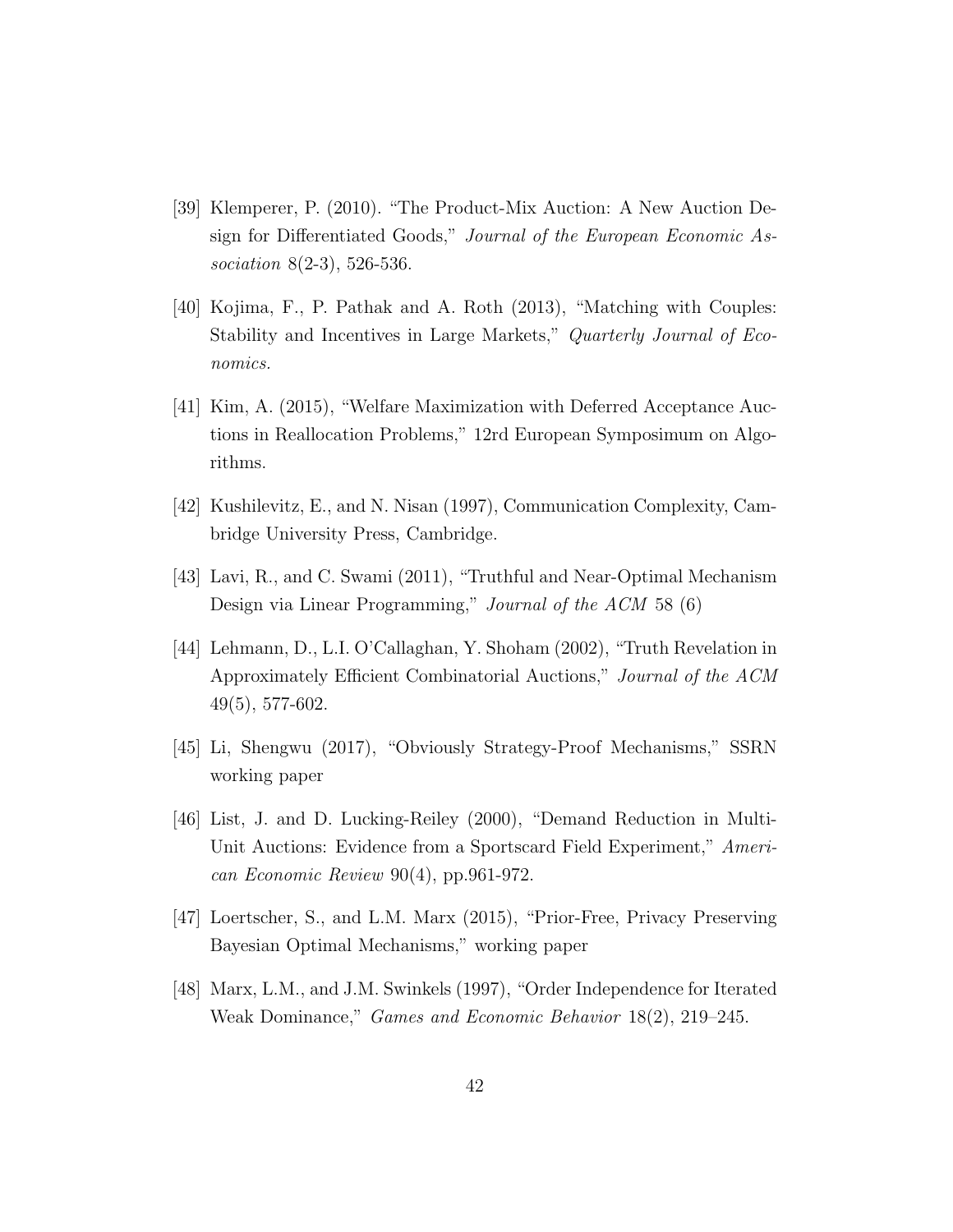- [49] McAfee, R.P., (1992), "A Dominant Strategy Double Auction," Journal of Economic Theory 56(2), 434–450
- [50] McMillan, J. (1994), "Selling Spectrum Rights," Journal of Economics Perspectives, 8(3), 145-162.
- [51] Mehta, A., T. Roughgarden, and M. Sundararajan (2009), "Beyond Moulin Mechanisms," *Games and Economic Behavior* 67(1), 125–155.
- [52] Milgrom, P. (2000), "Putting Auction Theory to Work: The Simultaneous Ascending Auction," Journal of Political Economy 108(2), pp. 245-272.
- [53] Milgrom, P. (2004), Putting Auction Theory to Work, Cambridge University Press.
- [54] Milgrom, P. (2009), "Assignment Messages and Exchanges," American Economic Journal: Microeconomics, 1(2), 95-113.
- [55] Milgrom, P. (2017), Discovering Prices: Auction Design in Markets with Complex Constraints, Columbia University Press.
- [56] Milgrom, P., L. Ausubel, J. Levin, and I. Segal (2012), "Incentive Auction Rules Option and Discussion," Appendix C to the FCC's Notice of Proposed Rulemaking, GN Docket No 12-268, October 2, 2012.
- [57] Mount, K., and S. Reiter (1974): "The Information Size of Message Spaces," Journal of Economic Theory 28, 1-18.
- [58] Mu'alem, A., and N. Nisan (2008), "Truthful approximation mechanisms for restricted combinatorial auctions," Games and Economic Behavior 64(2), 612–631.
- [59] Moulin, H. (1999), "Incremental cost sharing: Characterization by coalition strategy-proofness," Social Choice and Welfare 16, 279-320.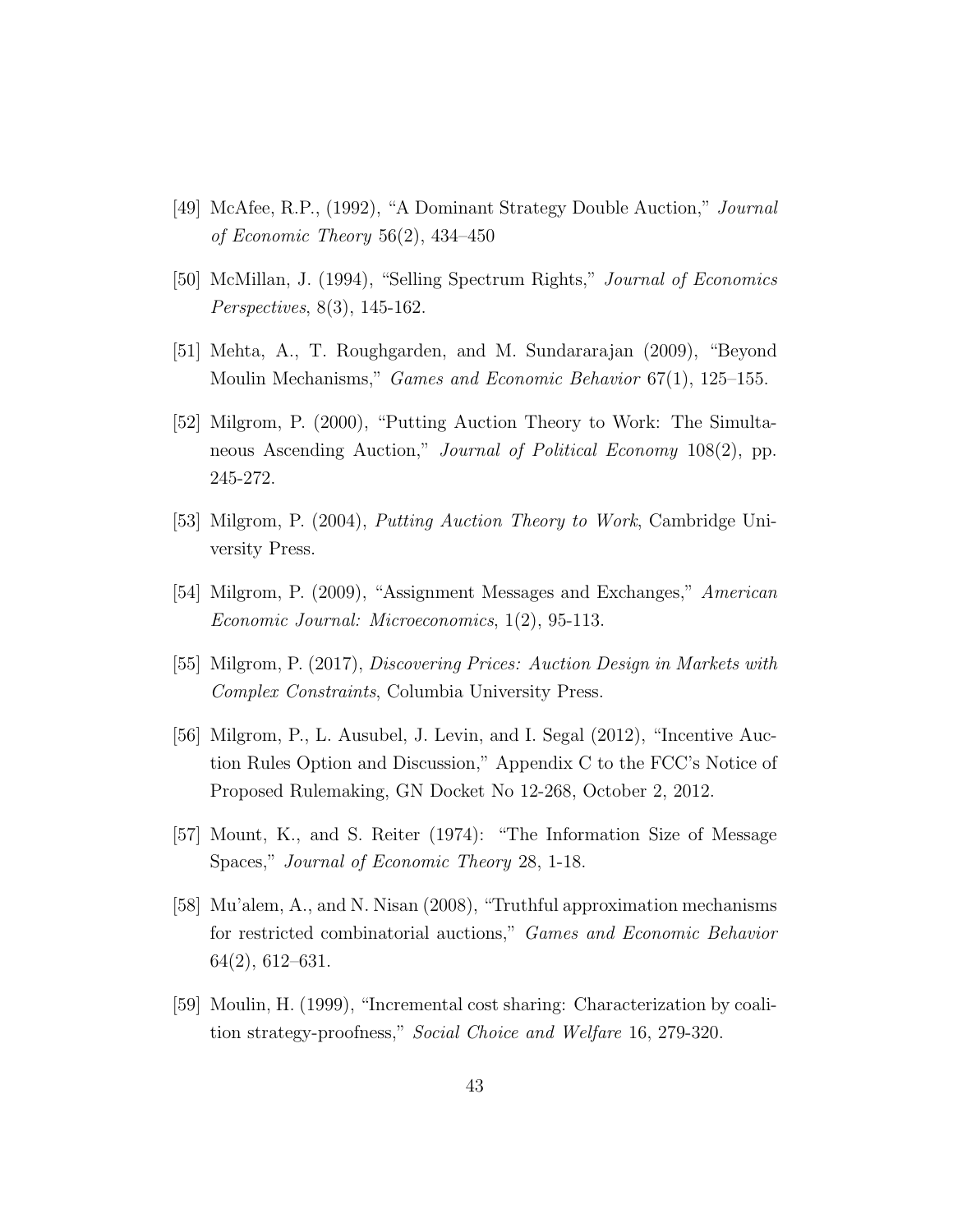- [60] Myerson, R. (1981), "Optimal Auction Design," Mathematics of Operations Research 6, 58-73.
- [61] Nisan, N., and A., Ronen (1999), "Algorithmic Mechanism Design," Proceedings of the thirty-first annual ACM Symposium on Theory of Computing (STOC), 129-140.
- [62] Newman, N., K. Leyton-Brown, P. Milgrom, and I. Segal (2017), "Assessing Economic Outcomes in Simulated Reverse Clock Auctions for Radio Spectrum," arXiv:1706.04324
- [63] Ostrovsky, M., and Leme (2015), "Gross Substitutes and Endowed Assignment Valuations," working paper
- [64] Oxley, James G. (1992). Matroid Theory. Oxford University Press, Oxford, GB.
- [65] Papadimitriou, C. and Y. Singer (2010): "Budget Feasible Mechanisms," Working Paper (University of California at Berkeley).
- [66] Roth, Alvin E. and Elliot Peranson (1999). "The Redesign of the Matching Market for American Physicians: Some Engineering Aspects of Economic Design". American Economic Review 89 (4): 748–780.
- [67] Segal, I. (2003), "An Optimal Pricing Mechanism with Unknown Demand," American Economic Review 93(3), 509-529.
- [68] Segal, I. (2007), "The Communication Requirements of Social Choice Rules and Supporting Budget Sets," Journal of Economic Theory 136, 341-378.
- [69] Singer, Y. (2010), "Budget Feasible Mechanisms," 51st Annual IEEE Symposium on Foundations of Computer Science (FOCS), 765 - 774.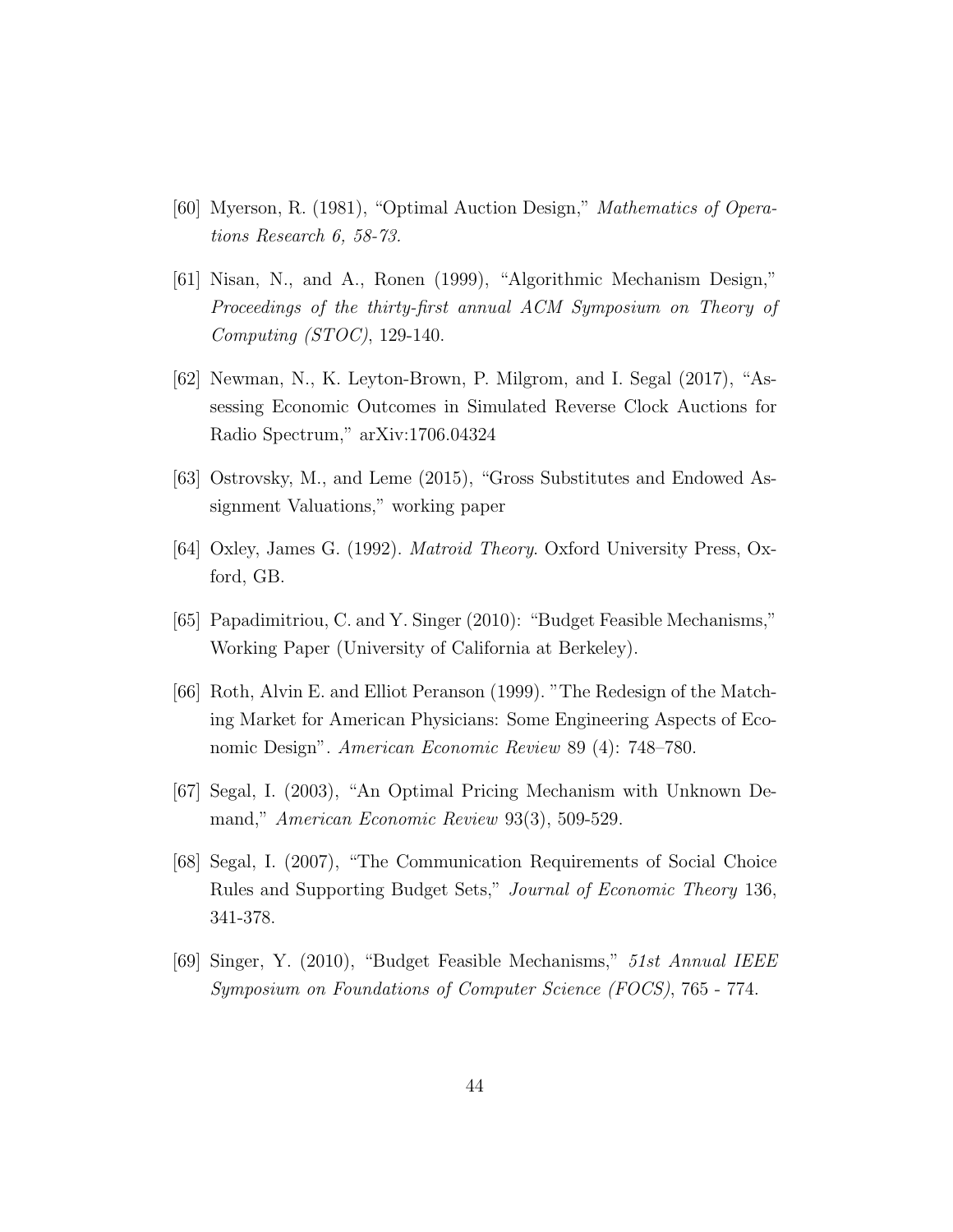[70] Weber, R.J. (1997), "Making More from Less: Strategic Demand Reduction in the FCC Spectrum Auctions," Journal of Economics & Management Strategy, 6 (3), 529–548.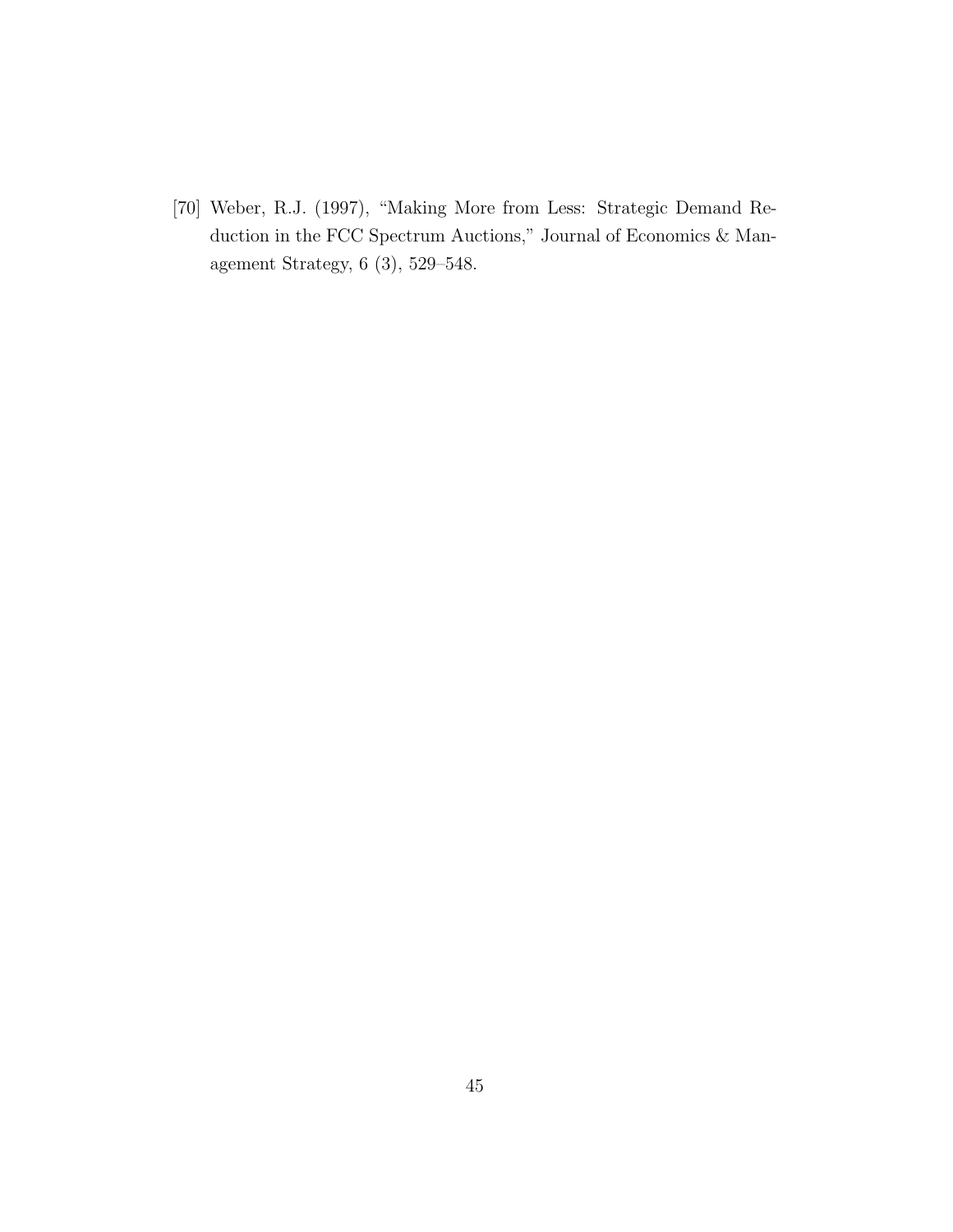#### 12 Appendix A: Greedy-Acceptance Auctions

In this appendix, we illustrate the greedy-acceptance auctions of Lehmann, O'Callaghan and Shoham (2002). To be consistent with their setting, we consider a three-bidder "forward" (selling) auction (although it is also possible to construct a corresponding reverse auction) in which it is feasible to satisfy either both bidders 1 and 2 or bidder 3. (Say, bidder 3 desires a bundle of two objects while bidders 1 and 2 each desire a single object from the bundle.) For a simple example, the bidders' scores could be defined as their bids. The auction iterates accepting the highest bid that is still feasible to accept. The winners are paid their threshold prices, i.e., the minimal bids that would have been accepted.

Consider the case in which both bidders 1 and 2 bid above bidder 3's bid. In this case they both win and pay zero, since each of them would have still won by bidding zero, letting the other bid be accepted in the first round, which makes bid 3 infeasible to accept. This implies that the auction is not weakly group strategyproof: when the true values of bidders 1,2 are below bidder 3's value but strictly positive, they would both strictly benefit from both bidding above bidder 3's value, so that they both win and pay zero. Also, the auction's revenue in this case is zero, while any full-information Nash equilibrium of the corresponding paid-as-bid auction could not sell to bidders 1 and 2 at a total price below bidder 3's value, since otherwise bidder 3 could have profitably deviated to win the auction. Finally, this allocation rule cannot be implemented with a DA clock auction, which is an ascending-price clock auction in the selling-auction setting, since the allocation is completely determined by which bidder has the highest value, while the first bidder exiting in a clock auction has the worst (lowest) value according to some scoring criterion.<sup>45</sup>

<sup>45</sup>Lehmann et al. (2002) propose a descending-price "clock" auction, in which, when bidder 3 buys first and the allocation is determined, the prices of bidders 1 and 2 must continue descending to determine the winner's threshold payment. Note that in this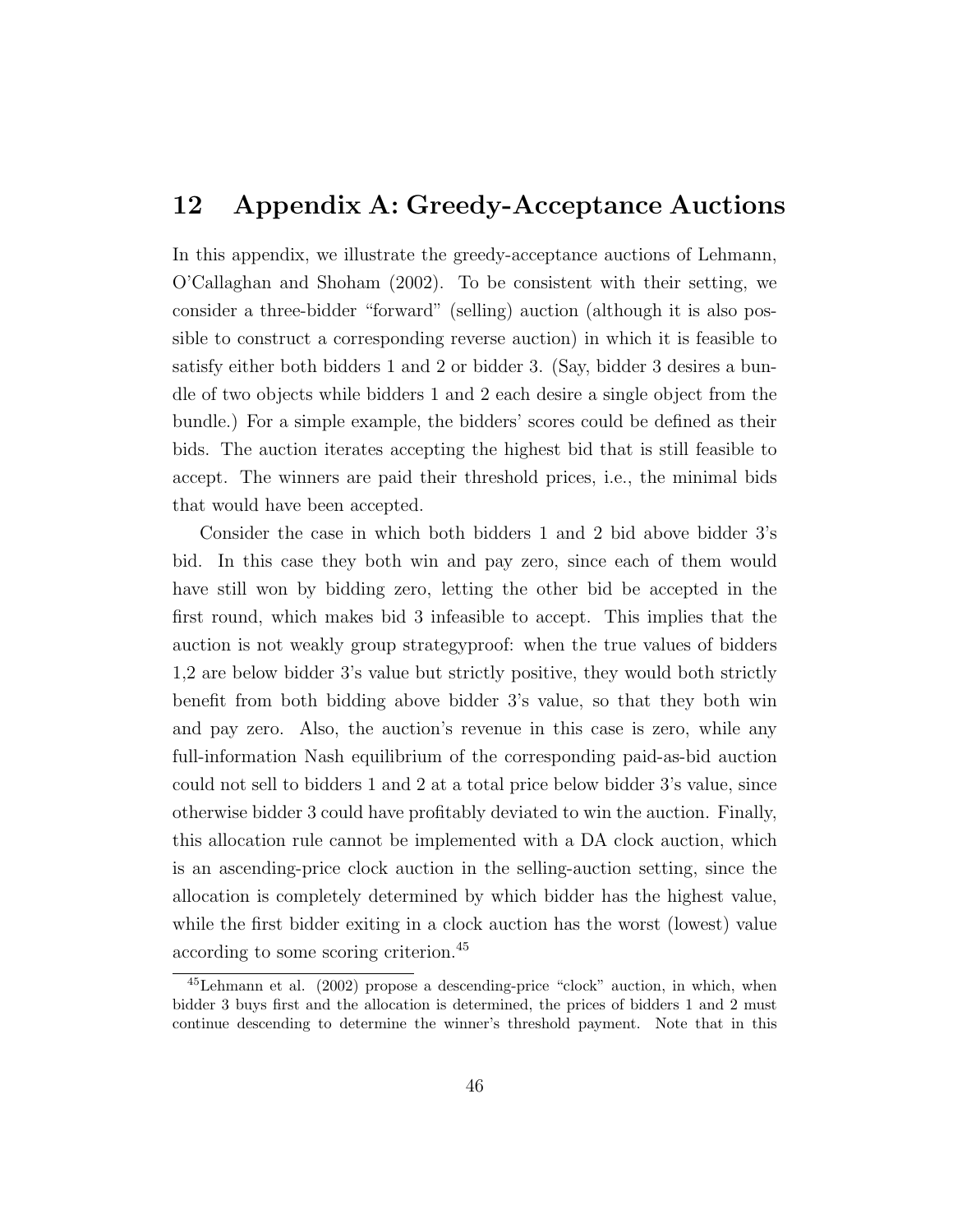## 13 Appendix B: A Near-Optimal DA Algorithm for TV Spectrum Repurchasing

Consider a setting in which the bidders are television stations who bid to relinquish their broadcast rights. Broadcast channels must be assigned to the stations whose bids are rejected in a way that satisfies non-interference constraints. In this simplified model, those constraints are represented by an interference graph Z: a set of two-elements subsets of  $2^N$  ("edges"). We interpret  $\{i, j\} \in Z$  to mean that stations i and j cannot both be assigned to the same channel without causing unacceptable interference. Letting  $\{1, ..., n\}$ denote the set of channels left after the auction. Then, the feasible sets of accepted bids for the FCC's repacking problem can be written as

$$
\mathcal{F} = \{ A \subseteq N : (\exists c : N \setminus A \to \{1, ..., n\}) (\forall i, j \in N \setminus A) (\{i, j\} \in Z \Rightarrow c(i) \neq c(j)) \}.
$$
\n
$$
(4)
$$

**Proposition 8** Suppose there exists an ordered partition of the set  $N$  of stations into m disjoint sets  $N_1, ..., N_m$  such that

(i) for each  $k = 1, ..., m$  and each  $i, j \in N_k$ ,  $\{i, j\} \in Z$  (that is, each  $N_k$ ) is a "clique"),

(ii) there exists some  $d \leq n$  such that for each  $k = 1, ..., m$  and each  $S \subseteq N_k$  satisfying  $|S| \leq n-d$ , we have

$$
|S| + |\cap_{i \in S} \cup_{l < k} \{ j \in N_l : \{ i, j \} \in Z \} | \le n.
$$

Consider a DA algorithm that iterates rejecting the most valuable bid in each partition element  $N_k$  as long as that is feasible and there are no more than  $n - d$  stations rejected from each element, and then continues in any way.

<sup>&</sup>quot;clock auction," in contrast to the deferred-acceptance clock auctions, studied in this paper, truthful bidding stragegies are not dominant strategies (although they do form a Nash equilibrium).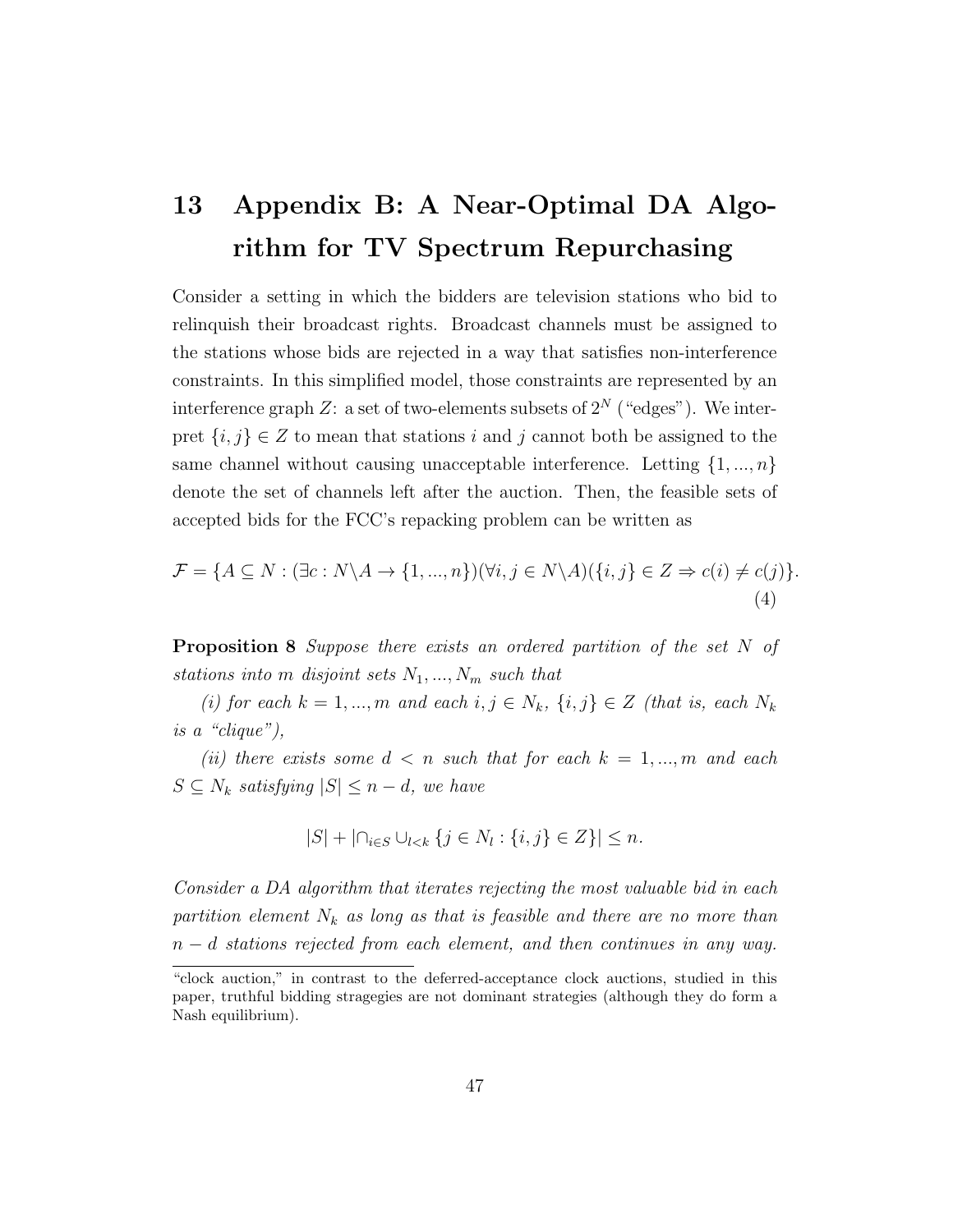The total value of stations assigned by such an algorithm is at least a fraction  $1 - d/n$  of the optimal value.

#### Proof. Let

$$
F_{Zn} = \{ S \subseteq N : (\exists c : S \to \{1, ..., n\}) (\forall s, s' \in S) (\{s, s'\} \in Z \implies c(s) \neq c(s')\},
$$
  

$$
F_{mn}^d = \{ S \subseteq N : (\forall j) | S \cap N_j| \leq n - d \}, \text{ and } F_{Zmn}^d = F_{Zn} \cap F_{mn}^d.
$$

For each  $S \subseteq N$ , define  $S_j = S \cap (\cup_{j' \le j} N_{j'})$ ,  $S'_j = S \cap N_j$ , and  $Z^*(S'_j) =$  $\bigcap_{s\in S'_{j}}\{s'\in S_{j-1}:\{s,s'\}\in Z\}$  – i.e., the set of stations in  $S_{j-1}$  that interfere with all of the stations in  $S'_j$ . If  $Z^*(S'_j) \subseteq N_{j-1}$ , then to avoid interference it is necessary to assign a different channel to each station in  $S'_j \cup Z^*(S'_j)$ . A necessary condition for this is  $|S'_j \cup Z^*(S'_j)| = |S'_j| + |Z^*(S'_j)| \leq n$ , which is assumption (ii) of the proposition. Less obviously, Hall's Marriage theorem<sup>46</sup> implies that this condition is also sufficient, allowing us to prove the following lemma.

Lemma 1  $F_{Zmn}^d = F_{mn}^d$ .

**Proof.** It is obvious that  $F_{Zmn}^d \subseteq F_{mn}^d$  (the first set imposes all the same within-area constraints plus additional ones). For the reverse inclusion, consider any  $S \in F_{mn}^d$ . We will establish that  $S \in F_{Zmn}^d$  by showing the possibility of constructing the required channel assignment function  $c : S \rightarrow$  $\{1, ..., n\}.$ 

Begin the construction by assigning a different channel  $c(s)$  to each station  $s \in S_1$ , which is possible because  $|S_1| \leq n$ . Then, c is feasible for  $S_1$ .

<sup>46</sup>Hall's Marriage Theorem concerns bipartite graphs linking two sets – "men" and "women." Given any set of women  $S$ , let  $A(S)$  be the set of men who linked ("acceptable") to at least one woman in S. Hall's theorem asserts that there exists a one-to-one match in which every woman is matched to some acceptable man (some men may be unmatched) if and only if for every subset S' of the women,  $|S'| \leq |A(S')|$ .

In our application, Hall's theorem is used to show that channels can be assigned to the stations in each area without violating the channel constraints implied by the assignments in the lower indexed areas.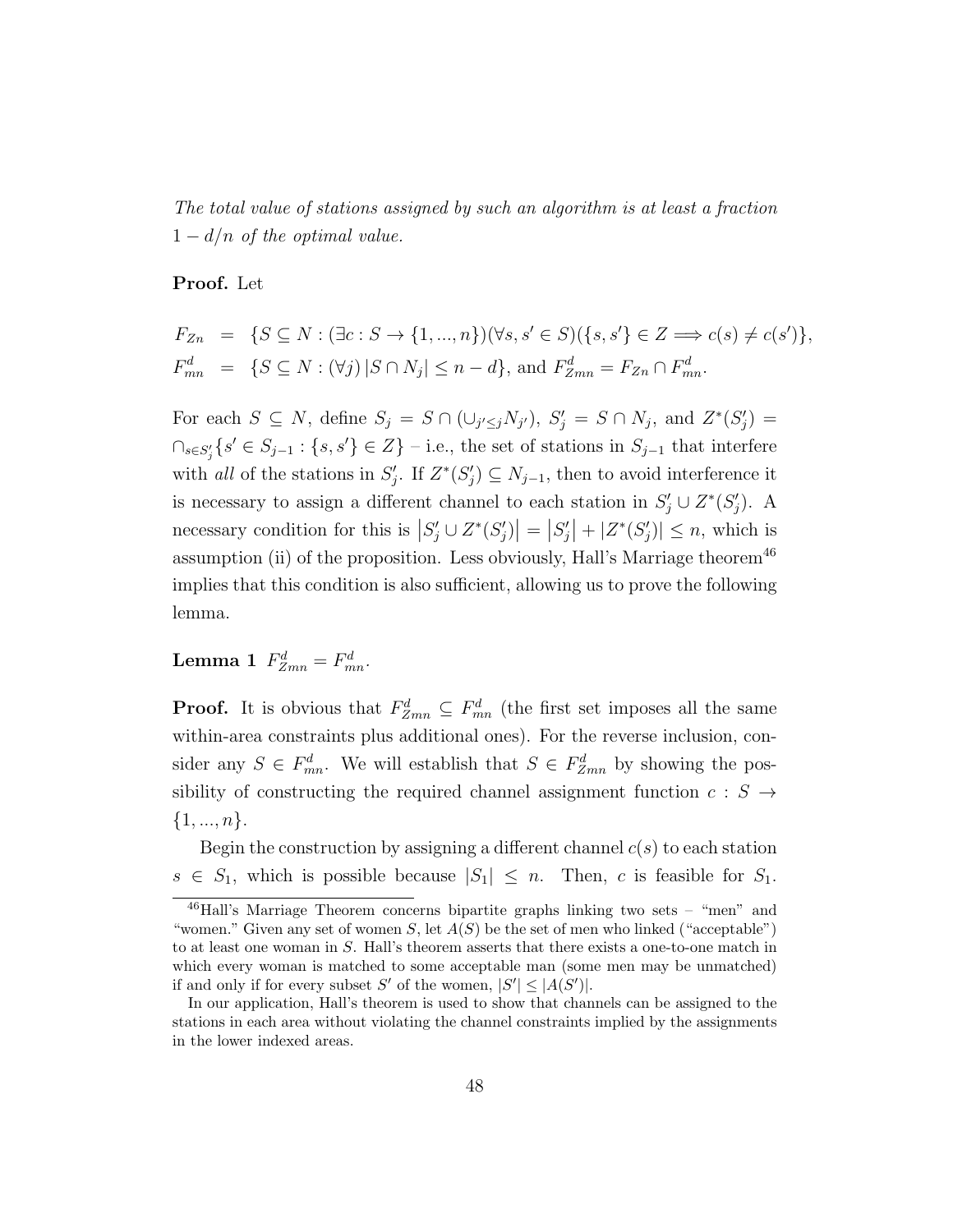Inductively, suppose that the channel assignment c has been constructed to be feasible for stations  $S_{j-1}$ . We show how to extend c to a feasible channel assignment for  $S_j = S_{j-1} \cup S'_j$ .

For any  $S''_j \subseteq S'_j$ , define  $J(S''_j) = \{1, ..., n\} - c(Z^*(S''_j))$  and notice that  $|J(S_j'')| = n - |c(Z^*(S_j''))|$ . According to Hall's Marriage Theorem (informally, think of the stations in  $S'_j$  as the women and the n channels as the men), there exists a one-to-one map  $c: S'_j \to \{1, ..., n\}$  with the property that  $(\forall s \in$  $S'_j$ ) $c(s) \in J({s})$  if and only if  $(\forall S''_j \subseteq S'_j)$ ,  $|J(S''_j)| \geq |S''_j|$ . Substituting for  $|J(S''_j)|$ , this last inequality is equivalent to  $|c(Z^*(S''_j))| + |S''_j| \leq n$ .

For all  $S''_j \subseteq S'_j$ , since  $S \in F^d_{mn}$ , we have  $|S''_j| \leq n - d$ . Then, since  $S''_j \cup S_{j-1} \in F^d_{mn}$ , it follows from assumption (ii) of the Proposition that  $|S''_j| + |Z^*(S''_j)| \leq n$ . Combining that inequality with  $|c(Z^*(S''_j))| \leq |Z^*(S''_j)|$ , we obtain the condition required by Hall's Marriage theorem, implying the existence of a one-to-one function  $c : S'_j \to \{1, ..., n\}$  such that  $(\forall s \in$  $S_j'(c(s)) \in J({s}).$  This extends c to a feasible channel assignment for the expanded domain  $S_j = S'_j \cup S_{j-1}$ .

Finally, to establish the proposition, consider the following DA algorithm. At any round  $t$ , if the set of stations already assigned is  $T$ , then any station that is essential gets a score of zero. Among inessential stations at round  $t$ , the score for any station s with  $m(s) = j$  is  $n - |T \cap N_j| + v(s)/(1 + v(s))$ . (Intuitively, this algorithm tries to keep the number of stations assigned in each area roughly equal at every round.) By the above Lemma, this algorithm will first assign the most valuable station in each area, then the second most valuable station in each area, and so on until at least the  $n-d$  most valuable stations in each area are assigned.

Intuitively, the Proposition applies to the setting in which the stations can be partitioned into  $m$  "metropolitan areas" in such a way that (i) no two television stations in the same area can be assigned to the same channel and (ii) the cross-area constraints are limited in the sense that if we have a set S of no more than  $n - d$  stations in one metropolitan area, there are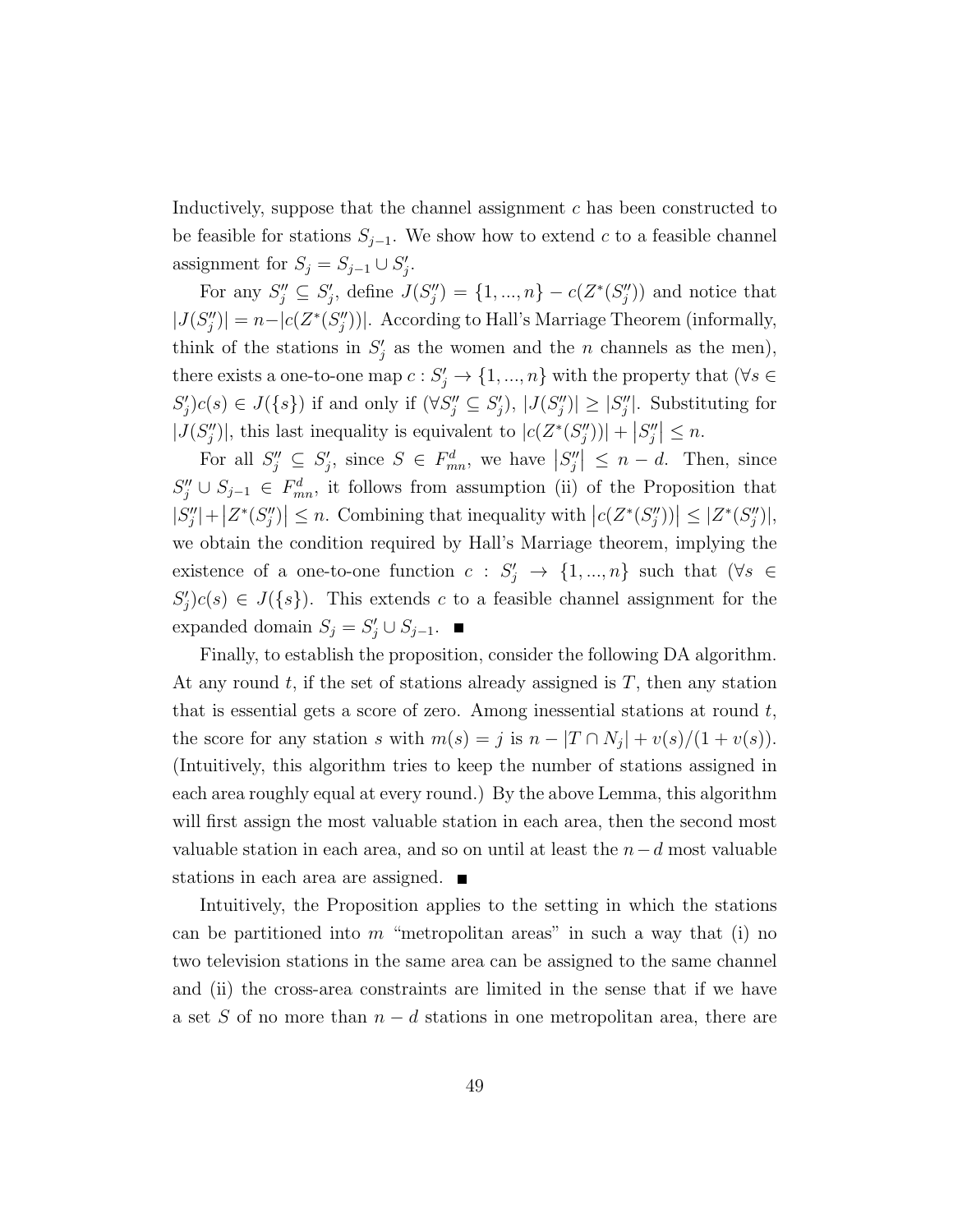no more than  $n - |S|$  stations in lower-indexed areas that have interference constraints with *all* the stations in  $S^{47}$  Using an argument based on Hall's Marriage Theorem, condition (ii) ensures that it is possible to select any arbitrary  $n - d$  stations in each area independently of each other and still be able to find a feasible assignment of these stations to channels. Since the optimal value is bounded above by assigning the  $n$  most valuable stations in each area (which would be feasible if there were no inter-area constraints), the worst-case fraction of efficiency loss is bounded above by  $(n - d) / n$ .

We make several observations.

- 1. It is possible to satisfy condition (ii) while having several times more inter-area constraints than within-area constraints. To illustrate, suppose that all stations are arranged from north to south on a line and that each station interferes with its  $n-1$  closest neighbors to the north as well as its n−1 closest neighbors to the south. Suppose that each successive group of  $n$  stations is described as a metropolitan area. Then, it is possible to assign all stations  $(d = 0)$  to channels without creating interference just by rotating through the  $n$  channel numbers. In this example, there are just  $x = n(n-1)/2$  constraints among stations within an area but  $2x$  constraints between those stations and ones in the next lower indexed area and another 2x constraints involving stations in the next higher indexed area.
- 2. In general, there may be many ways to partition stations into cliques, and many ways to order any given partition. The Proposition formally applies to each partition, but the number d and therefore the approximation guarantee will vary depending on which partition is selected and how it is ordered.

 $47$ While we assume that the partition is totally ordered for notational simplicity, the proposition can also be extended to cases in which partition elements form an ordered acyclic graph, by interpreting  $\lt$  and  $\leq$  as referring to a precedence relation.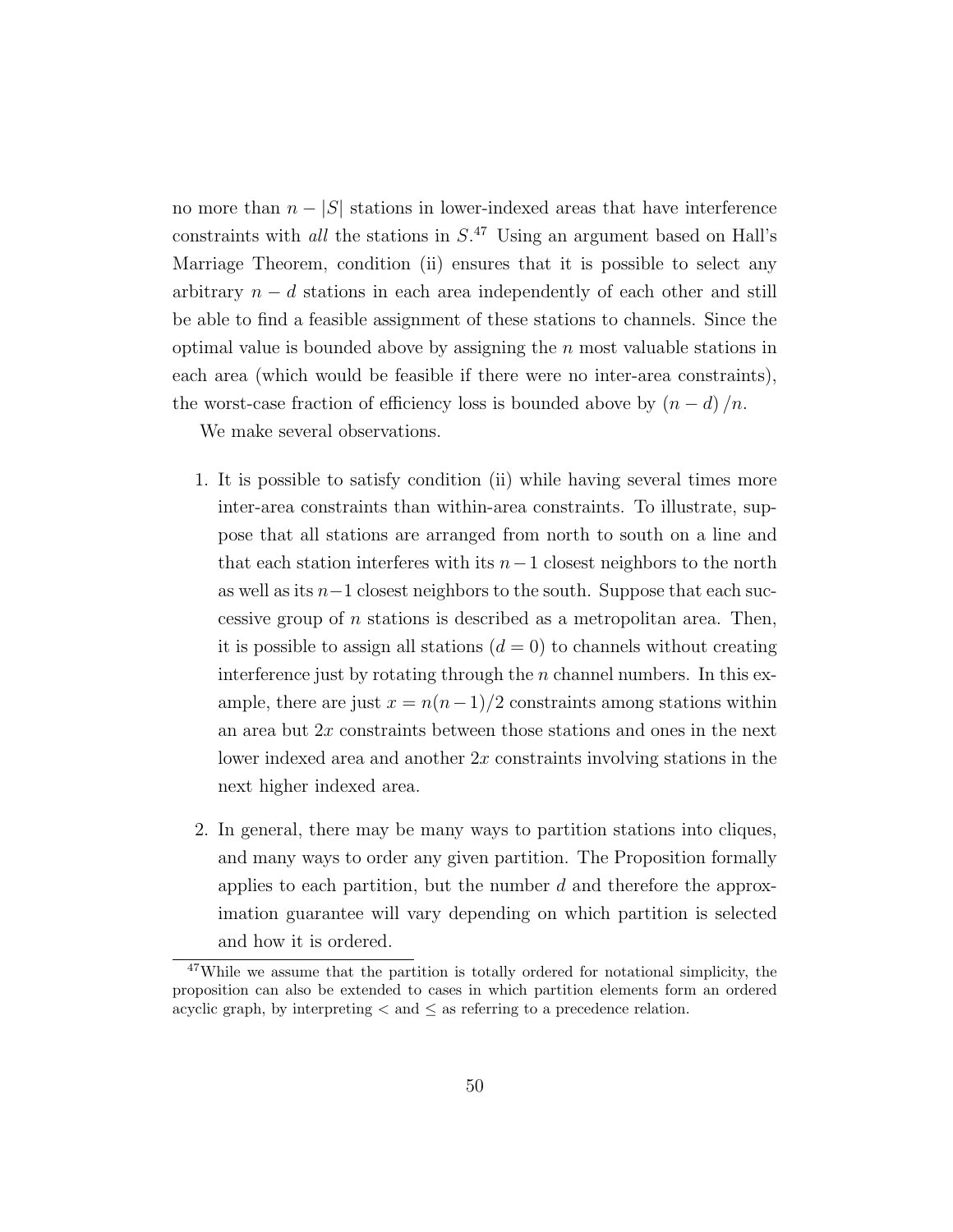- 3. The worst-case bound applies over all possible station values and incorporates both a conservatively high estimate of the optimum and a conservatively low estimate of the DA algorithm performance. To approach the worst-case bound, the optimum must be similar to assigning the  $n$  most valuable stations in each area, and the DA algorithm must be unable to assign any other stations after the  $n - d$  most valuable stations have been assigned in each area.
- 4. The standard DA algorithm discussed in Example 2 is not among the ones described in the Proposition, and does not achieve the same performance guarantee. For example, suppose that there is some central area – area 1 – such that the stations in any area are linked to all other stations in that area and to the stations in area 1, but not to any other stations. Suppose that there are 2 channels available. Then the DA algorithms described in the proposition assign the single most valuable station in each area, thus achieving at least half of the optimal value. On the other hand, the standard DA algorithm could in this case achieve as little as  $1/(m-1)$  of the optimal value: This could happen if the two most valuable stations happen to be in area 1, in which the standard DA algorithm assigns just those two stations and no others. Thus, the example in this section demonstrates how it may be possible to design a DA algorithm to improve upon the standard DA algorithm by taking advantage of known properties of the feasible set. In applications like the FCC auction, in which interference graph is known before the auction, it may be possible to apply a variety of analytical tools and simulations to find a DA algorithm that performs much better than the standard one.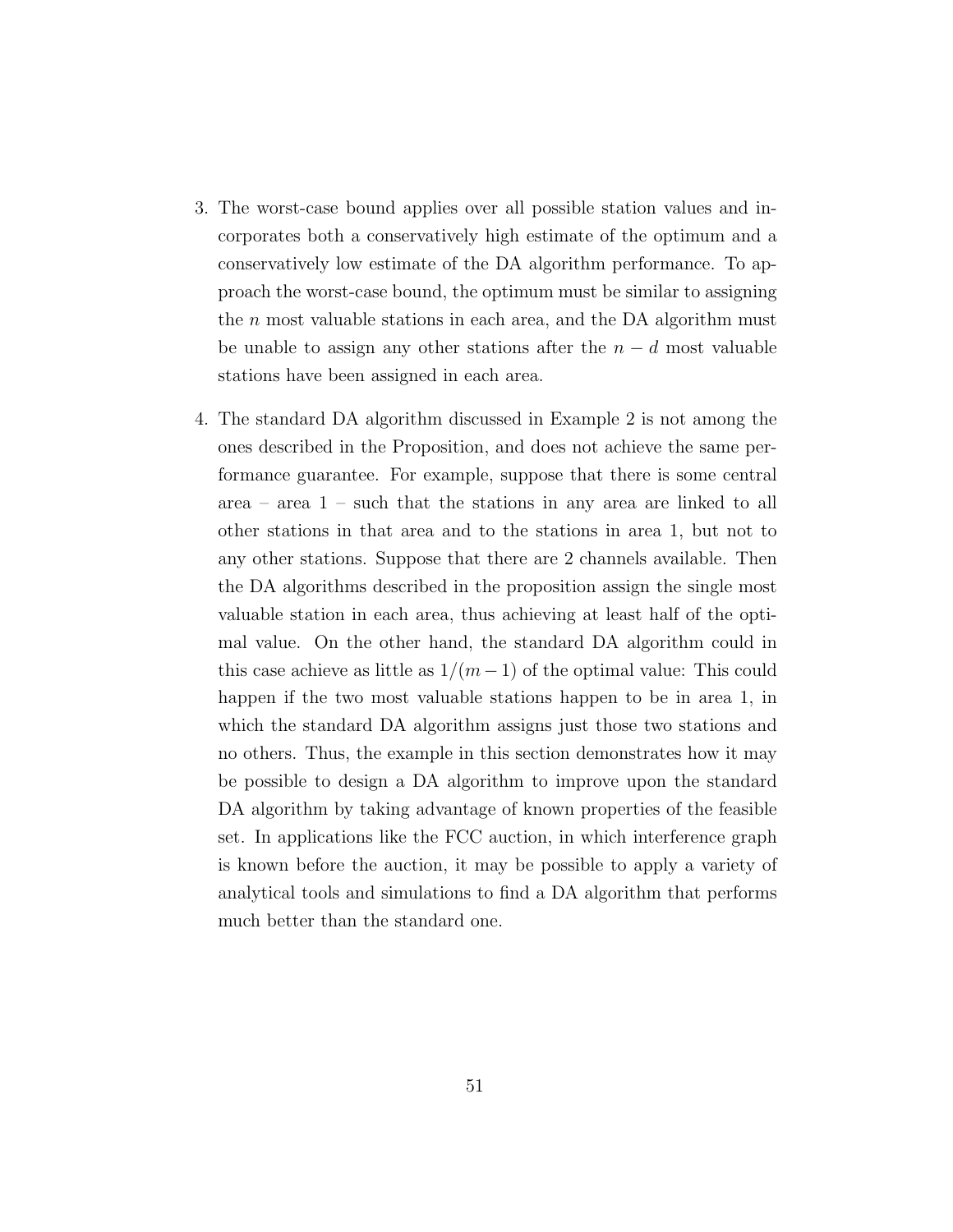### 14 Appendix C: Clock Auctions for Substitutes

We say that a clock auction is *consistent with* allocation rule  $\alpha$  on a finite state space V if it initializes prices as  $p_i(N) = \max V_i$  for each i, and then for every history  $A^t$  for  $t > 1$ , prices satisfy  $p_i(A^t) \in \{p_i(A^t), p_i(A^{t-1})^{-}\},$ with  $p_i(A^t) = p_i(A^{t-1})$ <sup>-</sup> only for  $i \in A_t \setminus \alpha \left( p_{A_t}(A^{t-1}), p_{N \setminus A_t}(A^{t-1})^+ \right)$ , and  $p(A^t) = p(A^{t-1})$  only if  $A_t \subseteq \alpha \left( p_{A_t}(A^{t-1}), p_{N \setminus A_t}(A^{t-1})^+ \right)$ . In words, the auction (i) decrements prices (minimally) only to those active bidders who wouldn't be accepted in  $\alpha$  given current best offers (the active bidders' current prices and the exited bidders' last accepted prices), and (ii) continues until no such bidders can be found. Note that (i) ensures that a member of  $\alpha(v)$  is not rejected when  $\left(p_{A_t}(A^{t-1}), p_{N\setminus A_t}(A^{t-1})^+\right) = v$  (i.e., all bidders' current best offers are their exact values), while (ii) ensures that a member of  $N\backslash \alpha(v)$  is not accepted when the auction stops in such a situation.

**Proposition 9** Consider an allocation rule  $\alpha : \mathbb{R}^N_+ \to 2^N$ . Allocation rule  $\alpha$  restricted to any finite state space  $V = \prod_{i \in N} V_i \subseteq \mathbb{R}_+^N$  is implemented by any clock auction consistent with  $\alpha$  on V if and only if  $\alpha$  is monotonic, has non-bossy winners, and has substitutes.<sup>48</sup>

**Proof.** The "if" part: First observe that an agent  $i \in \alpha(v)$  could never exit the clock auction under truthful bidding. Indeed, at any history  $A<sup>t</sup>$  at which  $i \in A_t$  and i faces price  $p_i(A^{t-1}) = v_i$ , while for the other (truthful) bidders  $p_{A_t \setminus \{i\}}(A^{t-1}) \geq v_{A_t \setminus \{i\}}$  and  $p_{N \setminus A_t}(A^{t-1})^+ = v_{N \setminus A_t}$ , the substitute property and  $i \in \alpha(v)$  imply that  $i \in \alpha\left(p_{A_t}(A^{t-1}), p_{N \setminus A_t}(A^{t-1})^+\right)$ , and so the auction must set  $p_i(A^t) = p_i(A^{t-1})$ , ensuring that  $i \in A_{t+1}$ . Thus, we have  $\alpha(v) \subseteq$  $A_t$  throughout the auction under truthful bidding. In particular, this implies

<sup>48</sup>If we did not require the myopic clock auction to work on any value subspace (effectively, for any opening prices), then, as shown by Hatfield and Kojima (2009), weaker notions of substitutability may suffice.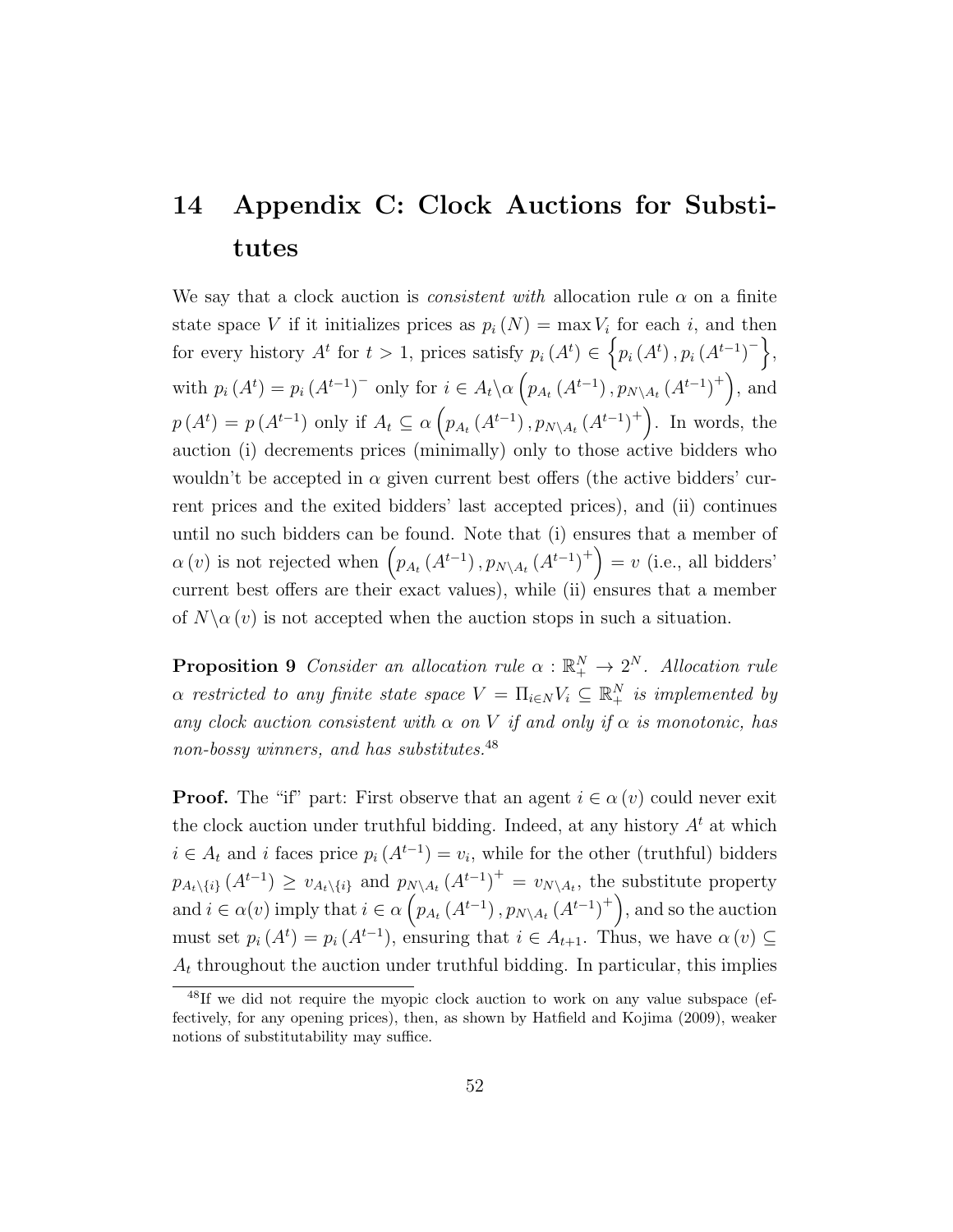that  $\alpha\left(p_{A_t}(A^{t-1}), p_{N\setminus A_t}(A^{t-1})^+\right) \subseteq A_t$ , and so when the auction stops in period T we must have  $\alpha\left(p_{A_T}\left(A^{T-1}\right), p_{N\setminus A_T}\left(A^{T-1}\right)^+\right) = A_T$ . Since under truthful bidding we have  $p_{N\setminus A_T}(A^{T-1})^+ = v_{N\setminus A_T}$  and  $v_{A_T} \leq p_{A_T}(A^{T-1}),$ iteratively applying monotonicity and non-bossiness of winners for members of  $A_T$  yields  $\alpha(v) = A_T$ .

The "only if" part: Clearly, monotonicity and non-bossiness of winners are necessary for  $\alpha$  to be implementable by any clock auction. To see the necessity of the substitutes condition, take any  $v \in \mathbb{R}^N_+$ , any  $j \in N$ , and any  $v'_j$ such that  $v'_j > v_j$ . Consider value spaces  $V_j = \{v_j, v'_j\}$  and  $V_k = \{v_k\}$  for all  $k \neq j$ , and the clock auction that starts with prices  $p(N) = (v'_j, v_{-j})$  and then decrements the prices of all provisional losers (i.e., members of  $N \alpha (p(N))$ ). In order to implement  $\alpha$  in state v it cannot decrement the price to any bidder from  $\alpha(v) \setminus \{j\}$  in round 1, thus we must have  $\alpha(v) \setminus \{j\} \subseteq \alpha(p(N)) \setminus \{j\}$  $\alpha(v'_j, v_{-j}) \setminus \{j\}.$ 

The assumptions of monotonicity and non-bossiness of winners are not dispensable: i.e., they are not implied by substitutes.<sup>49</sup> On the other hand, both assumptions are satisfied by any DA-implementable allocation rule.<sup>50</sup> Thus, an allocation rule that is implementable by *some* clock auction is implementable by any clock auction consistent with it if and only if the allocation rule has the substitute property.

#### 15 Appendix D: Proof of Proposition 6

Before proving the proposition, we prove a useful lemma. Say that allocation rule  $\alpha$  is non-bossy if for any  $i \in N$ ,  $v \in V$ , and  $v'_i \in V_i$ ,  $\alpha(v'_i, v_{-i}) \cap \{i\}$ 

<sup>&</sup>lt;sup>49</sup>For an allocation rule that has substitutes but bossy winners, let  $N = 2$ ,  $V_1 = V_2 =$  ${1, 2}$ ,and  $\alpha(v) = \arg \min_{i \in \{1, 2\}} v_i$  on value spaces  $V_1 = V_2 = \{1, 2\}$  (so that in case of a tie for the lowest value both tied bidders are winners). Then  $\alpha$  satisfies substitutes, but does not satisfy non-bossiness of winners:  $1 \in \alpha(1,2) \cap \alpha(2,2)$  but  $\alpha(1,2) = \{1\} \neq$  ${1,2} = \alpha (2,2).$ 

<sup>&</sup>lt;sup>50</sup>In particular, non-bossines of winners follows from winners' privacy, discussed in Section 4.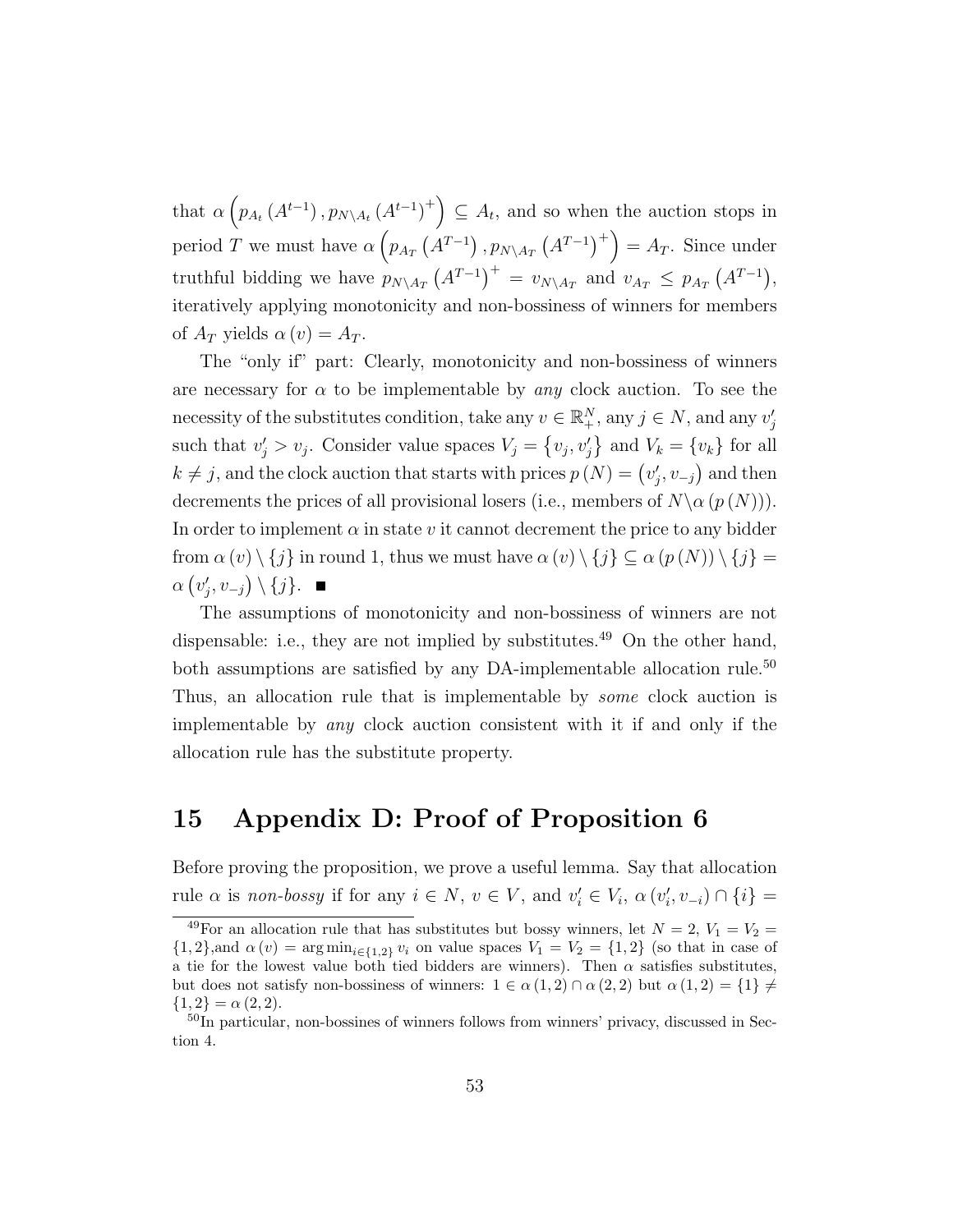$\alpha(v) \cap \{i\}$  implies  $\alpha(v'_i, v_{-i}) = \alpha(v)$  (i.e., a bidder cannot affect the allocation without changing his own winning status.)

**Lemma 2** If allocation rule  $\alpha : V \to 2^N$  is the unique solution to (3) for each  $v \in V$ , for some nondecreasing functions  $\gamma_i : V_i \to \mathbb{R}$  for each i, then  $\alpha$ is monotonic and non-bossy.

**Proof.** For monotonicity, note that increasing bidder i's value from  $v_i$  to  $v_i' > v_i$  does not increase the objective (3) on any  $A \subseteq N$  such that  $i \in A$ and does not change the objective (3) on any  $A \subseteq N \setminus \{i\}.$ 

For non-bossiness, note that (3) implies that for all  $i \in N$ ,  $v_i, v'_i \in V_i$ ,  $v_{-i}$  $\in V_{-i},$ 

$$
i \notin \alpha(v_i, v_{-i}) \cup \alpha(v'_i, v_{-i}) \Longrightarrow \{\alpha(v_i, v_{-i})\} = \underset{A \subseteq N : i \notin A}{\arg \max F(A)} - \sum_{j \in A} \gamma_j(v_j) = \{\alpha(v'_i, v_{-i})\},
$$
  

$$
i \in \alpha(v_i, v_{-i}) \cap \alpha(v'_i, v_{-i}) \Longrightarrow \{\alpha(v_i, v_{-i})\} = \underset{A \subseteq N : i \in A}{\arg \max F(A)} - \sum_{j \in A \setminus \{i\}} \gamma_j(v_j) = \{\alpha(v'_i, v_{-i})\}.
$$

Proof of Proposition 6. Let  $\Lambda(v) \subseteq 2^N$  denote the set of maximizers in (3) at value profile  $v \in \mathbb{R}^N_+$ . Suppose in negation that  $\alpha$  violates substitutes when there are no ties: for two agents  $i \neq j$ , for some  $v_i, v'_i \in \mathbb{R}_+$  such that  $v_i < v'_i$ , and some  $v_{-i} \in \mathbb{R}_+^{N-1}$  we have  $\Lambda(v_i, v_{-i}) = \{A\},\$  $\Lambda(v'_i, v_{-i}) = \{A'\},\$  with  $j \in A\backslash A'$ . Due to non-bossiness and monotonicity established in Lemma 2, this is only possible if we also have  $i \in A \backslash A'$ . By monotonicity and continuity of  $\gamma_i$ , there exists  $\hat{v}_i \in (v_i, v'_i)$  such that  $\Lambda(\hat{v}_i, v_{-i}) = \{A, A'\}.$  Then, by continuity of  $\gamma_i, \gamma_j$  there exists  $\varepsilon > 0$  small enough so that  $\Lambda(\hat{v}_i + \delta_i, v_j + \delta_j, v_{-\{i,j\}}) \subseteq \{A, A'\}$  whenever  $|\delta_i|, |\delta_j| \leq$ ε. By monotonicity, we have  $\Lambda(\hat{v}_i - \varepsilon, v_j - \varepsilon, v_{-\{i,j\}}) = \{A\}$ , and using also continuity of  $\gamma_i, \gamma_j$ , there exists  $\delta \in (0, \varepsilon)$  small enough such that  $\Lambda(\hat{v}_i + \delta, v_j - \varepsilon, v_{-\{i,j\}}) = \Lambda(\hat{v}_i - \varepsilon, v_j + \delta, v_{-\{i,j\}}) = \{A\}.$  At the same time, by monotonicity, we have  $\Lambda(\hat{v}_i + \delta, v_j + \delta, v_{-\{i,j\}}) = \{A'\}.$  But then  $\alpha$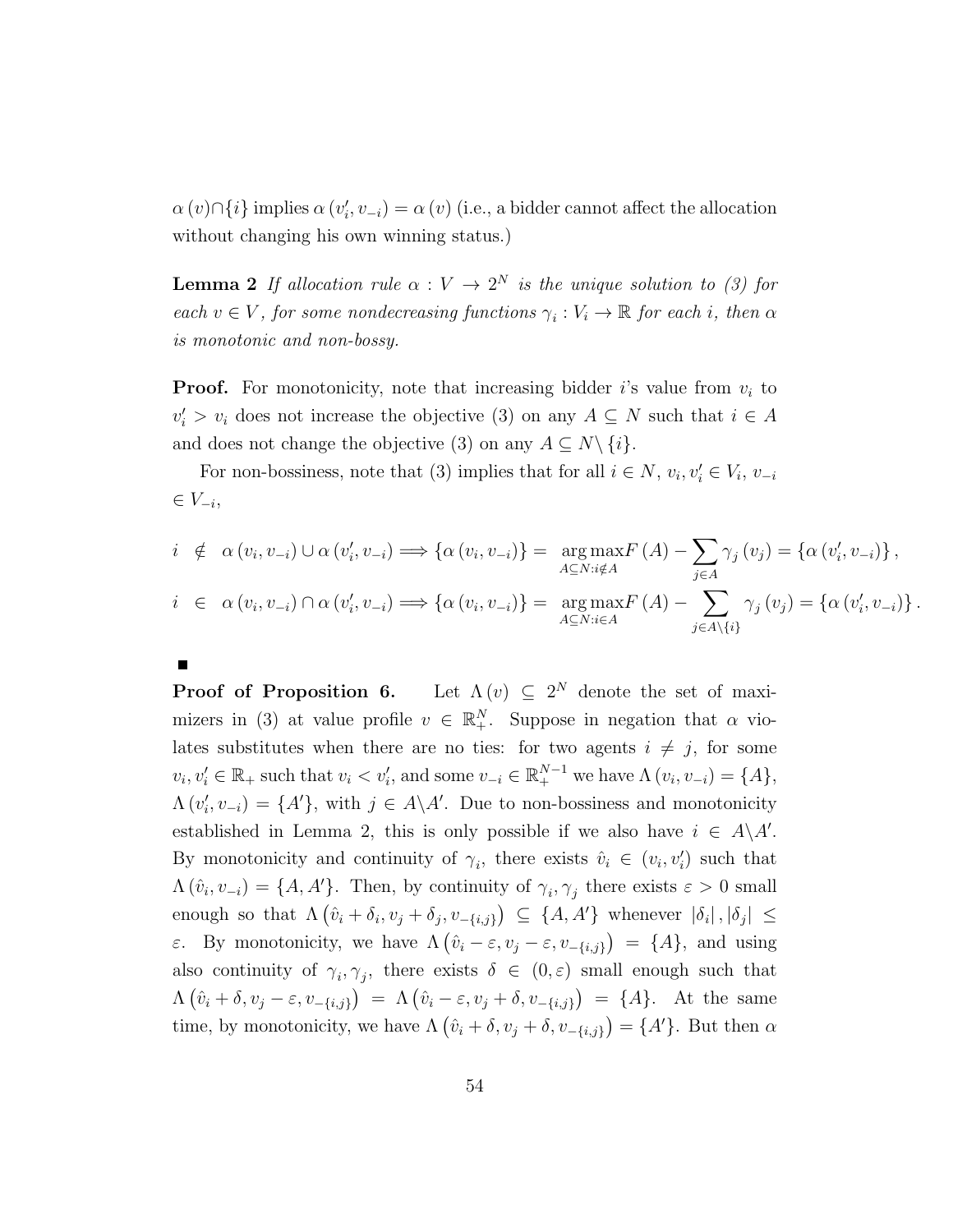cannot be implemented by any clock auction on value spaces

 $V_k =$  $\int {\{\hat{v}_k - \varepsilon, \hat{v}_k + \delta\}}$  for  $k \in \{i, j\},$  ${v_k}$  otherwise (where we let  $\hat{v}_j = v_j$ ). Indeed, the clock auction cannot stop while  $(p_i(h), p_j(h)) \geq (\hat{v}_i + \delta, \hat{v}_j + \delta)$ , since bidders i and j must both lose when their values are  $(\hat{v}_i + \delta, \hat{v}_j + \delta)$ , but reducing the price to a bidder  $k \in \{i, j\}$  below  $\hat{v}_k + \delta$  would prevent him from winning in state  $(\hat{v}_k + \delta, \hat{v}_{\{i,j\}\setminus k} - \varepsilon, v_{-\{i,j\}}).$ 

## 16 Appendix E: Competitive Equilibria and Paid-as-Bid Auctions with Non-Bossy Allocation Rules

Here we consider the set of competitive equilibrium outcomes as well as outcomes of paid-as-bid auctions is curtailed when the allocation rule is nonbossy. For one class of non-bossy rules, recall optimizing allocation rules to which Lemma 2 in Appendix D applies. For another, rules computed by DA algorithm with fixed scoring and perfect feasibility checking are non-bossy:

**Lemma 3** Suppose that  $\mathcal{F} \subseteq 2^N$  is a comprehensive family of feasible sets (see Example 1), and that scoring is given by  $s_i^A(v_i, v_{N\setminus A}) =$  $\int \sigma_i(v_i)$  if  $A \setminus \{i\} \in \mathcal{F}$ , 0 otherwise, where  $\sigma_i : V_i \to \mathbb{R}_{++}$  are strictly increasing functions that have no ties (so feasibility is always maintained). The allocation rule computed by the resulting DA heuristic is non-bossy.

Proof. Every DA procedure satisfies non-bossiness of winners (this is a corollary of Unconditional Winner Privacy established in Section 4). To check that condition for the losers, too, we show that if given value profile v agent i is rejected in some round t, then replacing his value with some  $v_i' > v_i$  does not affect the final outcome of the algorithm. Note that it suffices to check situations in which the replacement results in bidder  $i$  is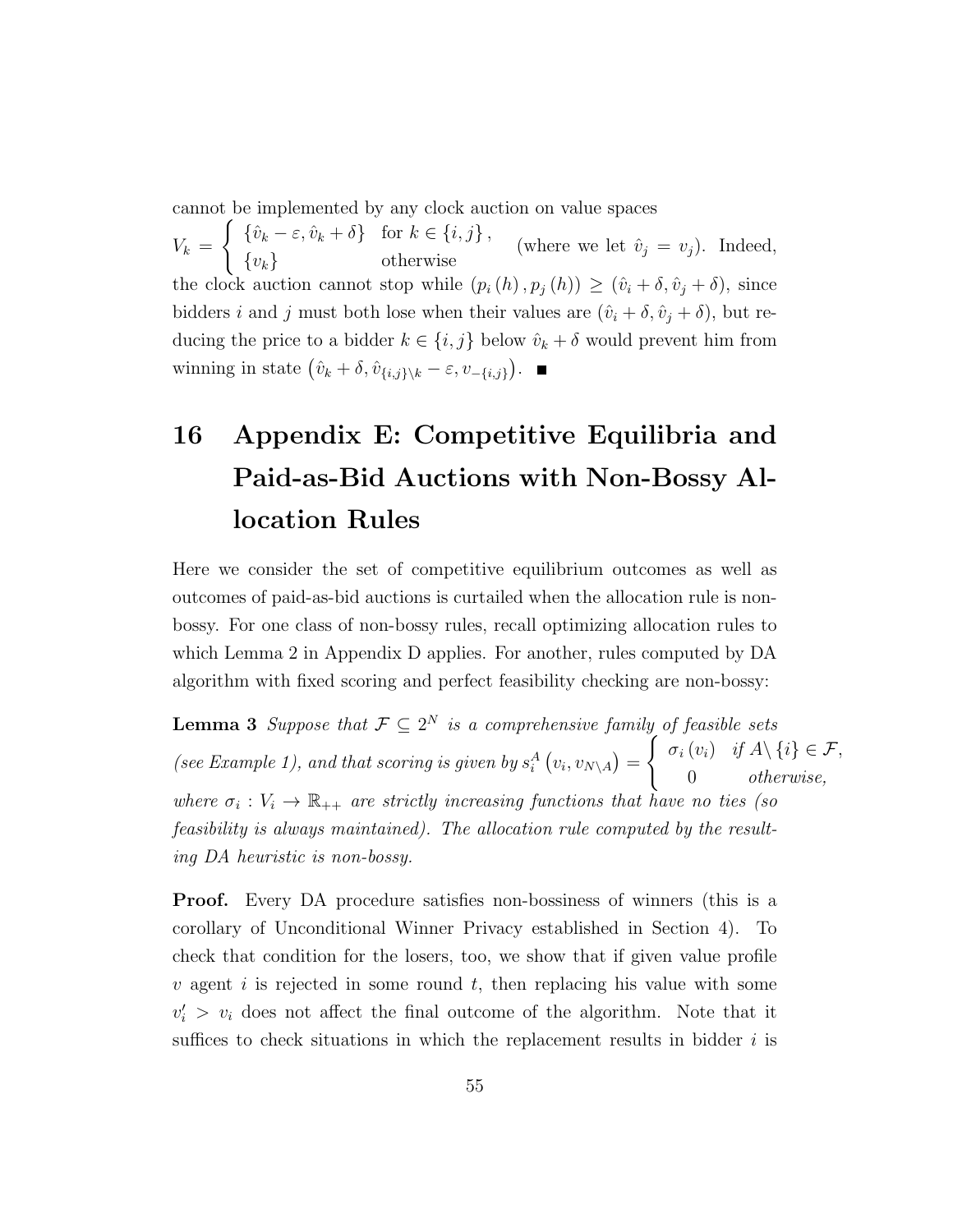rejected *prior to* round t: Indeed, otherwise he will be rejected in round t and the replacement will not affect the behavior of the algorithm. Suppose first that the replacement results in bidder i being rejected in round  $t - 1$ , and thus does not affect the behavior of the algorithm prior to round  $t - 1$ . Letting  $A_{t-1}$  be the set of accepted bids in round  $t-1$ , and letting bidder j be the bidder rejected in round  $t - 1$ , we must have  $A_{t-1}\setminus\{i, j\} \in \mathcal{F}$ , and

$$
\max_{k \in A_{t-1} \setminus \{i,j\}:A_{t-1} \setminus \{j,k\} \in \mathcal{F}} \sigma_k(v_k) < \sigma_i(v_i) < \sigma_j(v_j).
$$

Using this and the comprehensiveness of  $\mathcal{F}$ , we obtain

П

$$
\max_{k\in A_{t-1}\setminus\{i,j\}:A_{t-1}\setminus\{i,j,k\}\in\mathcal{F}}\sigma_k(v_k)\leq \max_{k\in A_{t-1}\setminus\{i,j\}:A_{t-1}\setminus\{j,k\}\in\mathcal{F}}\sigma_k(v_k)<\sigma_j(v_j),
$$

which implies that bidder j must be rejected in round t. Then after round t the algorithm will be unaffected by the replacement of  $v_i$  with  $v'_i$ . Iterating this argument, we see by induction on  $\tau$  that any increase in agent i's bid, resulting in it being rejected in some round  $t-\tau$ , will not affect the allocation.

First, we show that for non-bossy rules, there is a (unique) maximum-price competitive-equilibrium  $\langle A, p \rangle$  in state v (i.e., such that any other competitive equilibrium  $\langle A', p' \rangle$  in that state has  $p' \leq p$ :

**Proposition 10** Let  $\alpha$  be a non-bossy DA allocation rule. Then, letting  $A = \alpha(v)$ ,  $p_i = \pi_i(v_{-i})$  for each  $i \in A$ , and  $p_{N\setminus A} = v_{N\setminus A}$ ,  $\langle A, p \rangle$  is the maximum-price competitive equilibrium in state  $v \in V$ .

**Proof.** By Proposition 7,  $\langle A, p \rangle$  is a competitive equilibrium in state v. Now, let  $\langle A', p' \rangle$  be another competitive equilibrium in state v. Using equilibrium conditions, monotonicity of  $\alpha$ , non-bossiness, UWP, and (1), we have  $A' =$  $\alpha\left( p'_A, p'_{N\setminus A} \right) \,=\, \alpha\left( p'_A, v_{N\setminus A} \right) \,=\, \alpha\left( \pi_i\left( v_{-i} \right), v_{N\setminus A} \right) \,=\, A.$  Then, equilibrium conditions and (1) imply  $p'_i \leq \pi_i (v_{-i}) = p_i$  for all  $i \in A$  and  $p'_i \leq v_i$  for all  $i \in NA$ .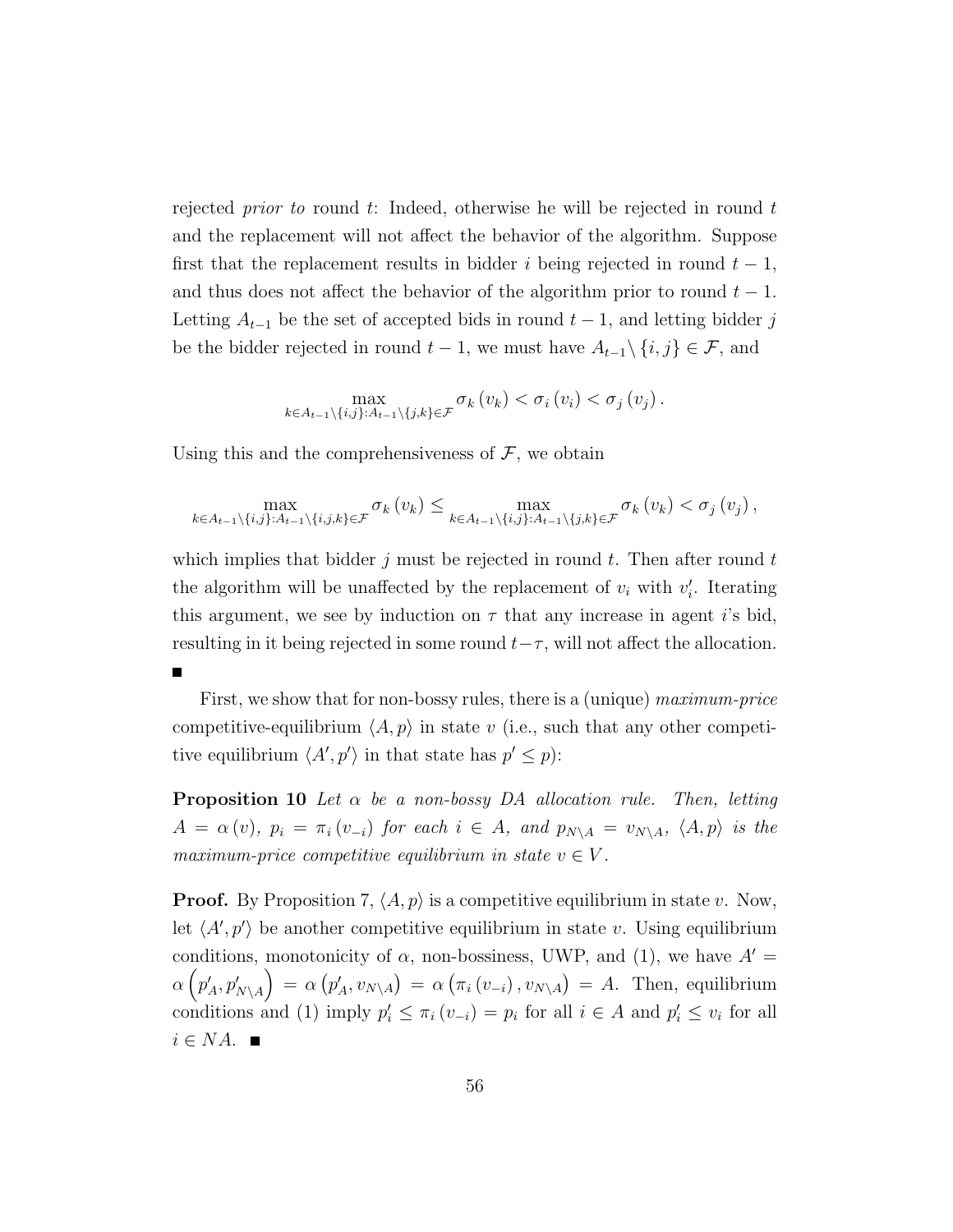As for paid-as-bid auctions with non-bossy DA allocation rules, uniqueness of Nash equilibrium outcome can be ensured upon ruling out bids below values. To ensure that such bids are dominated strategies, we consider DA allocation rules with finite bid spaces V, and value profiles  $v \in \mathbb{R}^N_+$  that are "generic," defined as  $v_i \in \mathbb{R}_+ \backslash V_i$  and  $v_i < \max V_i$  for each i. Then, any bidder *i*'s bid below his "rounded-up value"  $v_i^+ = \min \{b_i \in V_i : b_i > v_i\}$  is either dominated by bidding  $v_i^+$  $i<sup>+</sup>$  or never wins.

Upon ruling out such dominated strategies, we obtain a single Nash equilibrium outcome. Furthermore, we can single out the same outcome by iterated deletion of dominated strategies, and we can show that this dominantsolvability in fact characterizes non-bossy DA rules.

**Definition 7** An auction is dominance-solvable in state v if under full information, there exists a unique payoff profile that remains after iterated deletion of (weakly) dominated strategies, regardless of the order of elimination.

Intuitively, iterated deletion of weakly dominated strategies closely resembles a deferred-acceptance procedure, because it works by iterated rejections using a myopic criterion and finally accepting all strategies that are not rejected. We find that, for paid-as-bid auctions, iterated elimination of weakly dominated bids is closely related to the iterated deletions of always-losing bids that characterize DA auctions, and that this implies a similarly close connection between dominance-solvable auctions and DA auctions:

Proposition 11 Consider a paid-as-bid auction with a monotonic, nonbossy allocation rule  $\alpha$  and finite bid spaces.

(i) The auction is pure-strategy dominance-solvable for all generic value profiles if and only if  $\alpha$  can be implemented with a DA algorithm.

(ii) If  $\alpha$  can be implemented with a DA algorithm, then for every generic value profile, the unique payoff profile surviving iterated deletion of dominated strategies is also the unique payoff profile associated with any (pure or mixed) Nash equilibrium in undominated strategies.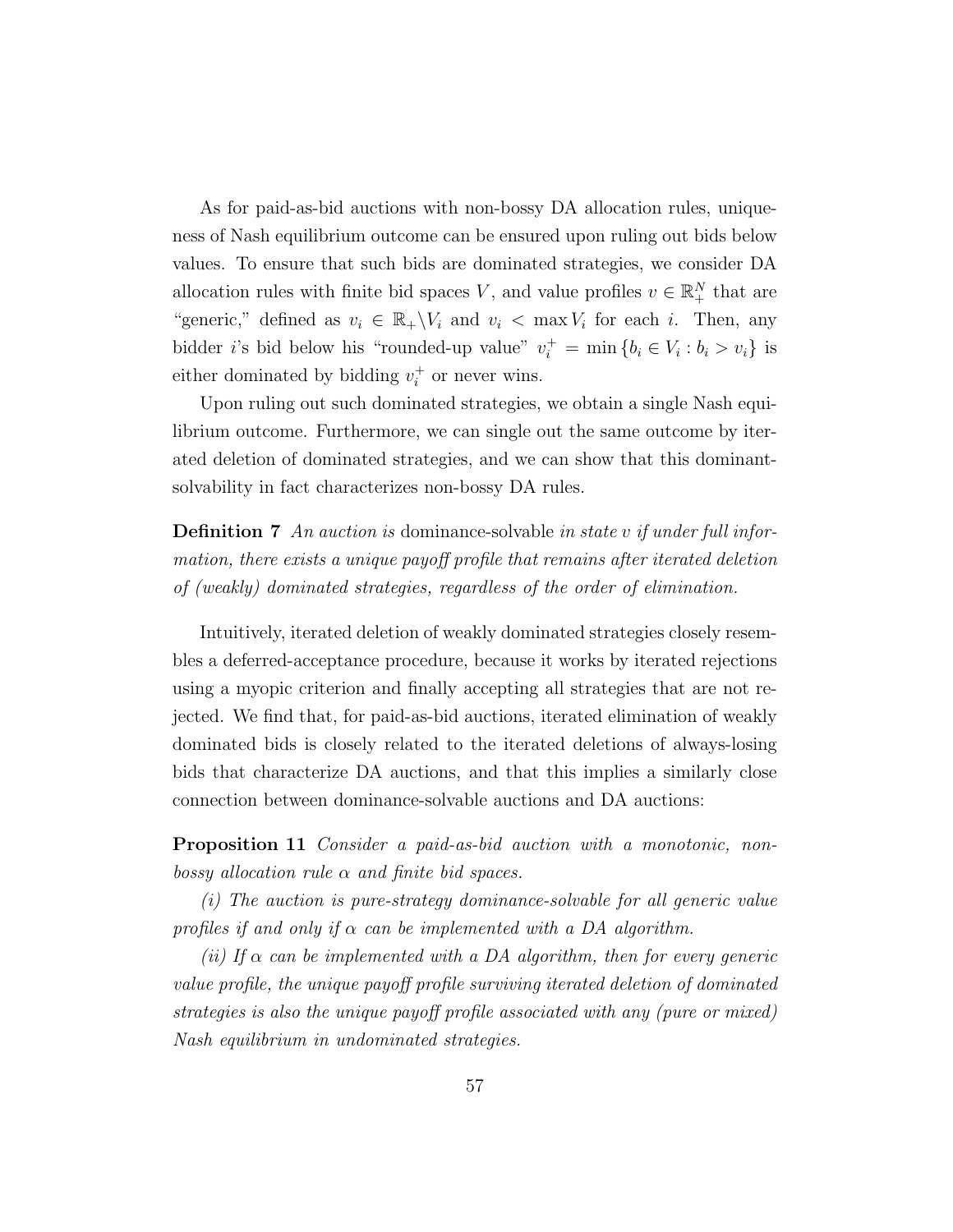(iii) If  $\alpha$  can be implemented with a DA algorithm, then one strategy profile that survives iterated deletion of dominated strategies and is a Nash equilibrium in undominated strategies is  $b_i = \max\{v_i^+$  $\{\tau_i^+, \pi_i\left(v_{-i}^+\right)\}\;$  for each  $i \in N$ , resulting in the equilibrium allocation  $\alpha(b) = \alpha(v^+)$  and payments  $p_i = \pi_i \left( v_{-i}^+ \right)$  for all winners  $i \in \alpha$  (b).

The equivalence of dominance solvability and implementation using a DA algorithm – equivalently, using the results of Section 5, a clock-auction algorithm – is constructive and intuitive. Indeed, note that in a round of iterated deletion of dominated strategies in a paid-as-bid auction, a bid is dominated by a lower bid if the former bid (and therefore any higher bid) would lose against all remaining possible bid profiles of the other bidders (while the latter might still win and is still above the bidder's value). Deletion of bids that are dominated in this way corresponds to a clock auction's decrementing of the price to a bidder who could no longer win at that price, given the prices already accepted by the other bidders. As for when a bid is dominated by a higher bid, this happens if (i) the former bid is below the bidder's value (and so, this allows us to delete bids below value ), or (ii) the two bids have the same chances of winning against all remaining opponents' bid profiles (so, in partucular, this allows us to delete sure winners' bids below their threshold prices). Non-bossiness allows us to appeal to the results Marx and Swinkels (1997) to choose a convenient order of iterated deletion without without affecting the final outcome.

#### 16.1 Proof of Proposition 11

For the "if" direction of (i), recall from Proposition 5 that any assignment rule  $\alpha$  that is implementable via a DA threshold auction is also implementable with a clock auction. Furthermore, we can compute the outcome of the *paid*as-bid auction with assignment rule  $\alpha$  using a "two-phase clock auction" mechanism, as follows. In phase 1, the clock auction algorithm described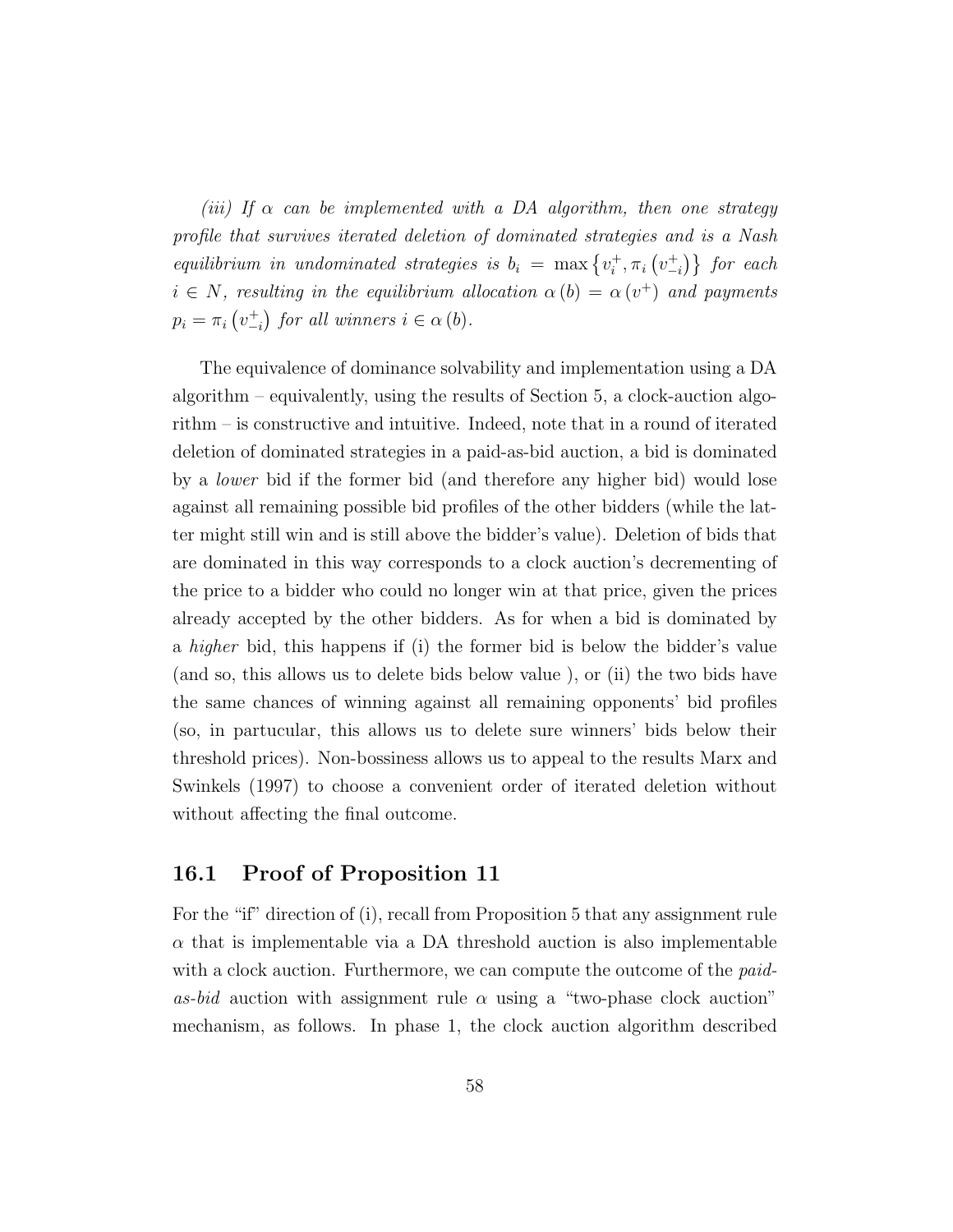above is run to determine the set of winners. In phase 2, the payments to the winners are determined by allowing prices to continue falling (through points in  $V_i$ ) until all bidders "quit," and then paying each winning bidder the last price it has accepted. In this two-phase clock auction game, if each bidder  $i$  is restricted to use a truthful strategy corresponding to some value profile  $b_i \in V_i$  (i.e., exit when his price falls below  $b_i$  but not before), that obviously leads to the same outcome as the paid-as-bid DA auction game with bid profile *b*.

If the assignment rule is non-bossy, then for generic values the game satisfies the TDI condition of Marx and Swinkels (1997). Hence, by their rsults, the payoff profiles surviving iterated deletion of weakly dominated strategies do not depend on the order of deletion, and on whether we delete "very weakly" dominated strategies (which include payoff-equivalent strategies to a suriving strategy, in addition to those weakly dominated by it).<sup>51</sup> Hence, iterated deletion of either weakly or very weakly dominated strategies in any order leads to the same set of possible outcomes.

We specify the following deletion process of very weakly dominated (henceforth, VW-dominated) strategies: Begin by deleting for each agent  $i$  all the bids  $b_i < v_i^+$  (which are VW-dominated by the bid  $v_i^+$  $i^+$ ). In the game that remains after these initial deletions, every bidder strictly prefers any outcome in which it wins to any in which it loses. We specify the next deletions iteratively by referring to the sequence of prices  $\{p(A^t)\}\$  that would emerge during phase 1 if each bidder were to bid  $v_i^+$  $i<sup>+</sup>$ . At the beginning of each step  $t = 1, 2, \dots$  of our iterated deletion process, the set of strategies remaining to each bidder *i* is  $\hat{B}_i^{t-1} = B_i \cap [v_i^+]$  $i^+$ , max  $\{v_i^+$  $\{a_i^+, p_i(A^{t-1})\}$ . With just these strategies remaining, when the clock auction offers new prices  $p(A<sup>t</sup>)$  in iteration t, for each bidder *i*, all the bids  $b_i \in \hat{B}_i^{t-1}$  such that  $b_i > \max\{v_i^+$  $\{a^{\dagger}, p_i(A^t)\}$  are sure to lose and are therefore VW-dominated in the remaining subgame by

 $51$ Note that in a non-bossy paid-as-bid auction, two bids of bidder i are payoff-equivalent to each other against others' bids from  $B_{-i}$  if and only if they both make bidder i a sure loser, i.e.,  $i \notin \alpha(b_i, b_{-i}) \cup \alpha(b'_i, b_{-i})$  for all  $b_{-i} \in \hat{B}_{-i}$ .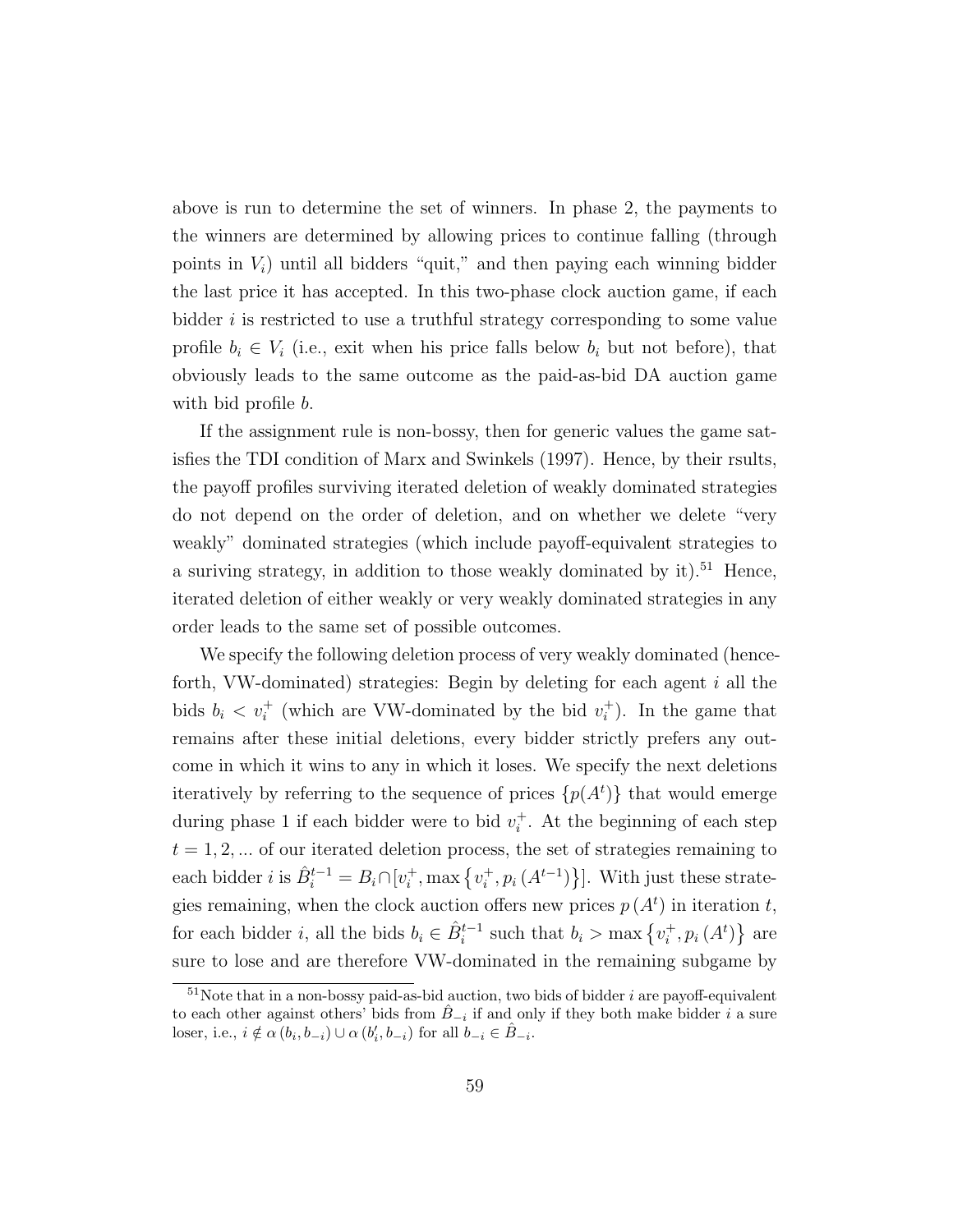bidding  $v_i^+$  $i<sub>i</sub>$ . Deletion of these VW-dominated strategies yields new strategy sets  $\hat{B}_i^t = B_i \cap [v_i^+]$  $i^+$ , max  $\{v_i^+$  $\{a_i^+, p_i(A^t)\}$  for each *i*. These iterated deletions continue until phase 1 ends at some iteration  $T$ , at which the set of winners  $\alpha(\hat{B}^T)$  is uniquely determined. For each agent *i*, if  $\hat{B}_i^T$  is not a singleton, then its largest element,  $\max \hat{B}_i^T = \max \{v_i^+$  $\{A^T\}$ ,  $p_i\left(A^T\right)\}$ , is dominant in the remaining game with strategy sets  $\hat{B}^T$  (because it wins at the highest remaining price). So, we may perform one more round of deletions, taking  $\hat{B}_i^{T+1} = \{\max(v_i^+)$  $\{A^{\dagger}, p_i(A^{\dagger})\}$ . Hence, the only possible outcome of iterative elimination of VW-dominated bids in any order is the outcome corresponding to the bid profile  $(\max(v_i^+))$  $_{i}^{+},p_{i}\left( A^{T}\right) ))_{i\in N}.$ 

For (ii), fix an undominated mixed Nash equilibrium profile. For each bidder *i* with a zero equilibrium payoff, all bids of  $v_i^+$  $i<sub>i</sub>$  or more must be always losing. Hence, by non-bossiness, we may replace all bids of such bidder by the pure strategy bid  $v_i^+$ <sup>+</sup> to obtain another mixed strategy profile  $\sigma$  with the same distribution of outcomes.

For any bidder i with strictly positive equilibrium expected payoffs, all bids in the support of  $\sigma_i$  have positive expected payoffs, so all must win with a positive probability against  $\sigma_{-i}$ . Consider the maximum bid profile in the support of  $\sigma$ . Referring to the clock auction process, we infer that if any positive-payoff bidder's bid is losing for that profile, then it is losing for all profiles in the support of  $\sigma$ , which contradicts positive expected payoffs. Since reducing a winning bid in the clock auction does not affect the allocation, for every bid profile in the support of  $\sigma$ , the positive-payoff players are the winners. Since the highest always-winning bid earns strictly more than any lower winning bid, this further implies that the winners' equilibrium mixtures are degenerate: winning bidders play pure strategies. Therefore,  $\sigma$  assigns probability one to some single bid profile b.

Next, we claim that the iterative deletions described in the proof of (i) above do not delete any of the component bids in  $b$ . Phase I of the iterative deletion procedure deletes only bids above  $v_i^+$  $i<sub>i</sub>$  for zero-payoff bidders and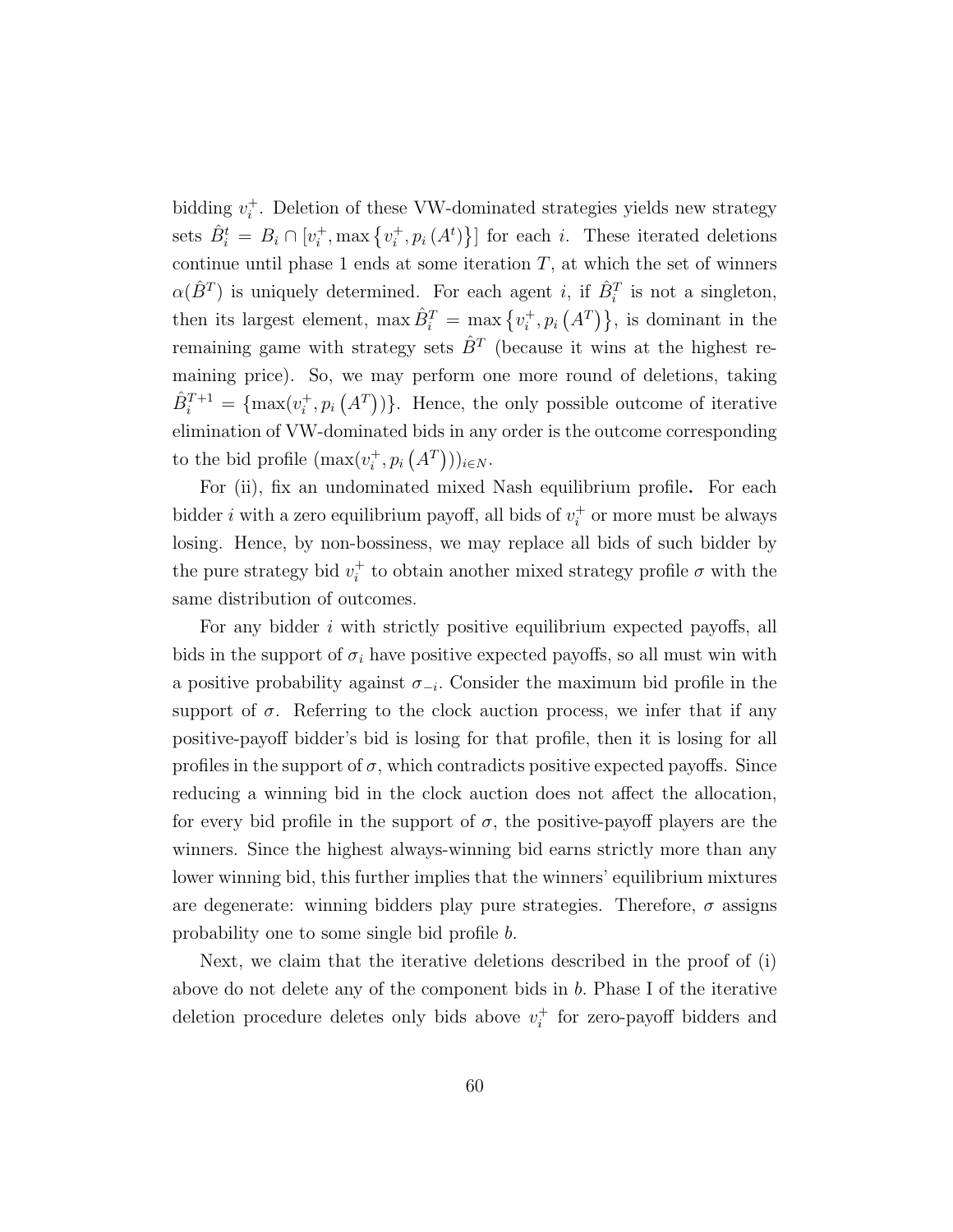only always-losing bids for positive-payoff bidders, so all the component bids in b survive that phase. Phase II deletes all but the highest remaining bid of each winning bidder: the lower bids are never best replies to the highest surviving bids (they always win, but they are paid less). Hence, the full procedure never deletes any component bid in the profile b. It follows that  $b = (\max\{v_i^+$  $\{(\mathcal{A}^T)\}\mathcal{A} \in \mathbb{N}$  and that the outcome of b is the outcome of every undominated Nash equilibrium.

To prove (iii): in the surviving bid profile b, each agent  $i \in A^T$  bids its threshold price, which is  $p_i(A^T) \geq v_i^+$ <sup>+</sup>, while each  $i \in N \backslash A^T$  bids  $v_i^+$  $_i^+$ , which is by definition above its threshold price. Thus by Proposition ?? it is a Nash equilibrium and it contains only undominated strategies, and as argued above it survives iterated deletion of dominated strategies.

It remains to prove the "only if" direction of (i): we assume that the paidas-bid auction for allocation rule  $\alpha$  is dominance solvable and construct a clock-auction price mapping  $p: H \to \mathbb{R}^N$  that implements  $\alpha$ . For each possible clock auction history  $A^t$  of the auction and each bidder *i*, let  $\hat{B}_i(A^t) \subseteq B_i$ denote the set of bidder i's bids that are consistent with history  $A<sup>t</sup>$ , i.e.,

$$
\hat{B}_i\left(A^t\right) = \begin{cases} \{b_i \in B_i : b_i \le p_i\left(A^{t-1}\right)\} & \text{for } i \in A_t, \\ \{(p_i\left(A^{t-1}\right))^+\} & \text{for } i \in N \setminus A_t. \end{cases}
$$

We will show by induction that, for each possible history  $A<sup>t</sup>$ , the strategy sets  $\hat{B}_i(A^t)$  have two important properties: (a)  $\cup_{b \in \hat{B}(A^t)} \alpha(b) \subseteq A_t$  (only bidders who are still active could become winners), and (b) the sets  $\hat{B}(A<sup>t</sup>)$  can be obtained by an iterative process that, at each step, deletes some bids that are then always-losing bids for bidders in  $A_t$  or all bids below some cutoffs for bidders in  $N \backslash A_t$ .

To construct the clock auction  $p$ , we initialize the clock prices at the null history N as  $p(N) = \max B$ , so that  $\hat{B}_i(N) = B_i$  for each i and properties (a) and (b) are trivially satisfied. For each clock round  $t = 1, 2, \dots$ , given any history  $A<sup>t</sup>$  at which properties (a) and (b) are satisfied, we show that either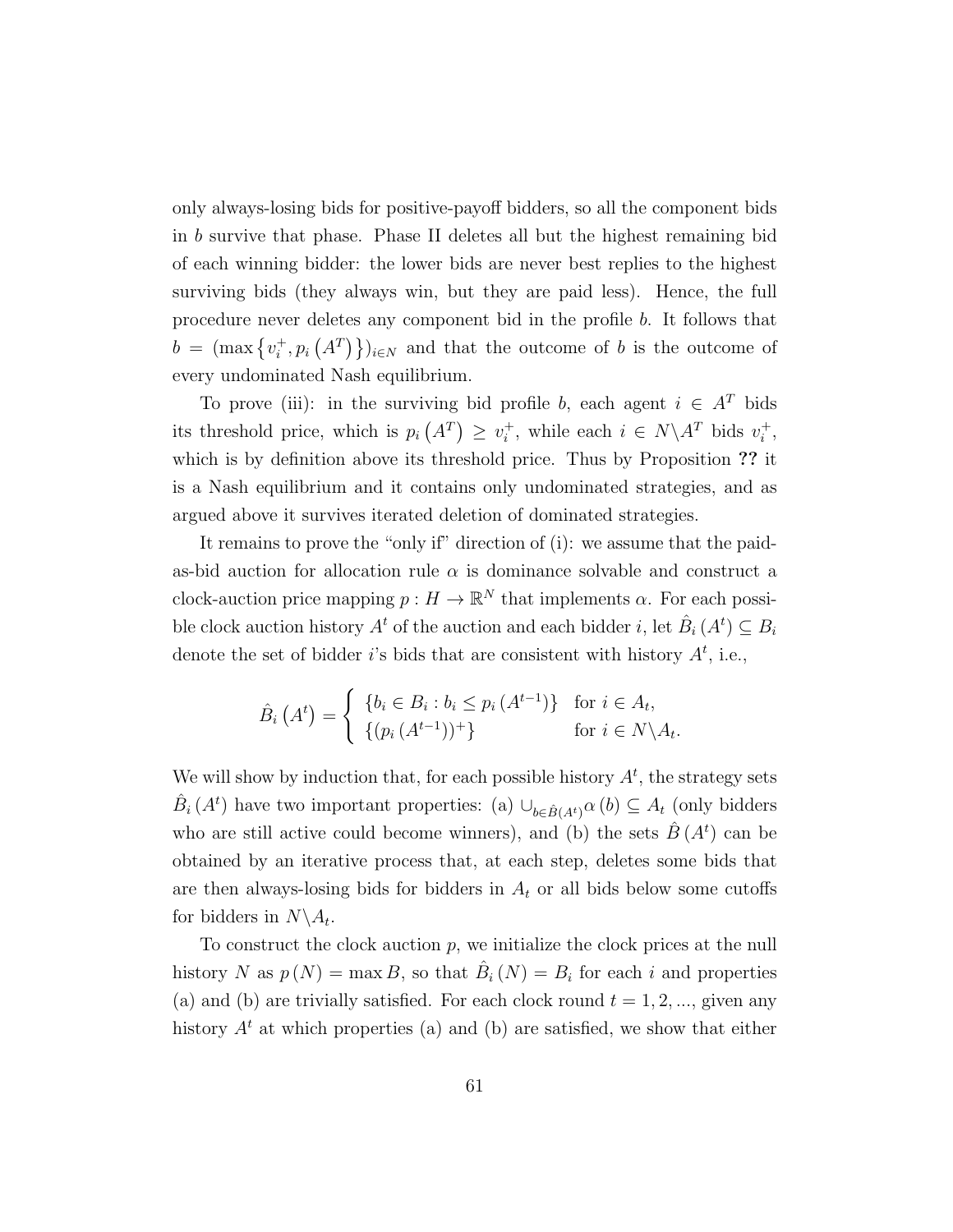we can stop the auction at this point with the set of winners known to be  $A_t$ , or we can reduce the price to a single bidder in such a way that properties (a) and (b) are inherited by any history  $A^{t+1}$  that could succeed  $A^t$ . We do so using the following claim:

**Claim 1** For all possible histories  $A^t \in H$ , either (i)  $\alpha(b) = A_t$  for all  $b \in$  $\hat{B}(A^t)$  (all active bidders must win), or (ii) there exists  $i \in A_t \setminus \bigcup_{b_{-i} \in \hat{B}_{-i}(A^t)}$  $\alpha\left(p_i\left(A^{t-1}\right),b_{-i}\right)$  (there is an active bidder whose highest remaining bid  $p_i\left(A^{t-1}\right)$ must lose).

**Proof.** We begin by noting that if, given some history  $A<sup>t</sup>$ , the set of winners is uniquely determined to be some  $\hat{A} \subseteq N$  (i.e.,  $\hat{A} = \alpha(b)$  for all  $b \in \hat{B}(A^t)$ ), then by inductive property (a), either  $\hat{A} = A_t$  and so we are in case (i) of the claim, or we are in case (ii) of the claim for some bidder  $i \in A_t \backslash \tilde{A}$ . Thus, it remains only to prove the claim for the case in which  $\alpha(\hat{B}(A^t))$  is not a singleton.

Call two bids  $b_i, b'_i \in \hat{B}_i(A^t)$  of bidder *i allocation-equivalent* (at  $A^t$ ) if  $\alpha(b_i', b_{-i}) = \alpha(b_i, b_{-i})$  for all  $b_{-i} \in \hat{B}_{-i}(A^t)$ . For each bidder *i*, we construct a strategy set  $\bar{B}_i \subseteq \hat{B}_i(A^t)$  by eliminating from  $\hat{B}_i(A^t)$  all of *i*'s allocationequivalent bids except for the highest one from each equivalence class. Note that by construction  $\max \overline{B}_i = \max \hat{B}_i (A^t) = p_i (A^{t-1})$  for  $i \in A_t$ , and  $\bar{B}_i = \hat{B}_i (A^t) = \left\{ (p_i (A^{t-1}))^+ \right\}$  for  $i \in N \backslash A_t$ . Note also that the elimination of allocation-equivalent bids preserves the possible sets of winners:  $\alpha(\bar{B}) =$  $\alpha(\hat{B}(A^t))$ , and that, by assumption, this is not a singleton.

Now consider a generic value profile v such that  $v_i^+$  =  $\int \min B_i$  for  $i \in A_t$ ,  $(p_i(A^{t-1}))^+$  for  $i \in N \backslash A_t$ (thus, bidders in  $A_t$  always prefer to win, and the other bidders preferred to exit at the last prices they were offered). Observe that for this value profile, inductive property (b) allows us to obtain strategy sets  $\hat{B}(A<sup>t</sup>)$  by iterated deletion of strategies that are VW-dominated by bidding  $v_i^+$  $i^{\dagger}$ , by deleting all bids below  $(p_i(A^{t-1}))^+$  for all bidders  $i \in N \setminus A_t$ , and iteratively deleting always-losing bids. Next, note that when a bid  $b_i$  is allocation-equivalent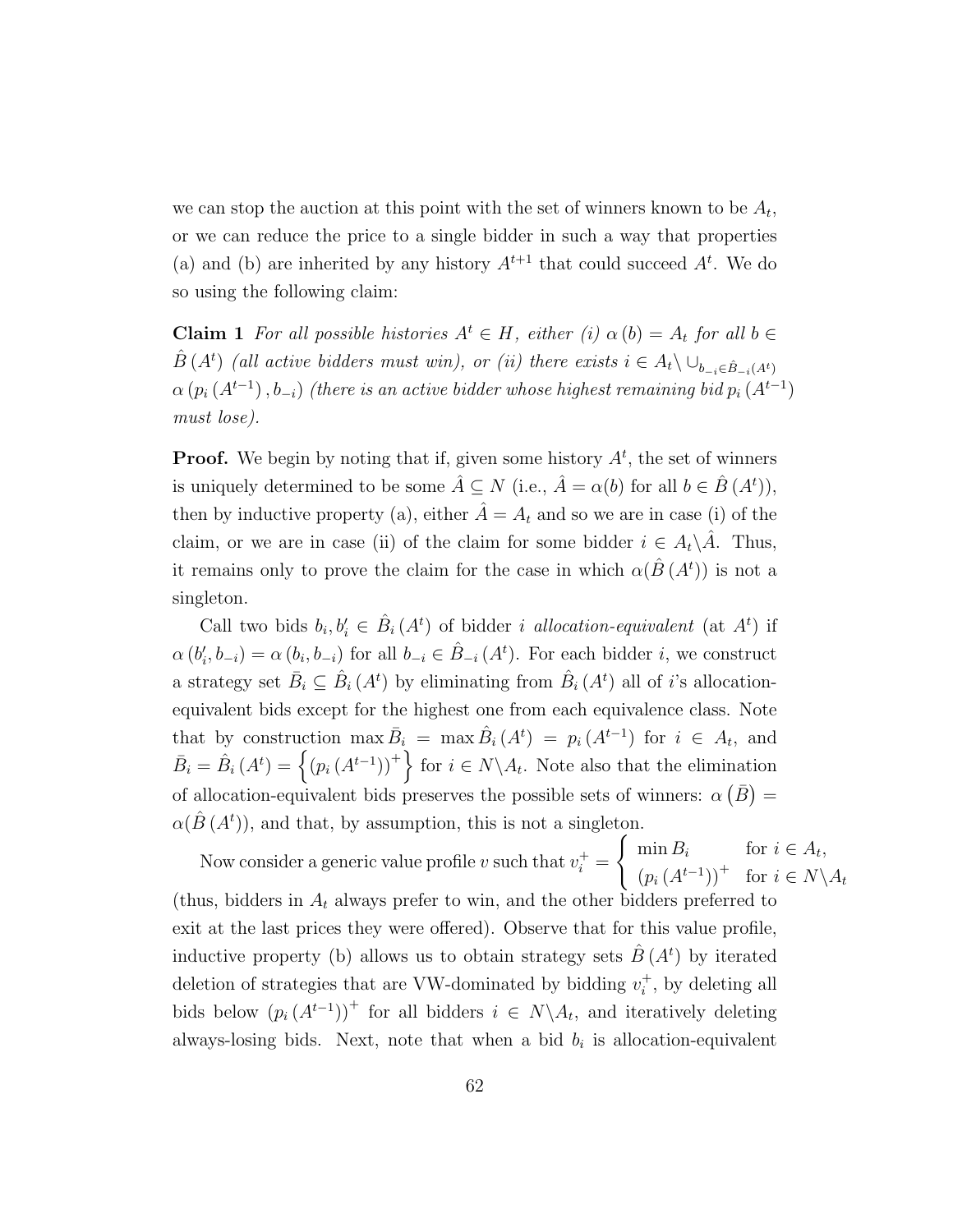to a bid  $b_i > b_i$ , then  $b_i$  is VW-dominated by  $b_i'$ . Iterated deletion of such VW-dominated strategies from  $\hat{B}(A<sup>t</sup>)$  yields  $\bar{B}$ .

Dominance solvability for value profile v implies that if the set  $\alpha(\bar{B})$ of winners is not uniquely determined, then for some bidder  $i \in A_t$  some bid  $b_i \in \overline{B}_i$  must be VW-dominated by some bid  $b'_i \in \overline{B}_i \setminus \{b_i\}$  against  $\overline{B}_{-i}$ . If we had  $b'_i > b_i$ , then (by monotonicity) the two bids would have to win against the same set of opposing bid profiles  $b_{-i} \in \overline{B}_{-i}$  and hence (by nonbossiness) they would be allocation-equivalent, which is impossible given our construction of  $\bar{B}$ .<sup>52</sup> Hence, we must have  $b_i' < b_i$ . Furthermore, since  $\bar{B}$  was obtained from  $\hat{B}(A^t)$  by deleting allocation-equivalent bids, bid  $b'_i$  must also VW-dominate bid  $b_i$  against  $\hat{B}_{-i}(A^t)$ . Since  $v_i^+ = \min B_i \leq b'_i < b_i$ , such VW-dominance is only possible if  $b_i$  never wins against  $\hat{B}_{-i}(A^t)$ , which, by monotonicity, implies that the bid  $p_i(A^{t-1}) = \max \overline{B}_i \geq b_i$  also never wins against  $\hat{B}_{-i}(A^t)$ . This establishes the claim.

Now, if we are in case (i) of the claim, then the auction can be finished in round t: if the bid profile is  $b \in \hat{B}(A^t)$ , then the auction has found the desired allocation  $\alpha(b) = A_t$ .

If we are instead in case (ii) of the claim, then in iteration  $t$  of the clock auction, our construction decrements the price to the bidder  $i$  identifed in the claim and leave the other prices unchanged, that is, we set  $p_j(A^t) = \begin{cases} (p_i(A^{t-1}))^- & \text{for } i = j, \ (A^{t-1})^- & \text{for } i = j. \end{cases}$  $p_j(A^{t-1})$  for  $j \neq i$ . . It remains to show that the two inductive properties are inherited in iteration  $t + 1$  by both the history  $A^{t+1} =$  $(A<sup>t</sup>, A<sub>t</sub>)$  in which bidder *i* accepts the reduced price and the history  $A<sup>t+1</sup>$  =  $(A^t, A_t \setminus \{i\})$  in which bidder i quits. For property (a), using the fact that  $\hat{B}(A^{t+1}) \subseteq \hat{B}(A^t)$  and the inductive hypothesis, we see that  $\cup_{b \in \hat{B}(A^{t+1})} \alpha(b) \subseteq$  $\cup_{b \in \hat{B}(A^t)} \alpha(b) \subseteq A_t$ , which establishes the property for history  $A^{t+1} = (A^t, A_t)$ ;

<sup>&</sup>lt;sup>52</sup>This argument relies on the observation that deleting allocation-equivalent bids for one player does not affect the allocation-equivalence of other players' bids: hence, when two bids of bidder i are allocation-equivalent against  $\bar{B}_{-i}$ , they must also be allocationequivalent against  $B_{-i}$   $(A_t)$ .